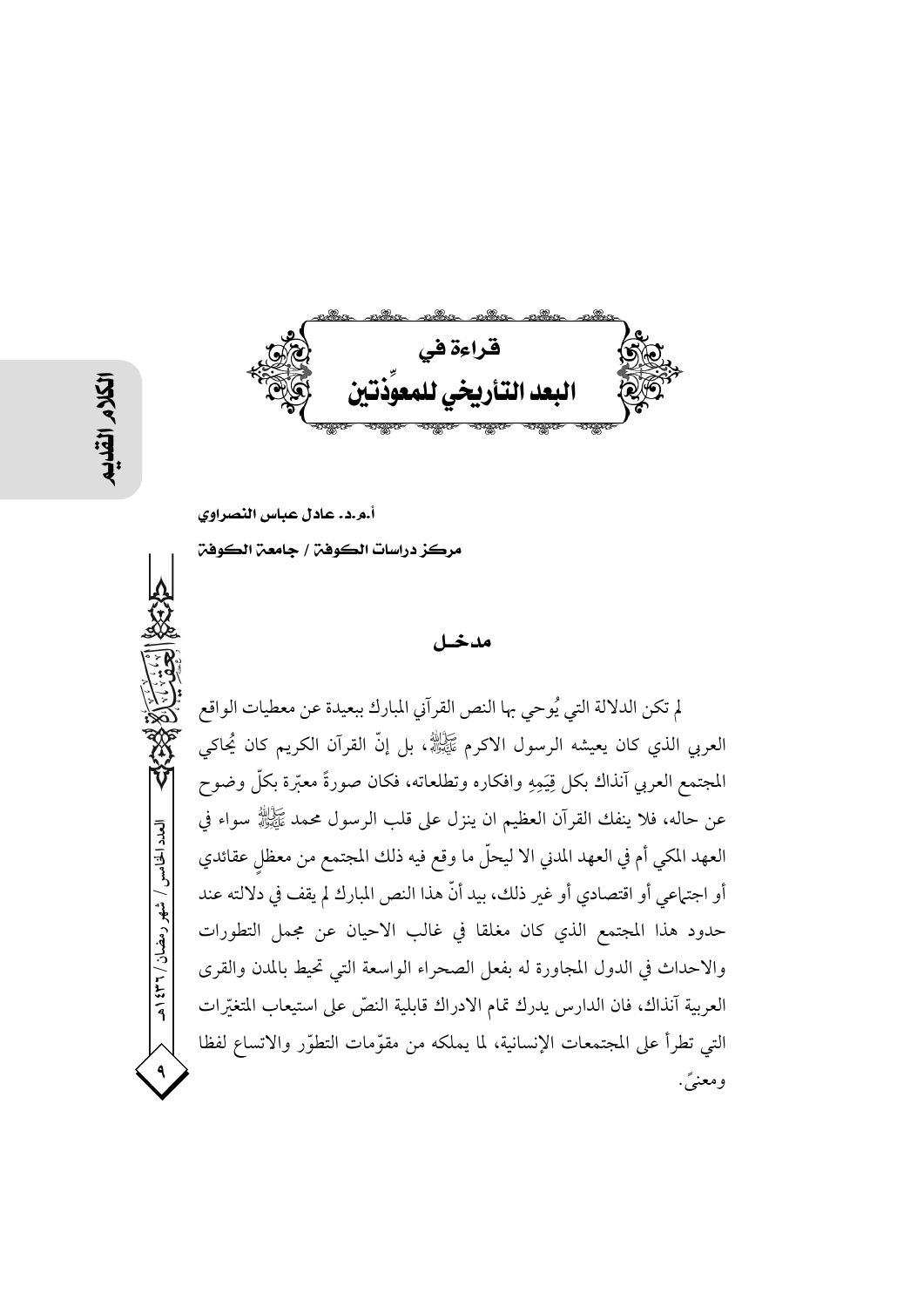ولعلَّ من قابلية النص المبارك أنَّهُ استو عب حالة اجتماعية أو دينية كانت تعيش في المجتمع العربي الجاهل، وهي المتمثّلة بالسحر وإصابة العين.

فبالرغم من وقوف العلم الحديث إزاء هاتين الظاهرتين وقفةً حذرةً، إلاَّ أنَّ القرآن الكريم ذكرها في آيات عديدة، ليدلُّ بذلك على مقدار تأثُّر العربي بها وقد أخذت منه مأخذا كبرا في حياته، وربيا يعود السبب في ذلك الى تعلَّق الإنسان بالأرواح فكوّن شبكة من الاتصالات من خلال التصوّرات المتصلة بالأرواح التي كوَّنت نواة بدائية للنظام الإحيائي، الذي أُسَّسَ النظامَ المتشكِّل لدى البدائيين من البشر ويظهر أنَّ البدائي استجاب لتأثير الظواهر التي فرضت نفسها على تفكيره بتكوين تصوَّرات عن الأرواح التي تلتقي لدى الشعوب الأكثر اختلافا والأكثر تنوَّعا، وأنَّ هذه التصورات هي الحصيلة النفسية المحتومة للوعي المُبدع للأساطير (١)، التي دفعت بالإنسان الى أن يتصوّر قابليته على اخضاع الظواهر الطبيعية لمشيئته بفعل خطيَّ هو السحر، وأنَّ مبدأ السحر يتلخَّص في رأي سيغموند فرويد بأنَّه (أخذُ علاقة وهمية بطريق الخطأ محل علاقة فعلية )(٢)، أي: إزالة المعرفة بالتخيّل، قال تعالى ﴿ قَالَ بَلْ أَلْقُوا فَإِذَا حِبَالُـهُمْ وَعِصِيُّهُمْ يُخَيَّلُ إِلَيْهِ مِنْ سِحْرِهِمْ أَنَّهَا تَسْعَى﴾ (")، (ولم يَقُل تسعى على الحقيقة، ولكن قال: « تخيَّل إليه»)<sup>(٤)</sup>، فتخيَّلُ العلاقة الوهمية وهي السعي كانت محل العلاقة الفعلية المتمثَّلة بالسكون، مع علمه بحقيقة العصي والحبال، لحظة وقوع السحر، ولم يؤمن بكونها حيَّة تسعى، لأنَّه كان يراها على حقيقتها.

ولعلَّ مجيء فعل التخيِّل فعلاً مبنياً للمجهول دليلٌ على ذلك، فضلا عن اردافه بحرف الجر (إلى)، ولو كان يراها حيَّةً تسعى لعوَّض عن الخيال بالحقيقة، ولكان حرف الخفض (اللام) هو الأصح من (إلى )، لأنَّ الحرف الأخير فيه معنى انتهاء الغاية، أي: غاية التخيّل تنتهي عنده أو تكون فيه، والقرينة هي التي تُّحدَّد الدخول من عَدَمِهِ، وبها أنَّ النبي ﷺ معصوم من الخطأ والسهو لأنَّه يحمل خبر السهاء فلا تكون الغاية في الحرف (الى) فيه، لأنَّ دخول التخيَّل في تصوَّر النبيِّ وعقله يفقده الصوابية البعد التأريخ للمعوذتين

أ.م.د عادل النصر اوي<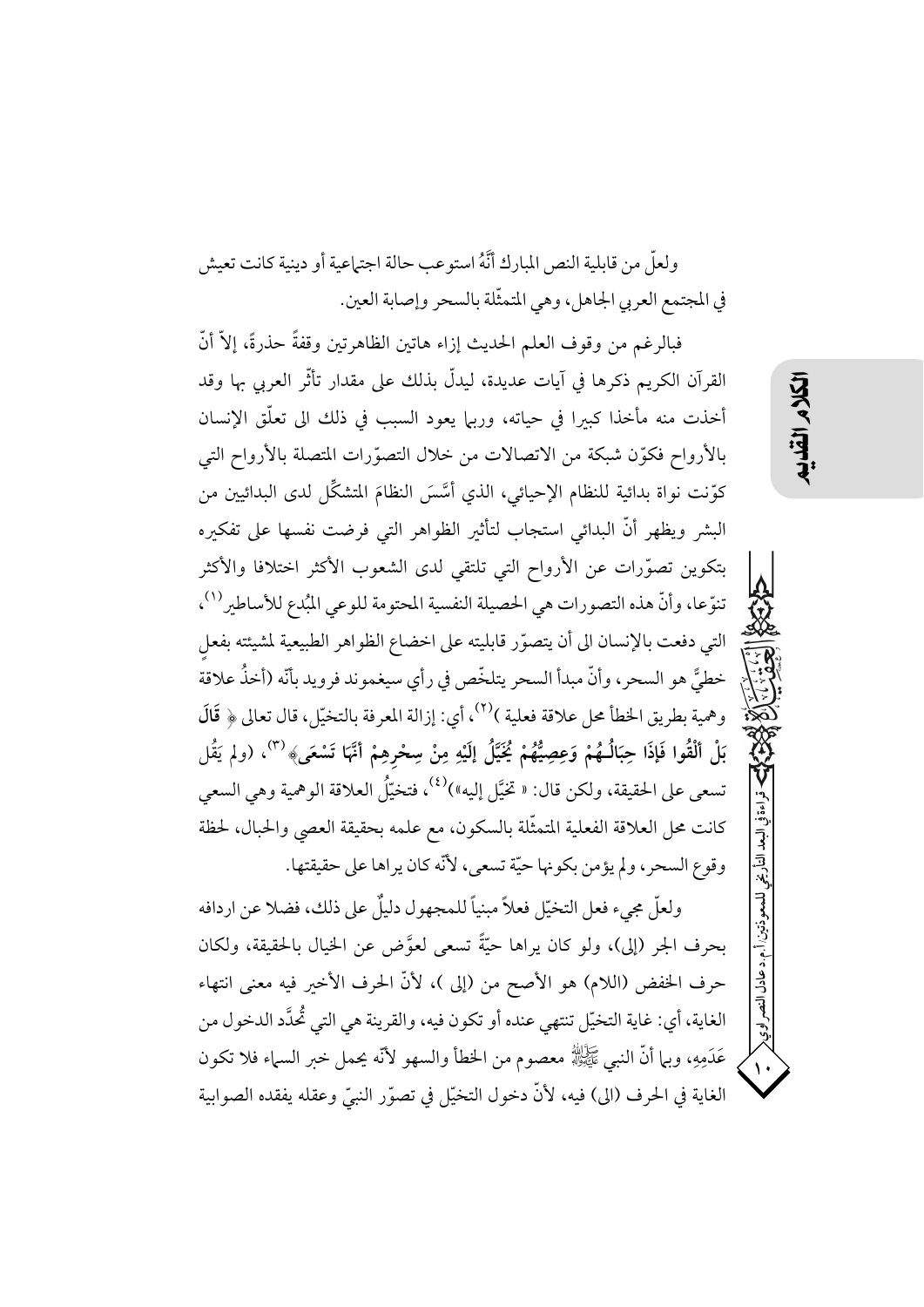ويوقعُهُ في الوهم ، فضلا عن ذلك لو استعمل حرف الخفض (اللام) (يُخيّل لَهُ) لكان التخيَّلُ بمعنى التشبيه<sup>(٥)</sup> أي: إنَّ العصَّى والحبال تتشبه له كأنَّها تسعى، فيقع السحر عليه، وأنَّ وقوع السحر على النبي لا يصَّح ، لأن سيقع منه الخطأ والسهوُ بفعل تلبَّس حالة التخيّل لنفسهِ، وعند ذاك لا يمكن الوثوقي با عنده.

إذن لا يصَّح أن يكون مسحورا، ولو وقع السحرُ لوقعَ في الوهم ولحصل منه الخطأ والسهو وستنتفي العصمةُ، وعند ذاك لا يمكن الاطمئنان إليه عند ابلاغ رسالة السياء.

إنَّ السحر عند العرب كان له أثرٌ واسعٌ في كل الطبقات الاجتماعية فضلا عن الكهانة والعيافة وغيرها ممّا له علاقة بذلك، وكان الاتصال بالألهة والأرواح بقصد معرفة المستقبل والتنبؤ به يسمى عندهم (كهانة) ولمن يقوم بذلك يعرف (بالكاهن)، وهذا يختلف عن الساحر، لأنَّ الأخير يزعم أنَّ بإمكانه التحكمّ بالأرواح وتوجيهها الوجهة التي يريدها<sup>(٦)</sup> .

والسحرُ معروف قبل ذلك بكثير، إذ كان معروفًا في العراق القديم، وقد أشارت الكتابات المسهارية اليه، وكانت وظيفته محاولة اخضاع ظواهر الطبيعة لمشيئة الإنسان وحماية الفرد من الأعداء والأخطار، وتزويده بالقدرة على الأذى بأعدائه<sup>(٧)</sup>، وأصبح هذا الاعتقاد جزءً من مكونات أنفس تلك الشعوب البدائية، وبقى جزء منها على شكل أساطير في حياة الشعوب المتقدمة ممثَّلة ببعض الشعائر السحرية من نحو استنزال المطر وتحسين المحصول<sup>(٨)</sup> .

هكذا أصبح السحرُ جزء من ديانة العرب الجاهليين، وكانوا يزعمون أنَّ لكلَّ إ ساحر شيطاناً يلهمه أو وحياً يوحى اليه، فيسترقه من السماء ويأتي به ويُلقى ما استرقه فيقول به الى الناس وبذلك يتنبّأ لهم<sup>(٩)</sup> وقد اشتهر السحر بين قبائل اليهود في الجزيرة العربية، وكانوا مقصدا للعرب في ذلك من أنحاء بعيدة لاعتقادهم بسعة علمهم

العدد الخامس / شهر رمضان / ۳۶۲ هـ

 $\frac{1}{2}$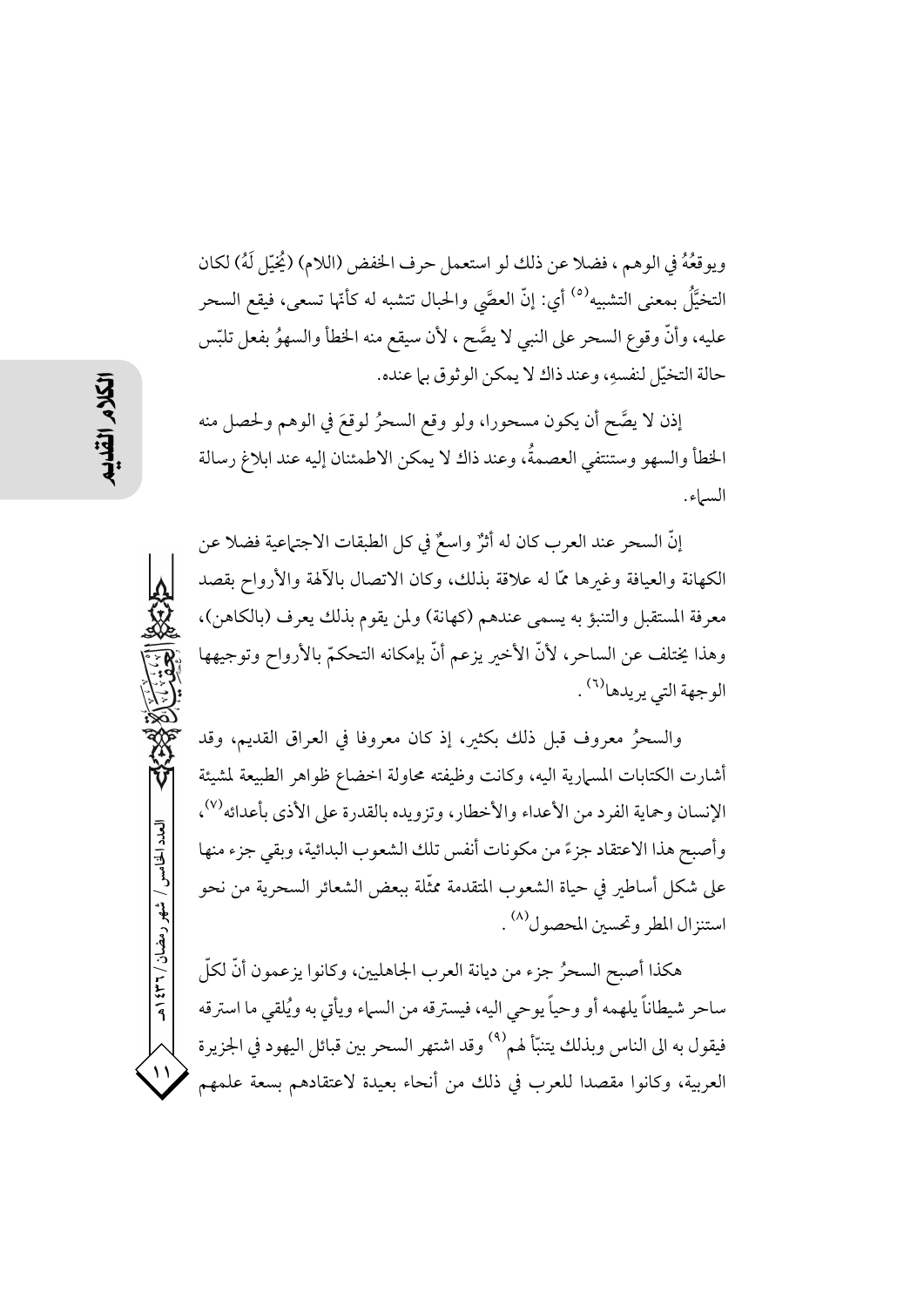وباختصاصهم فيه، وكان اليهود يسندون علمهم الى بابل وذكر ذلك في قوله تعالى ﴿يُعَلِّمُونَ النَّاسَ السِّحْرَ وَمَا انْزِلَ عَلَى الْمُلَكَيْنِ بِبَابِلَ هَارُوتَ وَمَارُوتَ﴾ `` `، ولهذا نجد الأحاديث والأخبار العربية تُرْجع السحرَ الىَ بابل واليهود'```، لذا فانّ ما نزل من قرآنٍ على الرسول الأكرم ﷺ في السحر والكهانة وغيرهما لم يكن غريبا عليهم، بل أنَّ القرآن الكريم كان يُحاكي القيم الدينية والاجتماعية عندهم، ليصحّح ما هم عليه من تزييفات وانحرافات عن الفطرة السليمة التي تنحو نحو السباء، وبعيدة عن الخرافات وانحرافات العقيدة والدين، وحاول القرآن الكريم توجيه الفطرة العربية من الوهم الى الحقيقة التي تملأ الكون والمتعلقة بالخالق، لذا فإنَّ نزول المعوِّذتين لم يكن بدافع محاكاة الفطرة الملوّثة بخرافات العقيدة المرتبطة بأوهام الأرواح الشريرة والشياطين التي تتكلَّم على أَلسِنة الكهَّان والسحرة، بل كان بدافع التعلُّق بخالق الكون ولدفع المكاره به من خلال ذكره التوسّل اليه لدرء ما وقع من أذى على النفس البشرية المستسلمة للوهم.

# أسباب نزول المعوِّذتين:

اختلف العلَّماء في سبب نزول المعوِّذتين، وفي كونهما مدنيتين أو مكَّيتين حتَّى عُدَّتا مما اختُلف فيهما````، وكانت هناك أسباب أدّت الى هذا الاختلاف، ولعلّ أهم الأسباب تتمثَّل في بُعد الزمن بين وقوع حادثة النزول، وكتابة الأسباب، اذ مرَّ على مسألة تدوين هذه العلّوم مدة طويلة حتى وعى الناس أهميتها فبدؤا بكتابة تأريخ السورة والآيات القرآنية وتدوينها، وكذلك يُعَدُّ من تلك الأسباب موتُ كثير من الصحابة الذين عاصروا نزول النص وعرفوا أسبابها ثم تناقل هذه الأخبار من جيل الى جيل أدَّى الى اختلاف الرواية وضعفها أو تضاربها، ومن التابعين مَنْ رَفَضَ أنْ يذكر شيئاً من أسباب النزول، فقد رُوِيَ ذلك عن عبيدة بن قيس (ت ٧٢ هـ) من أصحاب عبد الله بن مسعود حينها قال: (عليك باتقاء الله والسداد، فقد ذهب الذين

أ.م.د عادل النصر اوي<

 $\lambda$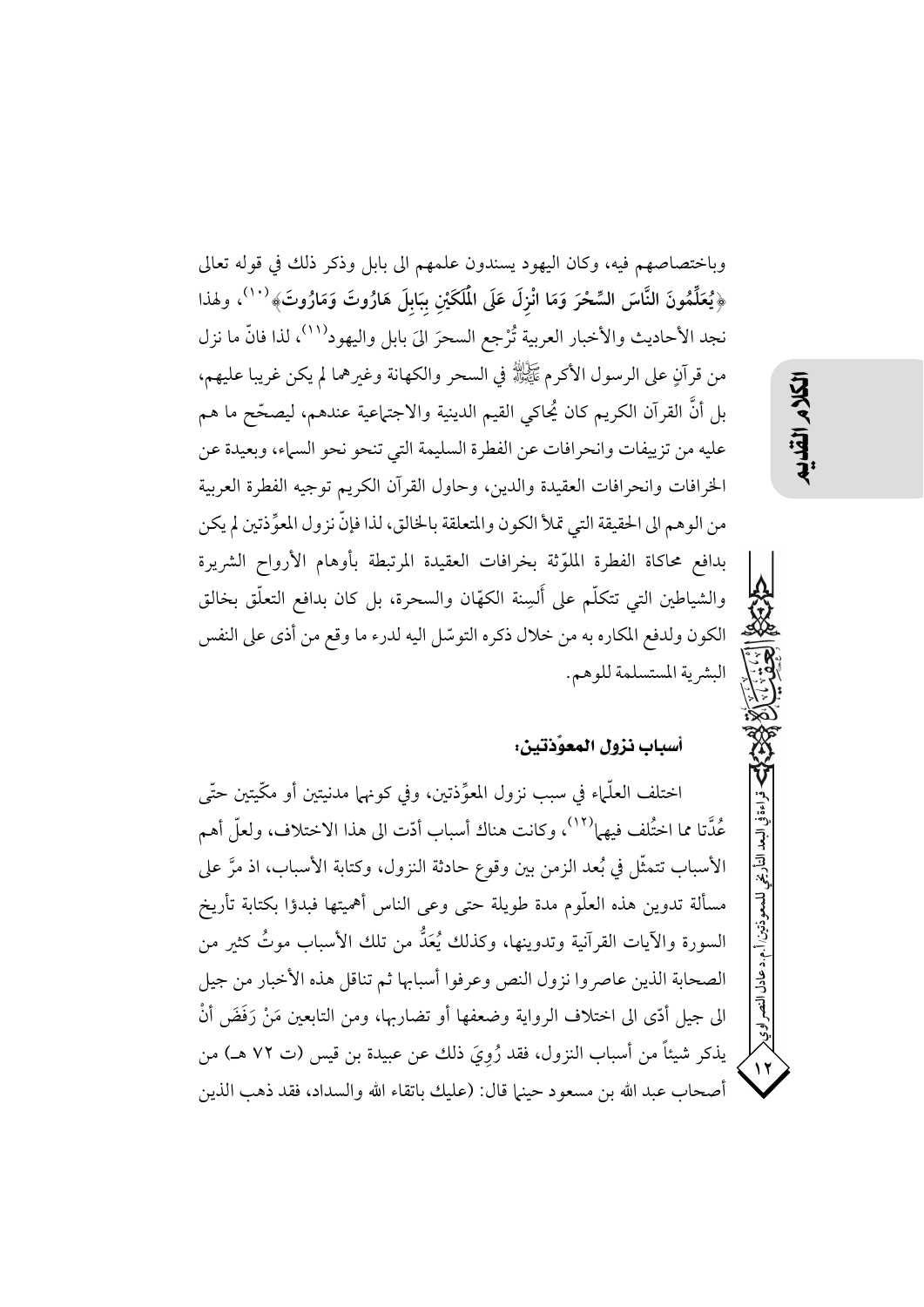يعلمون فيم انْزِلَ القرآن)(١٣) وأيضاً يمكن أن نقول: إنَّ هناك من صنع أسبابا للنزول لقصد أو لأخر، ثم دونت أقوالهم فبدت متضاربة أو مختلفة عن بعضها.

لقد وَجَدَ بعضُ الكتَّاب المعاصرين في أخبار أسباب النزول ما يُشير الي ادراجها في باب التخيَّلُ وعدَّه مبحثا من مباحث الإنثروبولوجيا الرمزية تحديدا<sup>(١٤)</sup> وأُشْبعت هذه الأخبار بإمكانات الرمز وطاقته ممَّا أعطاها بُعداً دلالياً مشتركاً إذ (إنَّ للرمز خاصيتين متناقضتين هُما الخصوصية والعمومية، أو التأريخية والقدرة على اختراق التأريخ )<sup>(١٥)</sup>، فضلا عن طريقة نقل الأخبار وصناعتها، وحكايتها على أفواه رموز الصحابة وكبرائهم كي تأخذ بُعداً دلالياً وتأريخياً فضلا عن المصداقية، بيد أنّ سبب النزول يقترن بطائفة من الوقائع والأسباب التي تتعامل مع النص القرآني على أتَّها خلفيات سياقية بالنسبة الى من يريد فهم النص وتفسير معانيه، فأسباب النزول ليست مجرد معرفة بالإطار الخارجي للنص، بل هي معرفة بالأسباب والعلل التي تتيح لمحلّل النص فهما أفضل وأكفأ لحقائق الوحي <sup>(١٦)</sup> .

لذا كان على الباحت الذي يتصّدى للحقيقة التأريخية وأن لا يأخذ كل ما روى على محمل الصدق والاستسلام له وعدّه مرجعاً يُقتدى به، بل عليه أن يدرس الروايات بموضوعية بعيداً عن الهوى والانتهاء المذهبي أو الفقهي أو غير ذلك .

على ضوء ما تقدَّم فقد وردت روايات في أسباب نزول المعوِّذتين قد اختلفت في أسلوبها وصيغها، ونتيجة لذلك اختُلف في كونهما مكيتين أو مدنيتين تبعاً لأخبار نز ولها، ومن هذه الروايات ما يأتي: –

١ ــ ما روى عن عائشة من أنَّ النبي محمد ﷺ (سُحِرَ حتى كان يرى أن يأتي النساء ولا يأتيهن. قال سفيان: أشدُ ما يكون من السحر إذا كان كذا، فقال: يا عائشة أعلمتِ أنَّ الله قد أفتاني فيها أستفتيتُهُ فيه؟ أتاني رجلان فقعد أحدهما عند رأسي والأخر عند رجلي، فقال الذي عند رأسي للأخر، ما بال الرجل؟ قال: مطبوب، قال:

العدد الخامس / شهر رمضان / ۳۶۲ هـ

 $\mathcal{N}$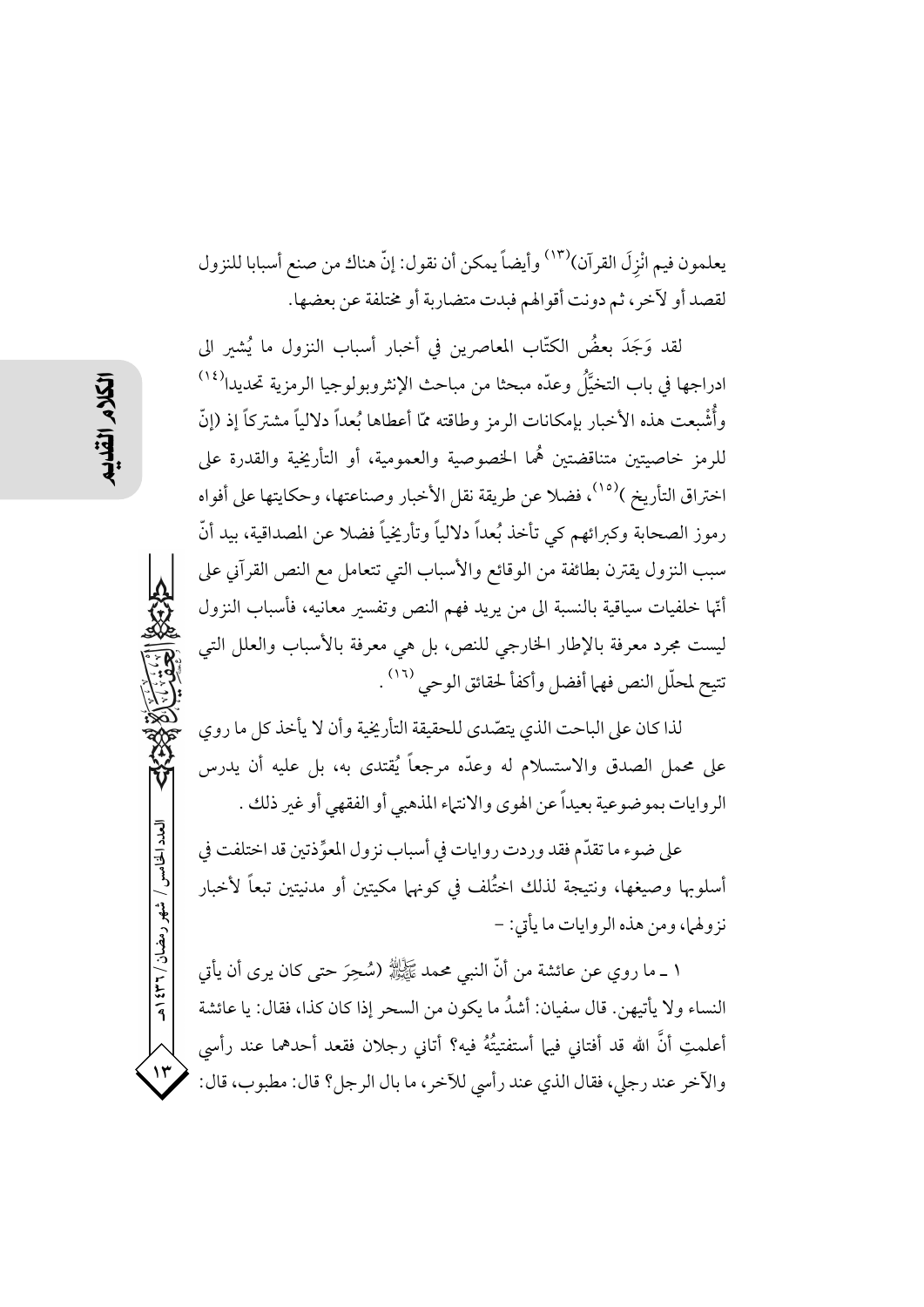لبيد بن أعصم رجل من بني زريق حليف اليهود كان منافقاً، قال: وفيم؟ قال: في مشط ومشاطة، قال: وأين؟ قال: في وَجْفِ طلعة أربتها ، كأنَّ ماءَه نقاعةُ الحناء، وكأنَّ نخلها رؤوس الشياطين، قال: فاستخرج، فقلت: أفلا تنشر؟ فقال: أما والله فقد شفاني وأكره أن أثير على أحدٍ من الناس شراً)<sup>(١٧)</sup> .

وروى الإمام أحمد أيضاً عن عائشة قولها: (لبث النبي ﷺ ستة أشهر يرى أنَّه يأتي ولا يأتي )<sup>(١٨)</sup> .

٢ ـ و روى الإمام أحمد عن زيد بن أرقم قال: (سَحَرَ النبيِّ ﷺ رجلٌ من يهود فاشتكي لذلك أياماً، قال، فجاءه جبرائيل فقال: إنَّ رجلًا من اليهود سحرك وعقد لك عقداً في بئر كذا وكذا، فأرسل اليها مَنْ يجيء بها فبعث رسول الله ﷺ فاستخرجها فجاءه بها فحلَّلها، قال: فقام رسول الله عََيَّإِلَّا ﴾ كأنَّه نشط من عقال، فما ذكر ذلك اليهودي ولا رآه في وجهه حتى مات )<sup>(١٩)</sup> .

٣ ـ و منهم من لم يروِ سبباً لنزول المعوِّذتين، وإنَّما كان يعدَّهما بديلا عمَّا كان يتعوَّذ به النبي محمد ﷺ ومناسباً لذلك، قال الفخر الرازي عن ابن قتيبة: (إنَّ السَخَرَةِ انَّها يشتغلون بالسحرِ الموروث للتحريض في هذا الوقت، وهذا مناسب لسبب نزول السورة ـ أي سورة الفلق ـ فإنّها إنّها نزلت لأجل أنّهم سحروا النبي لأجل التمريض )``` إذ كان رسول الله ﷺ يتعوَّذ من الجان وعين الإنسان حتى نزلت، المعوِّذتان، فلما نزلتا أخذ بهما وترك ما سواهما )(٢١) .

ولعلَّ هذه الروايات هي الأجمع لأخبار نزول المعوِّذتين وإن اختلفت في نصوصها من مصدرٍ الى آخر، أو من راوٍ الى راوٍ، بحسب النقل المتواتر عن رجال السند.

غير أنَّ الصنعة فيها ورد من هذه الروايات ظاهرة، فضلا عن الجرأة في اتهام رسول الله ﷺ بها لا يمكن أن يكون له من حالة المرض بالسحر، مع علمنا أنَّ رسول 以久

..د عادل النصر اوي<

 $\frac{1}{2}$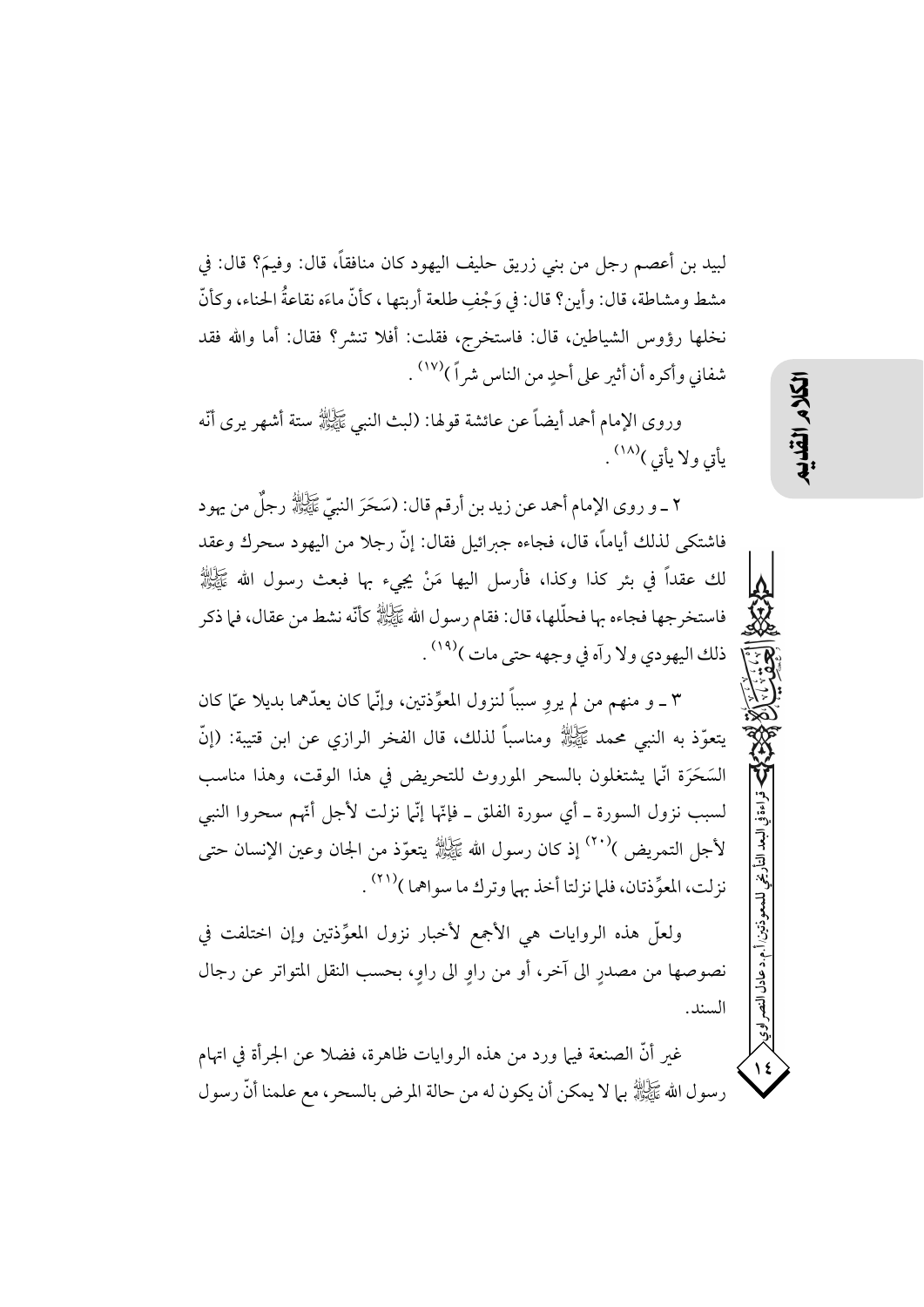الله ﷺ بشر وممكن إصابته بالسحر، إلاَّ أنَّ الله تعالى قد حجب عنه ذلك، لأنَّ من نتائج السحر الوقوع في الوهم والخطأ – حاشا رسول الله ﷺ من ذلك – وأنَّ هذا مما يُنافي حالة العصمة له، لأنَّه ﷺ معصوم من الخطأ والسهو ومن الصغائر والكبائر، وهو لاينطق إلاَّ عن وحي، قال تعالى: ﴿وَمَا يَنْطِقُ عَنِ الْـهَوَى إِنْ هُوَ إِلَّا وَحْيٌ يُوحَى﴾ <sup>(٢٢)</sup>، فهذا مصداق لما يقوله أهل العلّم في عصمته ﷺ فكيف يجوز على النبيﷺ أن يكون مسحورا بمقتضى الرواية الأولى التي تقول (سُحِر حتى كان يرى أن يأتي النساء ولا يأتيهن) فوقع بالخلط والخطأ والتوهم وعدم إصابة الحقيقة، وهو ما يُضعف حجته في كونه نبيا يأخذ امره من السماء، وهو يخلط ويسهو ويتوهمّ.

إِنَّ ما ذُكِرَ في هذه الرواية هو جرأة على رسول الله ﷺ في اتهامه بـما لا يجوز عليه.

ثمّ لماذا اختار الراوي قضية إتيان النساء لوصف مقدار تأثير السحر على النبيﷺ ، دون غيرها من الأُمور التي تقع للمسحور، وإِنّي لأحسب ذلك جرأة أُخرى عليه ﷺ مع إساءة أدب بحقه ﷺ، لأنَّ من وراء مثل هذه الرواية بُعداً أخلاقياً لتصوير النبي ﷺ زير نساء لم يكن همّه إلاّ هذه المسألة حتى في حالة سحره، وربَّمِ يتساءل سائل ويقول كيف يكون حاله ﷺ مع النساء لو كان غير مسحور، لبرموا بهذه الرواية رسول الله ﷺ في قضية الجنس، وأنَّ غاية همَّه ذلك، لا شيئاً آخر غيره من نحو تبليغ الرسالة وغيرها .

وهناك مسألة أخرى، ففي الرواية الأولى تحكي أنَّ الرسول ﷺ هو الذي أتي الى بئر ذروان واستخرج السحر بنفسه، فإذا كان مريضا فأنَّى يكون له ذلك، وهو أضعف ما يكون، وقد لبث في مرضه المزعوم بالسحر ستة أشهر .

في حين تذكر الرواية الثانية أنّه اشتكى من مرض مسحورا أياما، وأنّه أرسلَ الى ذلك البئر مَنْ يجيء له بالعقد ليحلَّها، فتضاربت الأخبار في ذلك، وهذا مما يستدعي

العدد الخامس / شهر رمضان / ۲۲۱ ه

 $\frac{1}{2}$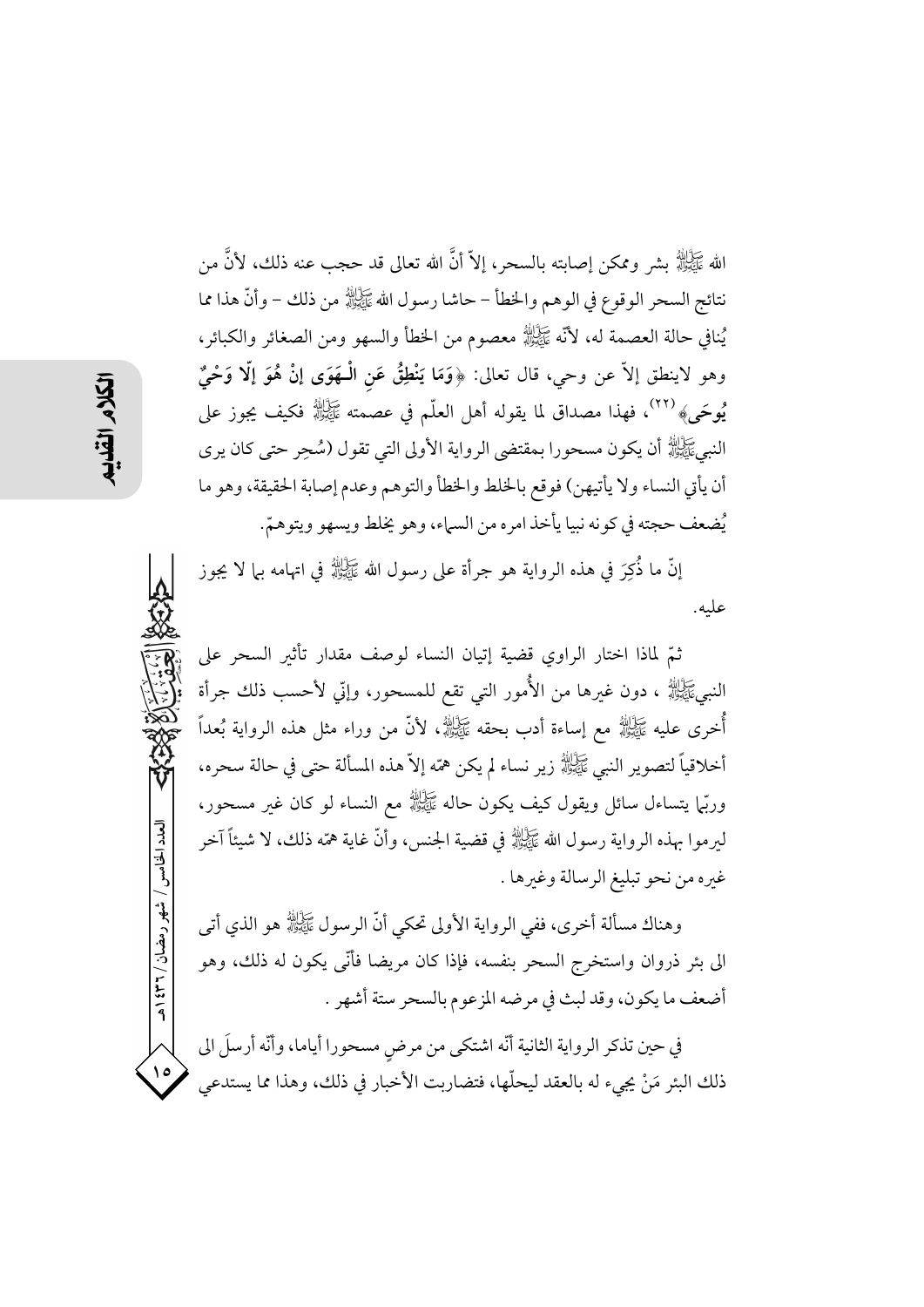سقوط الرو ايتين فضلا عيا أو ضحناه سابقا .

وهذا مما يدعونا الى القول أنَّ السورتين لم يكن لهما سببا مباشرا للنزول، وإنَّما نزلتا للاعاذة باسم الله سبحانه ممَّا يقع فيه المؤمنون من إصابة العين والسحر والمرض بدلا ممَّا كان مستعملا قبلها، وأنَّ هذه التعويذات ربِّلم تكون مناسبة جدا لما عليه حال العرب المسلمين والمشركين في بدء الدعوة الإسلامية بمكة، من سيطرة السحر والَسَحرة المشعوذين المرتبطين بشياطين الجن على نفوس الناس، إذ إنَّ المسلمين الأوائل في مكة لا زالت تعتمل في نفوسهم هذه الشعائر السحرية فضلا عن المشركين فأبدلها الله تعالى بخبر من التعويذات السابقة بآيات من آيات الله سبحانه المفعمة بالفيض الإلهي الحافظ من كلِّ شر وسوء ومرض.

فضلا عن ذلك فقد ذكر علماء القرآن أنَّ هاتين السورتين قد أخبر بهما رسول الله ﷺ من دون سبب مباشر للنزول، فقد روي عنه ﷺ قوله: «أُنزِلت عليَّ الليلة آيات لم يُرَ مثلهن ﴿ قُلْ اعُوذُ بِرَبِّ الْفَلَقِ﴾ و﴿ قُلْ اعُوذُ بِرَبِّ النَّاسِ﴾»)(٢٣)، فعندما حدَّث بذلك لم يكن به علَّة أو مرض بل أراد ﷺ أن يبيِّن فضلهما عن سواهما من التعاويذ التي كانت يُعيذ بها المرضى والمسحورين من الناس، وبها يُناسب حالة المجتمع الذي كان يعيش الشعوذة حتى أصبح السحر جزءً من شعائرهم الدينية، فابدله بخبر من تلك بهاتين السورتين.

هذا البحث يقودنا الى أتَّها ليستا مدنيتين بعد سقوط رواية السحر، بل هما مكيتان، وقد ذهب كثير من العلَّماء الى مكيتهما، منهم قتادة بن دعامة السدوسي وابن الضريس وأبو عبيدة في «فضائل القرآن». وأبو بكر بن الأنباري وأبو محمد بن الحارث بن ابيض<sup>(٢٤)</sup>، وكذلك الزركشي<sup>(٢٥)</sup>، ومن المستشرقين نولدكه إذ عدَّهما من العهد المكي الأول اي من مستهل البعثة النبوية إلى السنة الخامسة منها، وكذلك المستشرق كانون سل فقد اقتفى فيها تعلَّق بتواريخ وترتيب سور القرآن أثر نولدكه في عمله «تأريخ القرآن» إذ يبدو له أنّه الكتاب الأفضل والأكثر موثوقة في هذا المجال )<sup>(٢٦)</sup> ثم 习人

قراءة في البعد التأريخ

أ. م.د عادل النصر اوي<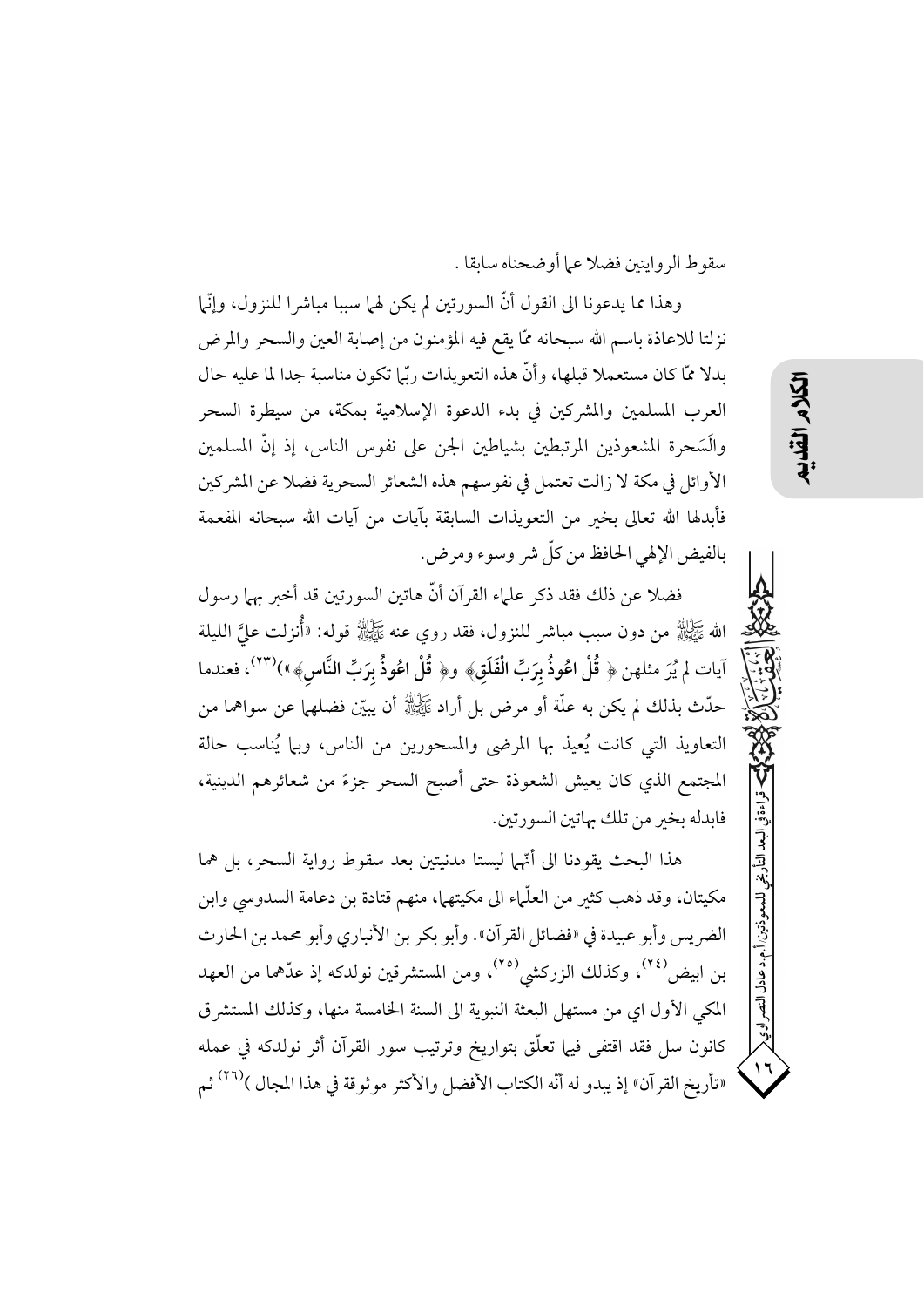يرسم جدولا ويضعهما في العهد المكي الأول. فضلا عن ذلك أسلوب السورتين التي انطبع بطابع عموم السور المكية المتمثّل بقصر السورة والإيقاع المتسارع، وعدم انطباق ضوابط السور المدنية التي ذكرها العلَّماء عليهما وذكر الزرقاني ضوابط المدني وحدَّدها بها يأتي:

> ١ - كل سورة فيها الحدود والفرائض فهي مدنية . ٢ – كل سورةٍ فيها إذُّن بالجهاد وييان لأحكامه فهي مدنية . ٣- كل سورة فيها ذكر المنافقين فهي مدنية ٢٧٪.

#### هل المعوِّذتين من القرآن الكريم ؟

عندما جُمعَ القرآن في العصر الإسلامي الأول ظهر اختلافٌ واضحٌ في ترتيب السور القرآنية وعددها، عند الصحابة (رضوان الله عليهم )، وتسَّرب الاختلاف الى كُتَّاب الوحي أنفسهم، فمنهم مْنَ يُقدّم سورة ويُؤخّر أخرى خلافا لصاحبه الذي عاش نزول الوحي، ولم يسلم حتى النص فنجد تعدّداً في قراءة الآية الواحدة أو جزء منها من مصحفٍ لأخر، وكذلك اختلفوا في خطوط المصاحف ففي قوله تعالى ﴿ذَلِكَ بِانَّ مِنْهُمْ قِسِّيسِينَ وَرُهْبَانًا﴾ <sup>(٢٨)</sup>، قد (قال سلمان قرأت على النبي ﷺ ذلك بأنَّ منهم قسَّيسين ورُهبانا «قال فاقرأ ذلك بأنَّ منَّهم صدَّيقين ورهباناً جميعاً»<sup>(٢٩)</sup>، فالاختلاف كان واقعا في عهد النبي ﷺ، وكان يصحّح لهم، فما بالك بعد وفاته، وفي قوله سبحانه ﴿وَانْتُمْ تَتْلُونَ الْكِتَابَ أَفَلَا تَعْقِلُونَ﴾ ```، فقد حدّث أبو بكر السجستاني (ت٣١٦هـ) قال (حدثنا عبد الله حدثنا نصر بن على عن مسلم بن إبراهيم عن صدقة وحده، ولم أضبط آخر الآية )(٣١) .

وأمّا اختلاف الخطوط فقد نُقل عن قوله سبحانه ﴿ يَسْالُونَ عَنْ انْبَائِكُمْ﴾ (٣٢) أنَّ السؤال كُتِبَ بغير ألف (يسلون عن أبنائكم)، ومنهم من ذهب الى أنَّ قوله سبحانه

العدد الخامس / شهر رمضان / ۲۳۱ ه

 $\mathcal{N}$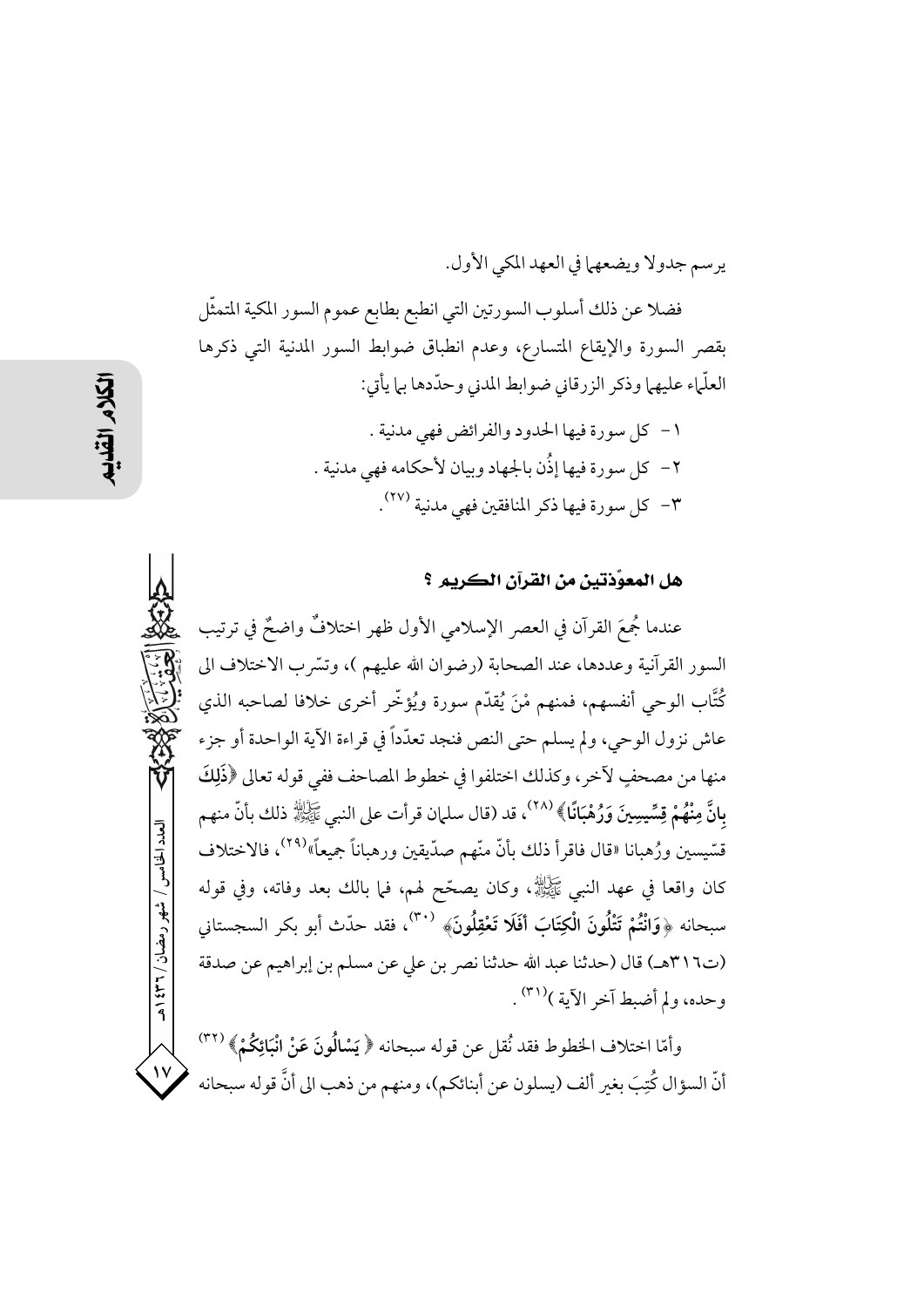«إِنْ هذانِ لساحرِ انِ» سواءِ لـ (إِنْ هذيْنِ لساحرِ ين)» (٣٣) .

فضلا عمّا أُضيفَ الى القرآن ما ليس منه، أو نقص عنه، ففي المصحف العثماني مئة وأربع عشر سورة، وهو المتفق عليه الى عصرنا الحاضر، أولها الفاتحة وآخرها الناس في حين كان في مصحف عبد الله بن مسعود مئة واثنا عشر، لم يكن فيها المعوَّذتان، لشبهة الرُّقْية وفي مصحف أُبيّ مئة وست عشر، إذ عَدَّ دعاء الاستفتاح والقنوت في آخره كالسورتين، وتسميان سورتا الخلع والحفد، وهما دعاء كُتِبَ بعد الختمة<sup>(٣٤</sup>)، فدعاء الخلع هو: بسم الله الرحمن الرحيم «اللَّهم إنَّا نستعينُك ونستغفَرك \* ونُثنى عليك ولا نكْفُرك \* نخلَع ونتركُ مَنْ يَفجُرك » .

أمَّا دعاء الحفد فهو: (بسم الله الرحمن الرحيم. الَّلهم إيَّاك نعبُد ۞ ولك نُصلي ونسجد ۞ وإليك نسعى ونحفدُ ۞ ونرجو نعمتَك ۞ ونخشى عذابك إنَّ عذابك بالكفّار ملحق )<sup>(٣٥)</sup>، وسمّاهما نولدكه بصلاتي القنوت<sup>(٣٦)</sup> وكان المستشر ق «همر» أول من نشر نص السورتين، وغير ذلك من نسب الى مصحف أُبيّ، لكن شكّك في صحة أكثرها<sup>(٣٧)</sup> .

بيد انّنا نجد أُبيا لم يحر جواباً شافياً عندما سُئل عن حَكّ المعوِّذتين من قِبل عبد الله بن مسعود فقد نقل عن زر بن حُبيش (ت ٨٢ هـ) أنّه قال: (قلتُ لأُمَّ بن كعب: إنَّ ابنِ مسعود كان لا يكتب المعوِّذتين في مصحفه؟ فقال: اشهد أنَّ رسول الله ﷺ أخبرني أنّ جبرائيل لِلتِّلا ۚ قال له ﴿ قُلْ اعُوذُ بِرَبِّ الْفَلَقِ﴾(٣٨) فقلتها، فقال: ﴿ قُلْ اعُوذُ بِرَبِّ النَّاسِ﴾(٣٩) فقلتها، فنحن نقول ما قاله النبي ﷺ)(٤٠)، وقد روى هذا الحديث الهيثمي في مجمع الزوائد والبيهقي في سننه وغيرها<sup>(٤١)</sup>، وقال ابن حجر: (و اختُلف على أُبِيِّ بن كعبٍ في اثبات المعوِّذتين )(٤٢)، وفي هذا لبْس، إذ لم يثبت أو ينفي أنَّها من الله تعالى وفق الرواية، قال الشيخ الكوراني (ومعنى كلام أُبيّ ابن كعب كما تدّعي هذه الروايات أنَّ النبي ﷺ لم يصرح بأنَّ المعوِّذتين سورتان بل قال لي جبرائيل: ﴿قُلْ أَعُوذُ

 $\vec{a}$ راوي<br>\

 $\Lambda$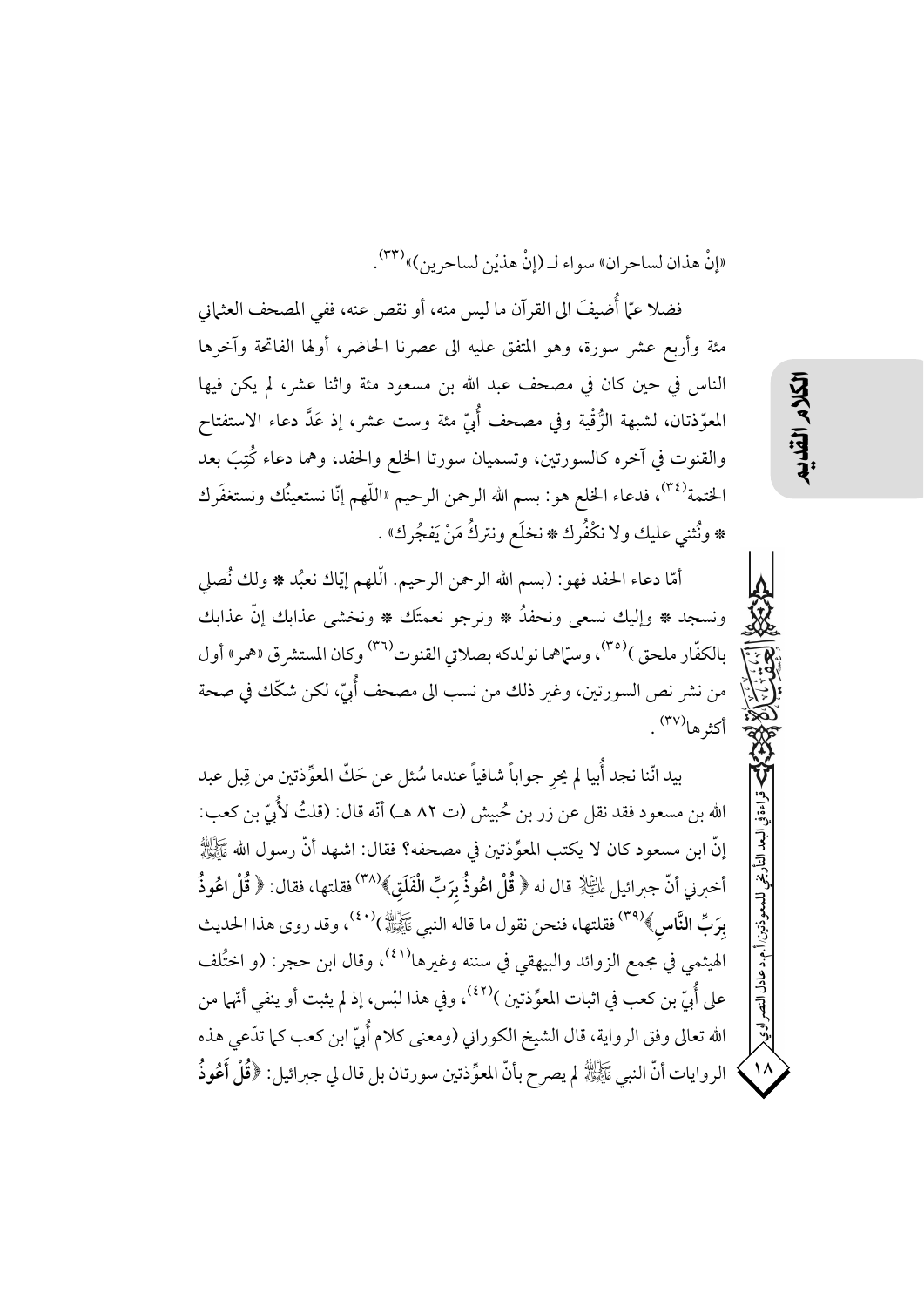بِرَبِّ الْفَلَقِ، قُلْ أَعُوذُ بِرَبِّ النَّاس …﴾ فلم ينصّ النبي على أنّها سورتان، ولو قال إتّها من قول جبرائيل، فقد يكون جبرائيل علّمه إياّها ليعوذ بهما الحسنين فقط، وليس لتكون جزء من القرآن) $^{\text{\tiny (\$)}}$ ، لكن يُردُّ على ذلك أنَّ أُبيّاً كان قد اثبتهما في مصحفه سورتين، قبل أن يسأله زر بن حبيش والأخير كان تابعيا، ثم لماذا لم يسأل زرُّ بن حبيش عبدَالله بن مسعود عن حكِّ المعوِّذتين وقد قرأ عليه'<sup>٤٤)</sup>، بل كان الأوْلى أن يسأل أُبيًّا عن إدراج سورتي الحفد والخلع اللتين قيّدهما في مصحفه بحسب ما ورد في اله و ايات.

ويعزو بعض المعاصرين إسقاط المعوِّذتين من القرآن كان بدافع سياسي<sup>(٤٥)</sup>، وخاصة بعد سيطرة التيار الأموي على السلطة في عهد عثمان، ومن ثم في عهد معاوية وما بعده .

إذ كان هذا التيار يعمل بخفاء على إثارة هذه الفتن بقصد الإيقاع بالرموز الاسلامية التي عاصر ت الرسول محمد ﷺ لأتهم كانوا يمثلُّون التيار الأقوى آنذاك، فنسبة هذه القضايا إليهم تُضْعِفُ مركزهم بوصفهم مراكز قوى مؤثَّرة في مسيرة المسلمين فالإيقاع بهم من خلال نسبة الخلط والزيادة والنقصان في مصاحفهم يؤدّي الى اهتزاز مواقعهم في نفوس المسلمين والابتعاد عنهم وسيطرة قوى الظلام على مسيرة المسلمين، ومنّ ثمّ عملٍ ما يحلو لهم وتثبيت أقدامهم في الحكم .

فمثلا هم استغلوا عدم إثبات سورتي الحفد والخلع اللتين قال بهما عمر بن الخطاب، فعمدوا إلى إثارة قضية المعوِّذتين كمقابل لتلك السورتين، بقصد نسبة النقص والحلل وإشاعة عدم الثقة، فسخروا ممَّن يعتقد أنَّها من القرآن ويقرأ بهما في الصلاة فقد روى أحمد في مسنده عن حنظلة السدوسي قال: (قلتُ لعكرمة: إنّي اقرأ في صلاة المغرب بقل أعوذ برب الفلق، وقل أعوذ بربَّ الناس وإنَّ ناسا يعيبون ذلك عليّ .. فقال: وما بأس بذلك، اقرأهما فهما من القرآن )(<sup>٤٦)</sup>، وهذا عمل أكبر من تأثير عبد الله بن مسعود، وهو عادة لا يحدث من دون علم السلطة الحاكمة (٤٧) .

العدد الخامس / شهر رمضان / ۲۳۱ هـ

 $\sqrt{9}$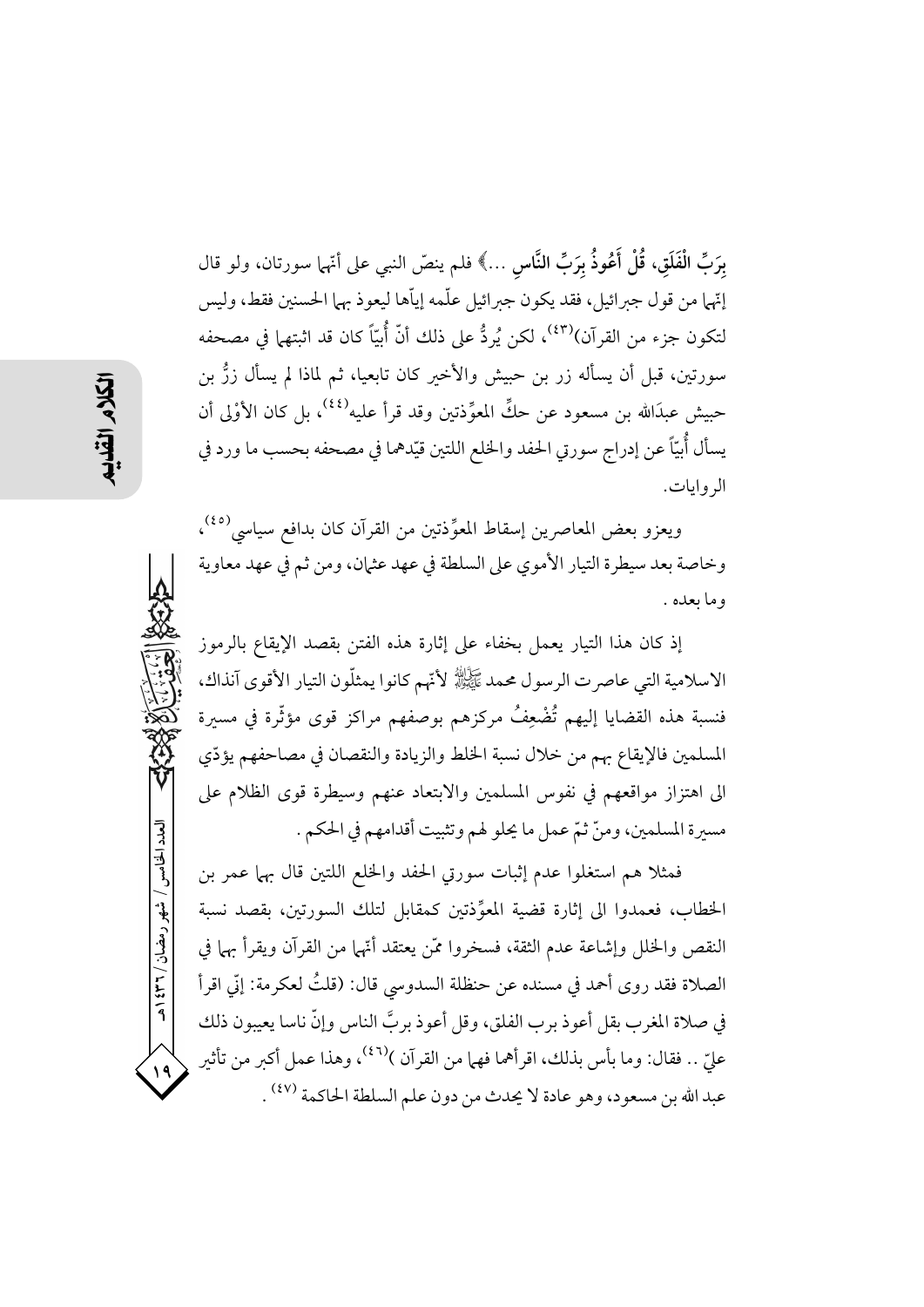فلو كانت السلطة لا ترغب في ذلك فيكون من المُحال إشاعة مثل هذا الأمر بين عامة الناس، فتسرَّبت هذه الأقوال الى كتب المفسرين وعلوم القرآن واستغلها المستشرقون لضرب القرآن ونفي نسبته الى الله تعالى، فهذا نولدكه يشك في نسبة التعويذتين الى القرآن، بل ذهب الى أبعد من ذلك عندما نسب الخرافة والوثنية الى النبي محمد ﷺ فقال: (نتوقع أنَّ النبي لم يبتكر تلك السور تماما بل قام بتعديل نموذج قديم متناقل مانحا إيّاه معنيَّ إسلاميَّا ـ الآيات الثلاثة الأخبرة<sup>(٤٨)</sup> – وهذا أكثر من نصف النص ــ من المعوِّذتين وثنية الطابع، وربيا كان تعديلها قد بدا في وقت مبكر ضرورياً، إذ شارك الإسلام الوثنية والاعتقاد بوجود أرواح شريرة معادية للبشر، لكنّه لم يلجأ لطلب العون من إلهٍ آخر غير الله الواحد. أمّا موقعها في آخر القرآن فيعود بحسب اعتقادي الى الخرافة نفسها التي تدفع بالمسلمين حتى يومنا هذا الى بدء كل تلاوة قرآنية بقول « أعوذ بالله من الشيطان الرجيم»)<sup>(٤٩)</sup> .

うくう

قراءة في البعد التأريخي للمعوذتين/أ.م.د عادل النصر اوي<

إذن القضية تعدّت عبد الله بن مسعود وأُمّيّ عندما انتشرت بين العامة، فضلا عن الخاصة، إذ نجد لها بُعدا تأريخيا يتجاوز حدود الزمن الذي عاشه الأمويون الي ما شاء الله تعالى أن يمتدّ الزمن باتباعهم ومؤيديهم .

لكنَّنا نقول إنَّ المعوِّذتين من القرآن، لا مجال للشك معه أَّنها قرأن مُنَّزل على رسول الله ﷺ، إذ وردت عدة أحاديث في قرآنيتها، فقد جاء (عن عقبة بن عامر الجهمي عن النبي ﷺ قال: « قد أنزل الله علىّ آيات لم يُر مثلهن ﴿ قُلْ اعُوذُ بِرَبِّ النَّاسِ﴾ الى آخر السورة ــ و﴿ قُلْ اعُوذُ بِرَبِّ الْفَلَقِ﴾ الى آخر السورة )<sup>(٥٠)</sup>، ونُقل عنه أيضاً حينها قال: (أمرني رسول الله ﷺ أن اقرأ بالمعوِّذتين في كُلَّ صلاة )(٥١). وروى الهيثمي روايات عدّة في إثبات أن المعوِّذتين من القرآن<sup>(٥٢)</sup>، حتى أفتى بعضهم بكفر من يجحدهما، قال القسطلاني: (وقع الخلاف في قرآنيتهما ثم ارتفع الخلاف ووقع الاجماع، فلو انكر أحد قرآنيتهما كفر"<sup>٥٣)</sup> .

إنَّ ما تعرضت له هاتان السورتان لم يكن عملاً اعتيادياً، وانَّما كان بتدبير أيدي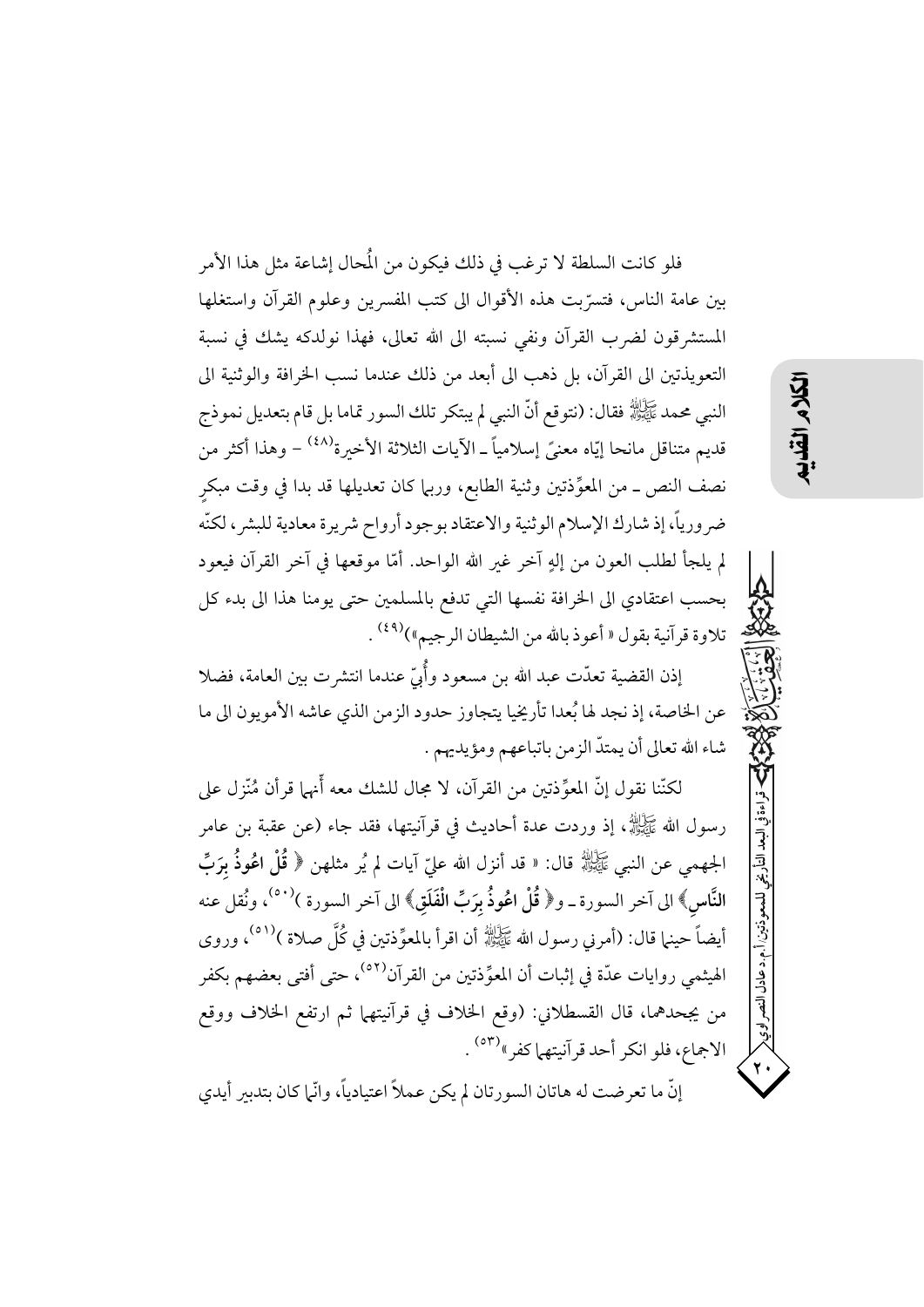خفية وكانت تهدف الى ما يأتي:-

١- إسقاط الرموز الإسلامية المتمثلة بالصحابة الاجلاء بإيراد هذه الشبهات.

٢- التشكيك بالقرآن الكريم.

٣– زرع جذور الفتنة في المجتمع المسلم، فعندما أُسقطت سورتا الحفد والخلع عملوا على إسقاط ما يقابلهها من التعويذتين، والقصد شق عصا المسلمين آنذاك بقصد السيطرة عليهم.

بل تعدَّى أثر ذلك الى ما بعد الفتنة بقرون، فقد ظهرت قضية إسقاط سورة النورين من القرآن ويُقصد بالنورين محمدٌ ﷺوعليٌّ لِلَّــِيْلَا وسأقتطع منها ما يهم البحث، (بسم الله الرحمن الرحيم: يا أيّها الذين آمنو آمِنوا بالنورين أنزلناهم يتلوان عليكم آياتي ويحذراكم عذاب يوم عظيم ۞ نوران بعضهما من بعض ۞ وإنَّا لسميع عليم ۞ انَّ الذين يوفون بعهد الله ورسوله في آيات لهم جناتُ نعيمُ ۞ والذين كفروا من بعد ما آمنوا بنقضهم ميثاقهم وما عاهدهم الرسول عليه يُقذَفون في الجحيم ۞ ظلموا أنفسهم وعصوا الوحي والرسول ۞ أولئك يسقونَ من حميم ۞ ..... وانَّ علياً لمن المتقين ۞ وانَّا لنوفيه حقه يوم الدين ۞ وما نحن عن ظلمه بغافلين ۞ وكرَّمناه على أهلكَ أجمعين ۞ وإنَّه وذريته لصابرون ۞...) الى آخرها حتى بلغ عدد آياتها ٤٢ آية<sup>(٥٤)</sup>، وقد رفضها علياء الشيعة قاطبة وتيرَّؤُا منه أشدَّ البراءة، وعدَّوها ممَّا افتُرِيَ مها عليهم، واتَّهم يؤمنون بالقرآن الذي هو بين الدفتين من سورة الفاتحة الى سورة الناس. إنَّ سورة النورين هذه فِرِية أخرى دستها الأيدي الخفية لأجل استمرار

التشكيك بالقرآن العظيم، وأنَّ الشيعة منها بُراء، وأنَّها من المستحدثات التي لم تُعرف في عصر صدر الإسلام، ولو كانت موجودة لأظهرها ائمة آل البيت الجَيْلَ ، وخاصة في عصر الإمام على لِمَائِيَالٍا إذ كانت مقاليد الدولة والحكم بيده، وكان هو الأوْلى من غيره

العدد الخامس / شهر رمضان / ۲۳۱ ه

 $\mathbf{y}$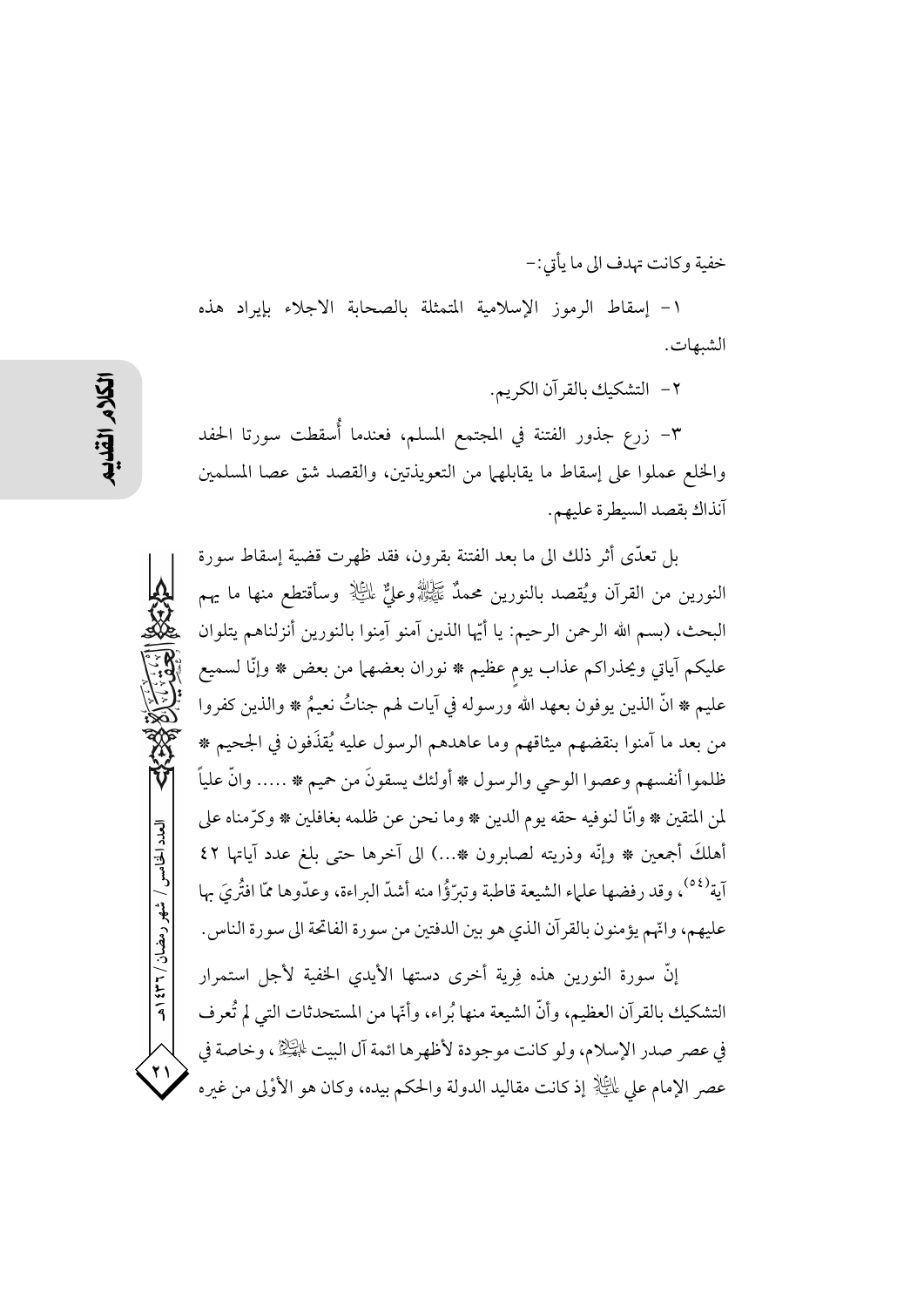أن يظهرها، فضلا عن ذلك أنَّ الإمامَ عليًّا لِمَلَيْلٍ وأصحابَهُ كانوا فئة قوية في عهد عثيان، وقد جَمعَ الناسَ آنذاك على قراءة مصحف الإمام لكن لم يُعلمْ شيءٌ عن هذه السورة.

وكذلك فإنَّ نولدكه يُرجِع هذه الوثيقة (سورة النورين) الىَ زمن بعيد عن صدر الرسالة الإسلامية وقد اظهرها المستشرق الفرنسي (غارسين دي ساي) (١٧٩٤م ـ ١٧٢٨م) يقول نولدكه: (أول من نقل نصها الى أوربا ـ متَّبعا الكتاب الفارسي دابستا في مذاهب الذي ألّفه محسن فاني الذي عاش في منتصف القرن السابع عشر ــ هو المستشرق الفرنسي غارسين دي تاسي )<sup>(٥٥)</sup> .

إذ لم يُعرف لهذا النص أثر قبل هذا التأريخ، ولعلَّ الميرزا كاظم بيك، هو أول مسلم عثر على هذا النص، ولم يكن يعرفه ألاّ بعد نشره في فرنسا<sup>(٥٦)</sup>، فنفي أصالتها إذ يراها محاكاة ضعيفة للقرآن، ويقول بأنَّها لا تحوز على سندٍ موثوق ولم يتعَّرض لذكرها أي مؤلفٍ في القرون الأولى فضلا عن ضَعف أسلوبها عمّا في أسلوب القرآن<sup>(٥٧)</sup>.

وبمراجعة سريعة لهذه الوثيقة نجد فيها من التناقضات والافتراءات ما هو واضِح للعيان، فمثلًا في صدر الآية الأولى يقول: (يا أيَّها الذين آمَنوا آمنوا بالنورين أنزلناهما يتلوان عليكم آياتي .. )، ولم يرد في القرآن أنَّ الله تعالى أنزل محمداً ﷺ وعليّاً على الناس بل أنزل القرآن على صدر محمد ﷺ، وفي الآية "٤" يقول (إنَّ الذين يُوْفون بعهد الله ورسوله في آيات لهم جناتٌ نعيم) فأيّ آيات تلك التي يوفون بها بعهد الله ورسوله كي تكون لهم جنات نعيم، فنكَّر ما حقَّه التعريف، فأبهم القولَ فضاعت معه الحقيقة، ثم جاء في الآية " ١٠ " قوله: (إنَّ الله قد أهلك عاداً وثمود بيا كسبوا وجعلهم لكم تذكرة فلا تتقون) اذ قدم (لكم) على (تذكرة) أي: قدّم ما هو أقل أهمية على المهم، ثم أردفه بـ (فلا تتقون) في حين أنَّ السياق يدعو الى الاستفهام الاستنكاري، ليقول: (أفلا تتقون) على وفق أسلوب القرآن فبدى النص ركيكاً، وكذلك قوله في الآية (١٦) (الذين يوفون بعهدك إنّي جزيتُهم جناتُ النعيم)،

.<br>.د عادل

النصراوي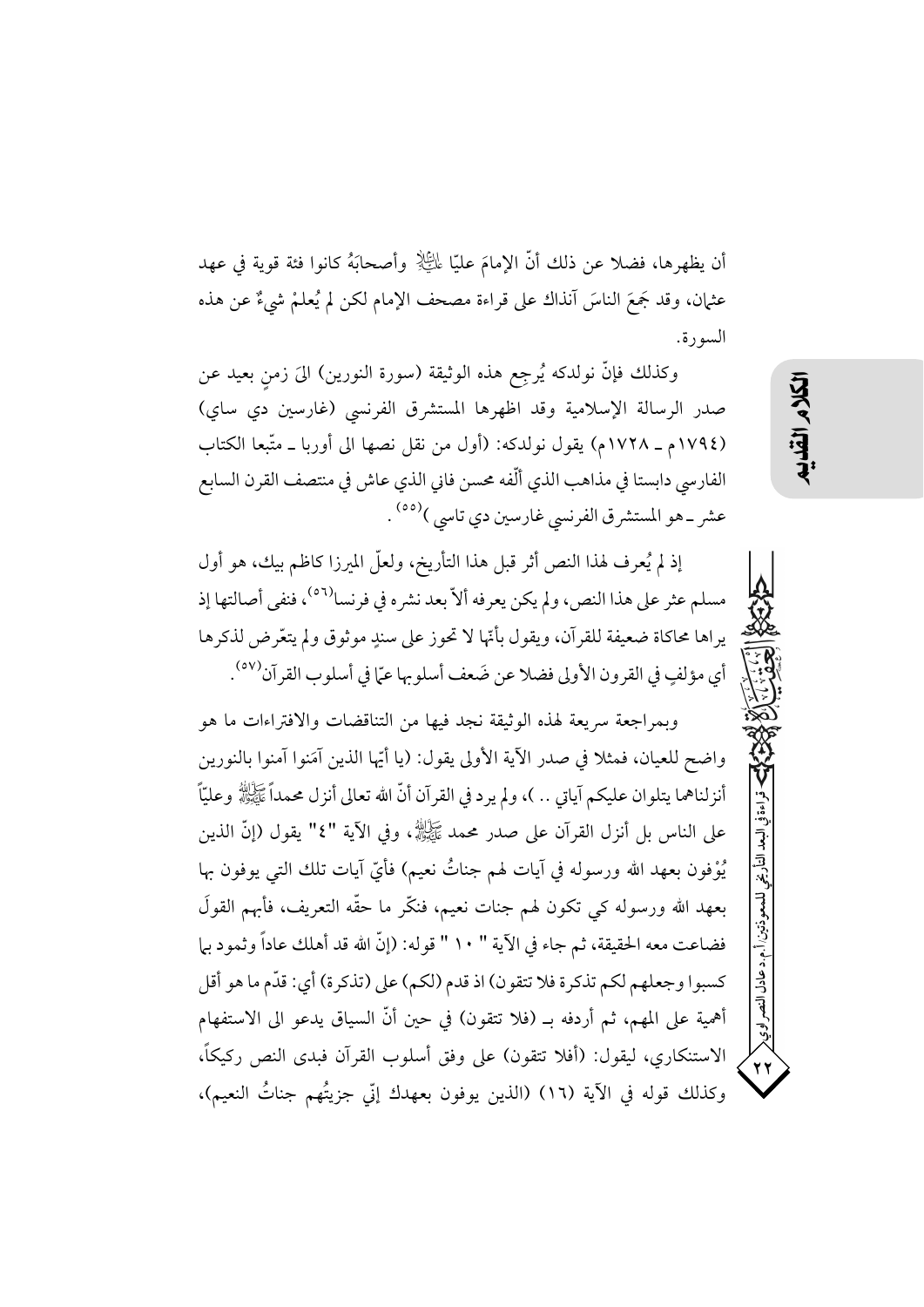فالصحيح (الذين يوفون بعهدهم) لأتّهم هم الذين عاهدوا محمدا ـ على زعمهم، فهم الأَوْلَى بأن يحافظوا على عهدهم له، ثم قوله في الآية (١٩)، في الإمام على لِمَائِيَاتٍي اذ يزعمون: (و إنَّا لنوفيه حقَّه يوم الدين )، وكأنَّ كاتب هذا المقطع من النص يومئ الي قضية السقيفة حين نُحِّيَ الإمام عليِّ لِلنَّيْلَا عن حقَّه بالخلافة، وهذا الأمر غير واقع أصلا لأنَّ النص يُفترض أنَّه وُضعٍ في حياة النبي محمد ﷺ والتنحية حصلت بعد وفاة النبي محمد ﷺ الى غير ذلك من الافتراءات والتُهم السخيفة تجدها في مظانها<sup>(٥٨)</sup>.

عوداً على بدء، نجد أنَّ مسلسل الافتراءات بدأ مع صدر الإسلام وقد يستمر مادامت التيارات التكفيرية ذات الامتداد الأموى تهيمن على مساحات واسعة من بلاد المسلمين، فابن مسعود لم يكن وحده المستهدف من هذه الافتراءات ولا أُبِّي بن كعب، بل عموم المسلمين .

ولعلَّ من دواعي البحث أن نمضي مع ابن مسعود في فحص الأقوال والروايات التي نسبت له حكَّ المعوِّذتين من مصحفه حتى صوَّرته حاملَ راية العداء لهما ــ والعياذ بالله ــ وتنقلُ إصراره على حذفها، ومن هذه الروايات ما روي في مسند أحمد (عن عبد الرحمن بن يزيد، قال: كان عبد الله يحكُّ المعوِّذتين من مصاحفه ويقول إنّهما ليستا من كتاب الله تبارك وتعالى )<sup>(٥٩)</sup> وكذلك رواه الهيثمي عن عبد الله بن أحمد والطبراني <sup>(٦٠)</sup>، وروي أيضاً: (عن عبد الله أنّه كان يحكّ المعوِّذتين من المصحف، ويقول: إنَّما أُمِرَ النبيُّ ﷺ أن يتعوَّذ بها، وكان عبد الله لا يقرأ بها، ورواه البزار والطبراني ، ورجالها ثقات، قال البزار: لم يُتابع عبد الله أحدٌ من الصحابة، وقد صحَّ عن النبي ﷺ أنَّه قرأ بهما في الصلاة وأُثبتَتا في المصحف )''''، ونقل أيضاً ابن شبة (عن عبدالرحمن بن يزيد: رأيتُ ابن مسعود يحكّ المعوِّذتين من المصحف، ويقول: لا يَجَلُّ قراءة ما ليس منه)(٢٢) .

العدد الخامس / شهر رمضان / ۳۲ ه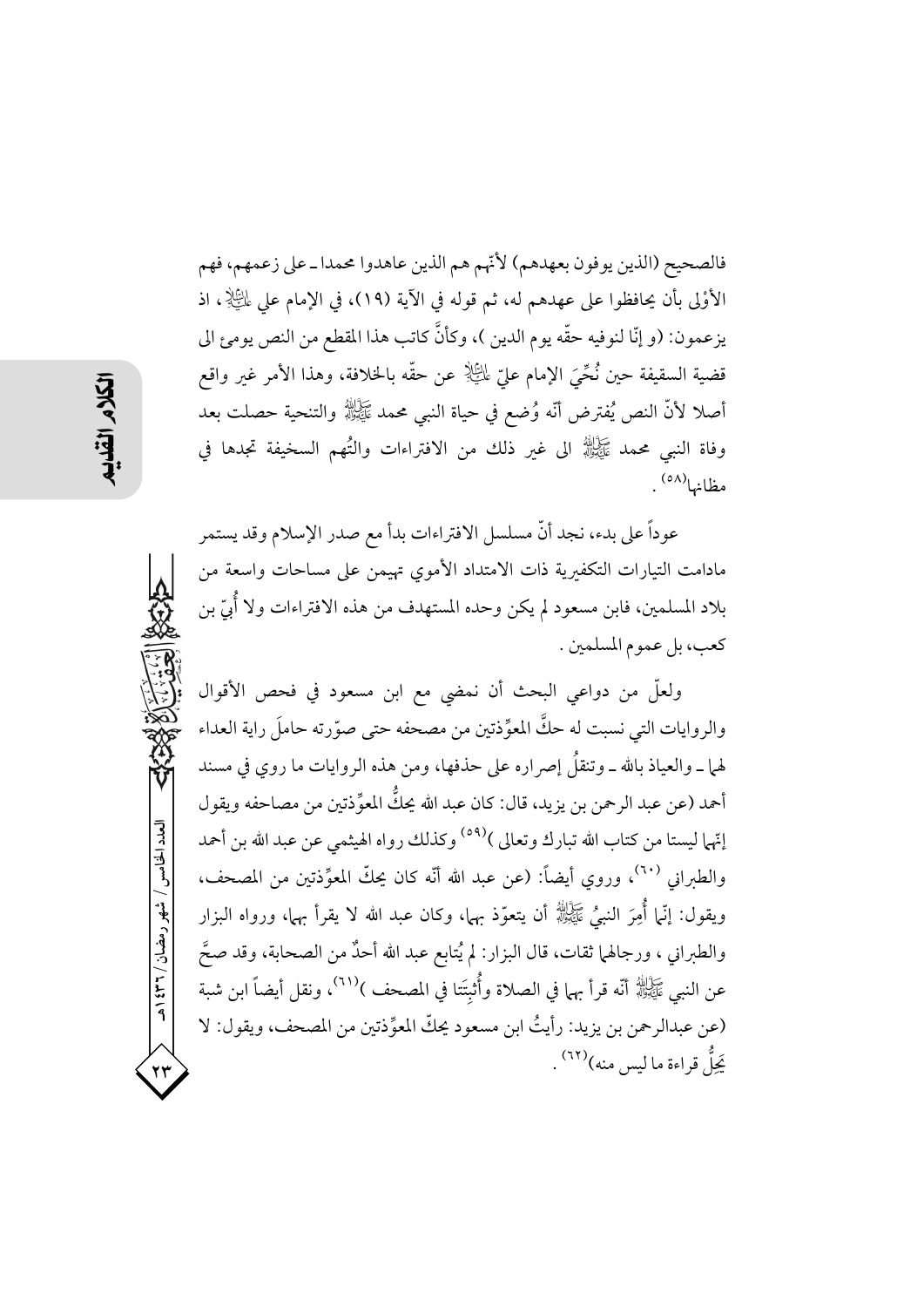غير انَّ الإمام الشافعي لا يأخذ بهذه الروايات لما روي عن عبدالرحمن بن يزيد خلاف ذلك، إذ يروي الشافعي في كتاب الأم ويقول: (أخبرنا وكيع عن سفيان الثوري عن أبي إسحق، عن عبدالرحمن بن يزيد قال: رأيت عبد الله يحكِّ المعوِّذتين من المصحف ويقول: لا تخلطوا به ما ليس منه ـ ثم قال عبد الرحمن ـ وهو يروى عن النبيﷺ أنَّه قرأ بهما في صلاة الصبح وهما مكتوبتان في المصحف الذي جمع على عهد أبي بكر ثم كان عند عمر ثم عند حفصة ثم جمع عثمان عليه الناس، وهما من كتاب الله عزوجل، وأنا أُحبُّ أن أقرأ بها صلاتي )(٦٣)، أيّ إنّ الشافعي كان يصلّي بالمعوِّذتين، ومن العلماء من يقول بقرآنيتهما من نحو القاضي أبو بكر وابن حزم والفخر الرازي وابن حجر وابن قتيبة<sup>(٢٤)</sup> .

وهو رأي الشيعة قاطبة أيضاً إذ أكَّدوا قرآنية السورتين بالأحاديث الواردة عن أئمة أهل البيت لِلْهَيْلِةُ، وهو إجماع رأيهم كما ذكر الشيخ الطوسي والحر العاملي والمحقق البحراني<sup>(٢٥)</sup> .

وذُكر أيضاً نقلا عن ابن مسعود أنَّه رجع عن قوله ــ إن صحّ ذلك عنه أصلاً ــ إلى قول الجماعة، أي: عدَّهما من القرآن، كما يقـول عموم المسلمين بذلك، وأنَّ الصحابة أثبتوهما في القرآن <sup>(٢٦)</sup>.

وقد حكي علم الدين السخاوي (توفي سنة ٦٤٣ هـ) فضلَها وفضلَ من عمل بها في روايات عدَّة عن جبير بن مطعم وفروة بن نوفل وعبدالله بن حبيب وعائشة وعقبة بن عامر ، مسنداً خبرهما الى السياء ومدلاً على قرآنيتهما<sup>(٦٧)</sup>.

فضلا عن ذلك أنَّ القراءة المنسوبة الى عاصم بن أبي النجود، وهي القراءة التي يُقْرَأُ بِها القرآنُ في يومنا هذا، كانت عن عبدالله بن مسعود، في أحد طرقها، وفيها المعوِّذتين . م.د عادل النصبر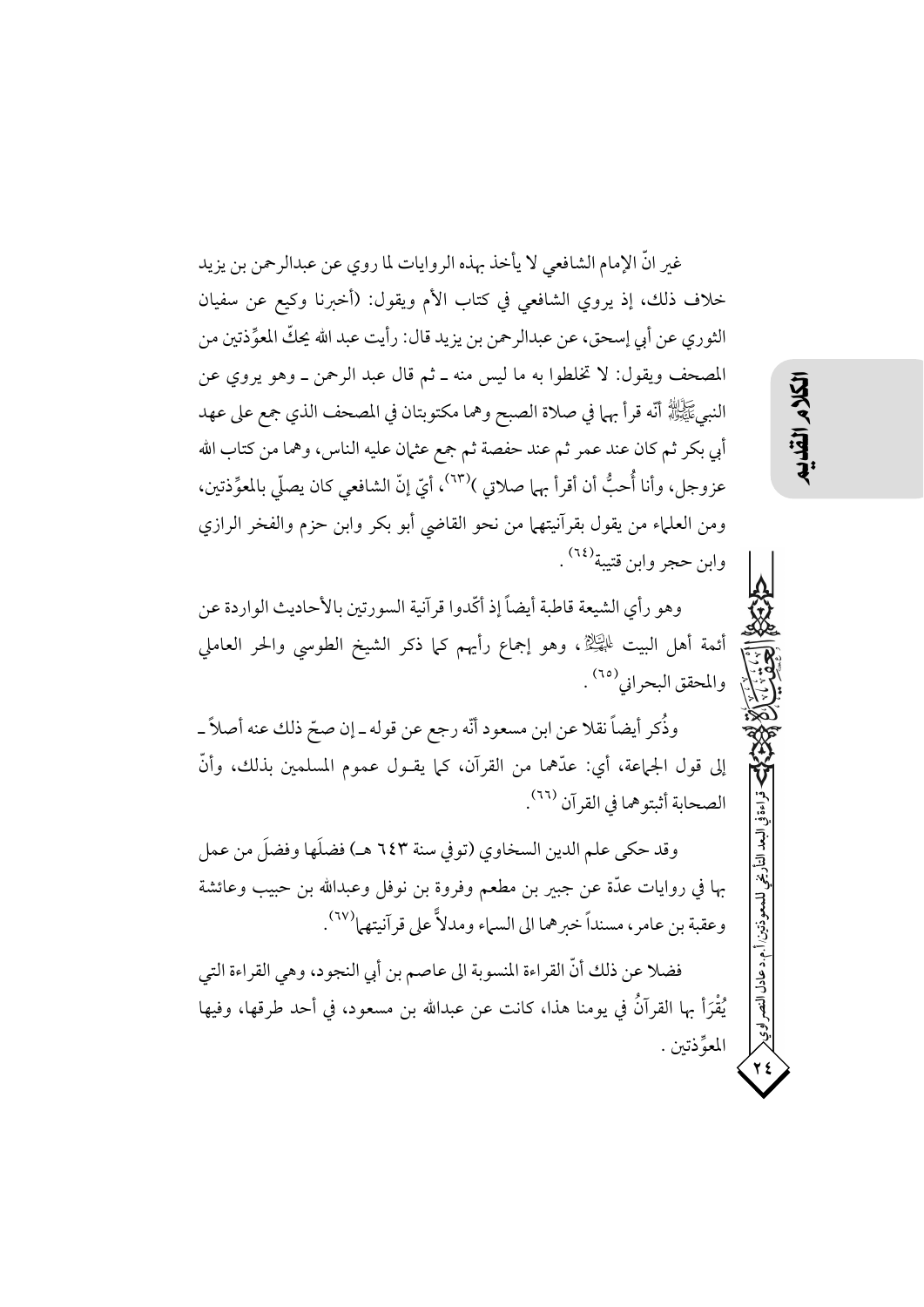### المعوَّذتان في القراءات القرآنين:

بعد أن استعرضتُ بعض ما جاء من الروايات في المعوِّذتين في كتب الحديث وعلوم القرآن وغيرها، لا بُدَّ من مراجعتها في القراءات القرآنية إذ تعدَّ القراءات مصدراً مهماً لتوثيقها، ولأُضيفَ ما يؤيّد قرآنيتهما خلافاً لما ذكَرَتْهُ بعضُ المصادر، غير أنَّ هذا يحتاج الى وقفة طويلة ونظرة عميقة لأجل ايجاد خيوط تواصل مع ما ذُكِرَ من الروايات السابقة.

إِنَّ مسالة الو ثاقة في القراءات القر آنية مسألة في غاية الأهمية بسبب من اختلاف القرّاء مع بعضهم في ايراد النص القرآني الكريم، فضلا عن الجمع والتدوين، ومعلوم أَنَّ النَّبِي ﷺ هُو أُولَ قَارِيء لَلْقُرِ آنَ، إذْ نَزِلَ عَلَى صِدْرِه، وكان يتعاهده ﷺ مع جبرائيل لِمَلَيْكِ لِهِ كُلِّ سنةٍ في شهرٍ رمضانٍ فيقرأه عليه، قال ابن عباس: (كان رسول اللهُ عَيَالِهُ أجود الناس، وكان أجود ما يكون في شهر رمضان حين يلقاه جبرائيل في كلِّ ليلة من رمضان فيدارسه القرآن، فرسول الله ﷺ أجود بالخير من الريح المرسلة)(٦٨ فيعلم معناه وتأويله وتفسيره وأحكامه، ثم يقوم ﷺ بتعليم ذلك الصحابة ليكون لهم منهاج عمل في يومهم وليلتهم حتى أنَّك لم تجد من الصحابة أيام نزول الوحي من يحتاج منهم الى الاجتهاد في فهم النصِّ لأنَّ مفسرَّه ومؤوَّله موجود بينهم، وكذلك لم يختلفوا في النصوص القرآنية وخاصة في العهد المكي لأنَّ القرآن نزل بلغة قريش، والصحابة كلُّهم من قريش، لكنّ الاختلاف وقع في العهد المدني رغم وجود النبيﷺ بين ظهر انبهم، بسبب من اختلاط بعضهم مع اليهود، الذين كانوا يرطنون بلغة لا يفهمها العرب، وأرجَع المستشرق الالماني يوهان فك ذلك الى وجود اليهود فقال: (كان يهود المدينة على عهد عمد ﷺ ينطقون لهجة تختلف كثيراً عن لغة السكان الآخرين بالمدينة، بحيث لم تكن مفهومة لهم، فقد روي عن عبد الله بن عتيق أنَّه كان يرطن باليهودية )<sup>(٦٩)</sup>، ولعلَّ هذا الأمر كان يُومئ الى حالة تأخذ بلغة الآخرين الى الاختلاف عن لغة أصل النص القرآني، أي لابُدّ من أن يظهر أثرها فيه

العدد الخامس / شهر رمضان / ٣٦١ هـ

 $\mathbf{y}$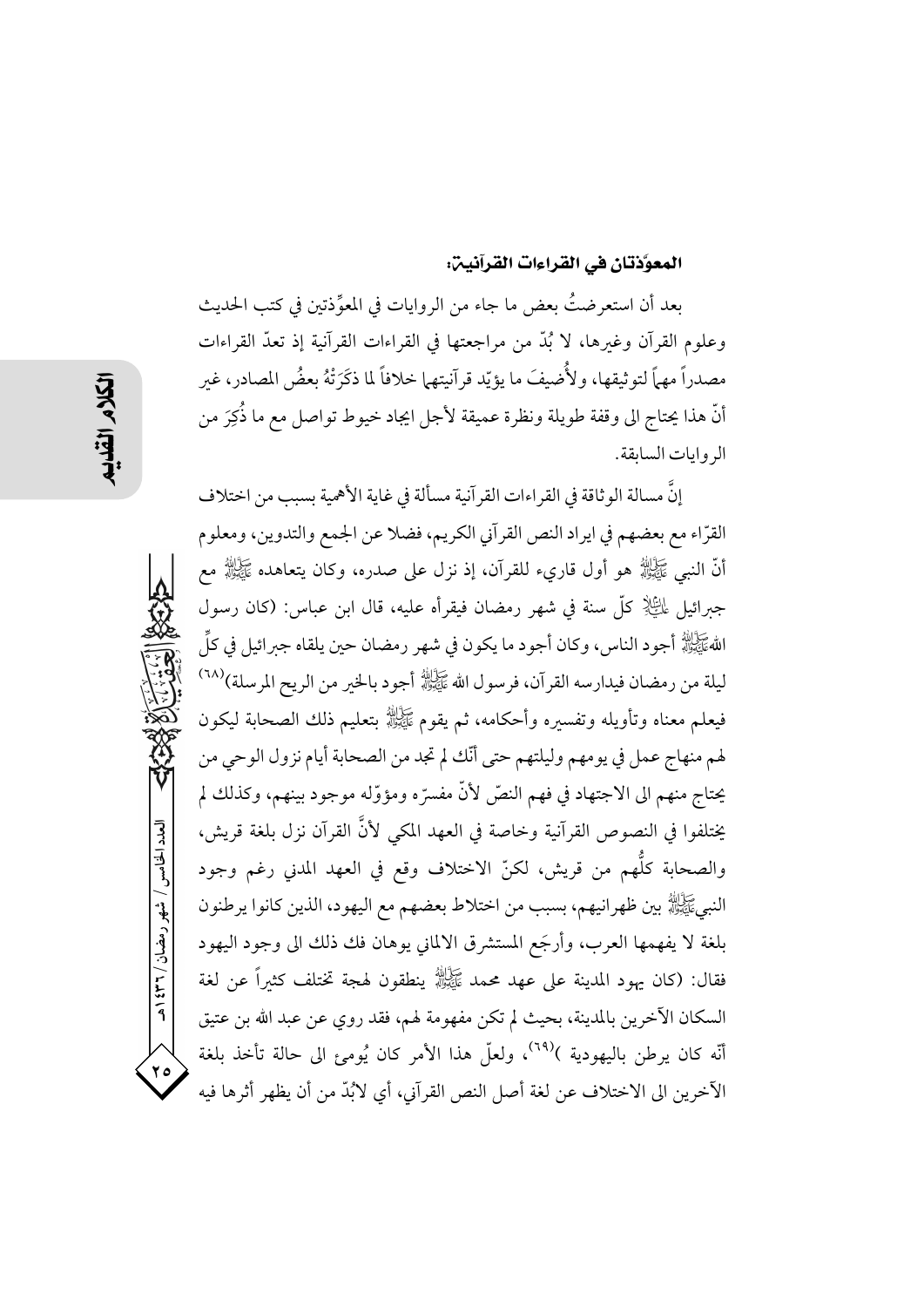ولو بعد مدة من الزمن.

لذا نجد بعضَ الكتّابِ المحققين يَرَوْن أنّ هناك كثيراً من القراءات القرآنية قد ظهرت في العالم الإسلامي قبل ظهور القراءات السبع وربيا على عهد عثيان وقبله بقليل، حتى قال الناس قراءة ابن مسعود وقراءة أُبِّ وقراءة سالم<sup>(٧٠)</sup>، فكان لتعدّد القراءات في عهده حافزاً على جمع القرآن على قراءة واحدة، (قال القاضي أبو بكر في الانتصار: لم يقصد عثمان مقصد أبي بكر في جمع نفس القرآن بين لوحين، وإنَّما قصد جمعهم على القراءات الثابتة المعروفة عن النبي ﷺ وإلغاء ما ليس كذلك وأخذهم لمصحفٍ واحدٍ باتفاق المهاجرين والأنصار لمَّا خُشى باختلاف أهل العراق والشام في بعض الحروف )<sup>(٧١)</sup>، وبقى الوضع على ما هو عليه الى أن جاء ابن مجاهد (توفي سنة ٢٢٤هـ) فسبَّع القراءات ووحدَّها، وكان اختيارهُ على أساس جغرافي <sup>(٧٢)</sup>، وهم :-

١ – في مكة عبدالله بن كثير (ت ١٢٠هـ). ٢- في المدينة نافع بن عبدالرحمن (ت ١٦٩هـ) . ٣- في الشام عبدالله اليحصبي المشهور بابن عامر (ت ١١٨هـ) . ٤- في البصرة أبو عمرو بن العلاء (ت ١٥٤هـ) . ٥- في الكوفة على بن حمزة الكسائي (ت ١٨٩هـ) . ٦- في الكوفة حمزة بن حبيب الزيات (ت ١٥٦هـ) . ٧- في الكوفة أيضاً عاصم بن أبي النجود (ت ١٢٧هـ)، وقد قرأ على زر بن حبيش وهو الذي قرأ على عبدالله بن مسعود، وقرأ عاصم كذلك على أبي عبد الرحمن السلمي (ت ٧٤هـ)، الذي قرأ على الإمام على بن ابي طالب لِمَائِيَانِي ، وكان الإمام لِمَائِيَانِيْزِ أول من جمع القرآن في مصحفه من قلبه<sup>(٧٣)</sup> . اتَّصف هؤلاء القراء بالإمامة والعلم، فظهرت قراءاتهم مقبولة عند المسلمين، وإنَّ الاختلاف بينهم يقع بسبب من اختلاف اللهجات أو شَكْل القرآن الإمام الذي

以く

حدعادل النصر اوي<<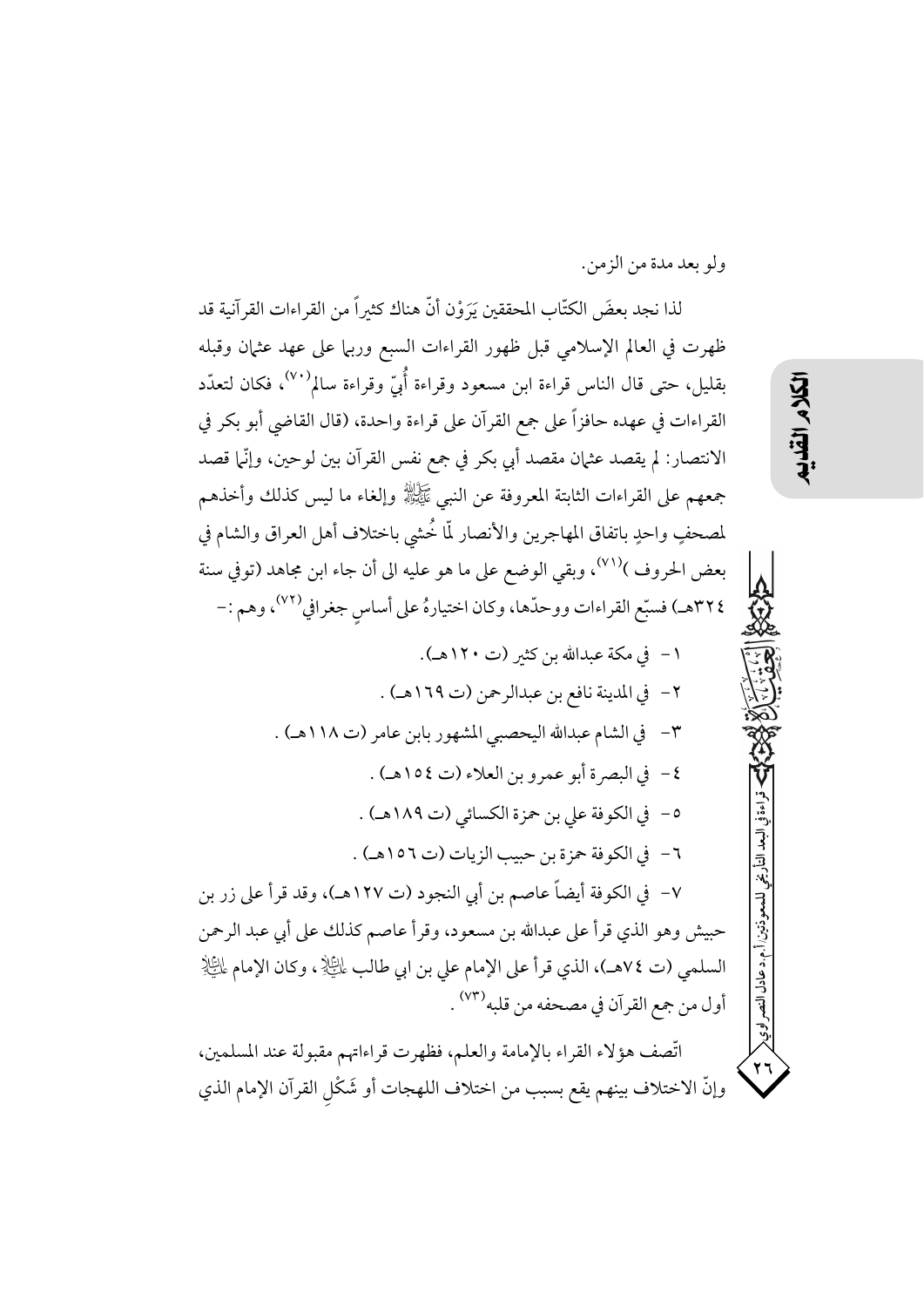أرسله عثيان فضلا عن سندها عن النبي محمد ﷺ، كما يذهب الى ذلك أغلب العلماء<sup>(٧٤)</sup>، وقد خرج الدكتور محمد حسين الصغير برأي جديد بعد أن اطّلع على آراء مَنْ سبقه في موضوع القراءات، فقال: (يمكننا أن نخرج برأي جديد نخالف فيه مَنْ سبقنا الى الموضوع، فنعتبر كلاٌّ من شَكْل القرآن، وطريقة الرواية الى النبي، وتعدَّد اللهجات العربية، قضايا ذات أهمية متكافئة باعتبارها مصادر من مصادر القراءات، كُلاَّ لا يتجزَّأ، وإلاّ فهي ــ على الأقل ــ أسباب عريضة في نشوء القراءات ومناهج اختلافها )<sup>(٧٥)</sup>، بمعنى أنَّ هناك قراءة واحدة، وهي التي جُمِع عليها القرآن في عهد عثمان على لغة قريش، التي هي الأفصح من بين لغات العرب وأمَّا ما ظهر من اختلاف عن هذه القراءة فكان مصدره ما ذُكر .

ويؤيد ذلك ما أمَر به عثمان لدى استنساخ القرآن إذ قال (إذا اختلفتم، أنتم وزيد بن ثابت بشيء من القرآن، فاكتبوا بلغة قريش، فإنَّما نزل بلسانهم )<sup>(٧٦)</sup>، وقد نُهي عن قراءة القرآن بغير هذه اللغة، إذ ذُكِرَ (إنَّ عمر كتب الى ابن مسعود أمّا بعد، فإنَّ الله تعالى أنزل القرآن بلغة قريش، فإذا أتاك كتابي هذا فأقرئ الناس بلغة قريش، ولا تُقرئهم بلغة هُذيل)(٧٧)، غير أنَّ هذا الأمر لم يستمر طويلا، فقد دبّت الاختلافات في لغة النص القرآني القرشية، لكنّها كانت ضيقة النطاق، لأنّ القرآن الذي اجتمع عليه المسلمون إلى يومنا هذا هو ذات القرآن الذي نزل به الوحى على صدر الرسول الاعظم ﷺ، وقد وُسِمَ بقراءة حفص عن عاصم بن أبي النجود الكوفي وقد حوى على المعوِّذتين (سورة الفلق وسورة الناس) في آخره، ولم ينكرهما، ونقرأ بهما الى اليوم.

وكان عاصمٌ بن أبي النجود من القراء المجوّدين، وهو الإمام الذي انتهت اليه رئاسة الإقراء بالكوفة، وقراءته هي قراءة الإمام على بن أبي طالب لِمالِيًا{ وقراءة ابن مسعود ﷺ، وقد أخذ القراءة عرضا عن زرّ بن حبيش (توفي سنة ٨٢هـ) وأبي عبدالرحمن السلمي (ت٧٤هـ)، وأبي عمرو الشيباني، وقد روى عنه حروفاً من القرآن

العدد الخامس / شهر رمضان / ۳۲۱ ه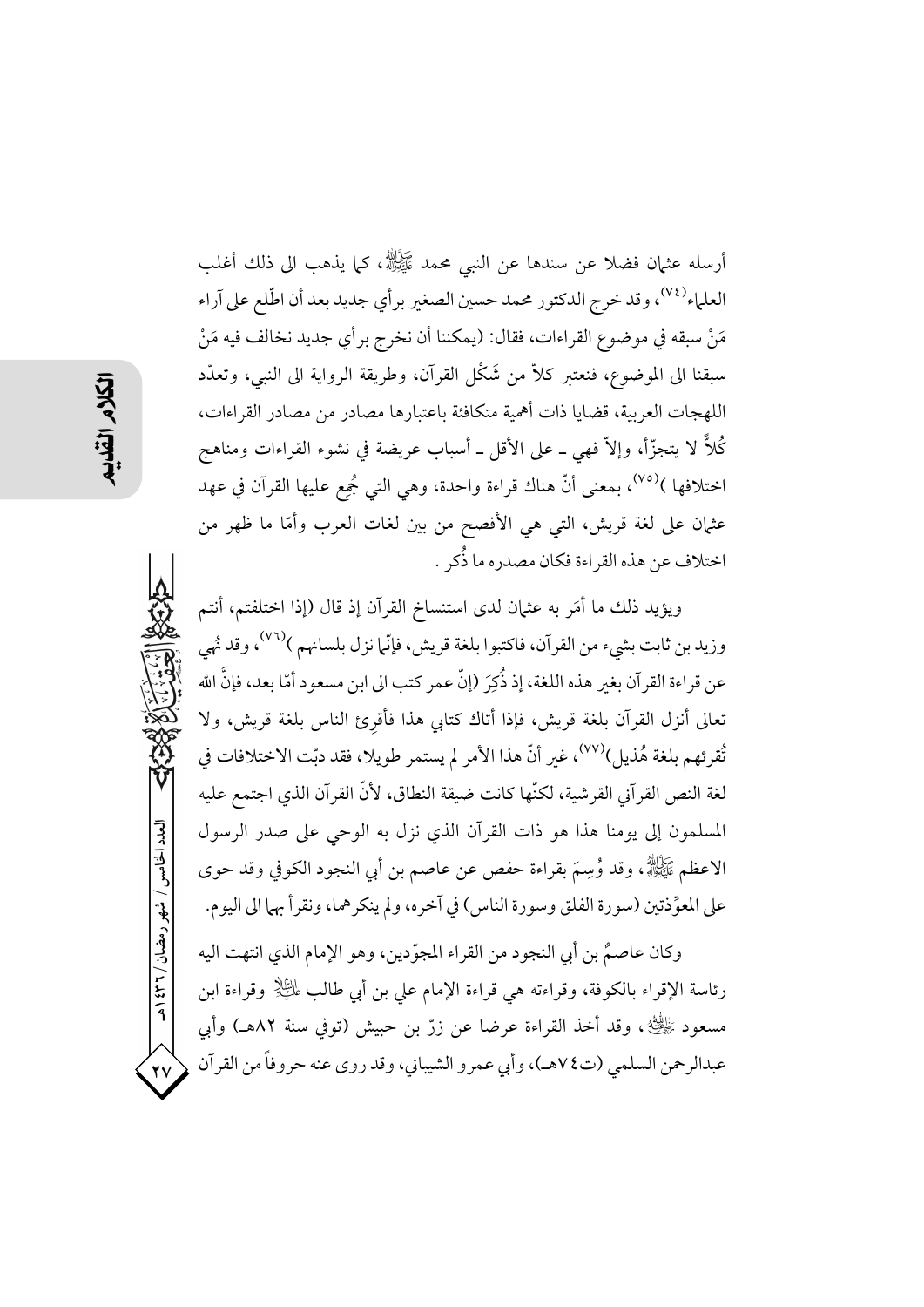الكريم أبو عمرو بن العلاء (ت ١٥٤ هـ)، والخليل بن أحمد الفراهيدي (ت١٧٥هـ) وغبرها<sup>(۷۸)</sup>.

إنَّ عاصها يروي قراءته عن هؤلاء الذين أخذوا قراءتهم عن النبي محمد ﷺ، فهي قراءة معتبرة ووثَّقها علياء القراءات لأنَّها كانت عن الرسول ﷺ بثلاث طرق، قال حفص: (قال لي عاصم، ما كان من القراءة التي أقرأتك بها فهي القراءة التي قرأتُ بها على أبي عبدالرحمن السلمي عن عليّ، وما كان من القراءة التي أقرأتها أبا بكر بن عياش فهي القراءة التي كُنت أعرضها على زر بن حبيش عن ابن مسعود )<sup>(٧٩)</sup>، ومعلوم أنَّ قراءة الإمام على بن أبي طالب لِمائِيَّالٍ ، وعبد الله بن مسعود (رضي الله عنه) كانت عن رسول الله ﷺ، وهما من أقرب الصحابة اليه .

اتصف عاصم بن أبي النجود بالفصاحة (قال أبو بكر بن عياش: لا أحصى ما سمعتُ أبا إسحق السبيعي يقول: ما رأيت أحداً أَقْرَأ للقرآن من عاصم بن أبي النجود، وقال يحيى بن أدم حدثنا حسن بن صالح: قال ما رأيت احداً قط، كان أفصح من عاصم إذا تكلَّم كاد يدخله خيلاء، وقال ابن عياش، قال لي عاصم: مرضتُ سنتين فلما قمتُ قرأت القرآن فما أخطأتُ حرفاً) $^{(\lambda \, \cdot \, \lambda)}$ وقد وثّق قراءته أبو زرعة وجماعة، وحديثه محل صدقٍ وسأل عبد الله بن أحمد أباه عن عاصم، فقال فيه: إنَّه رجل صالح خيِّرٌ ثقة، وسأله أي القراءة أحبُّ اليك، قال قراءة أهل المدينة فإن لم تكن فقراءة عاصم (٨١).

غير أنَّ هناك من ضَعَّف قراءة أهل المدينة لابتعادهم عن النحو وتساهلهم فيه، قال المستشرق يوهان فك: (في قراءات القرآن المدنية يُلاحظ نوع من التساهل في الشؤون النحوية، فهذا نافع (ت ١٦٩ هـ )، يقرأ في الآية (١٠) من سورة الأعراف، معائش، بالهمزة بدل: معايش، فعامل لفظ المفرد «معيشة» كما لو كان على وزن فعيلة، وكون الصيغ المشتقة غامضة على أنَّ النحاة قد رفضوا دائها الاعتراف بمثل هذه الصيغ الجديدة )(٨٢).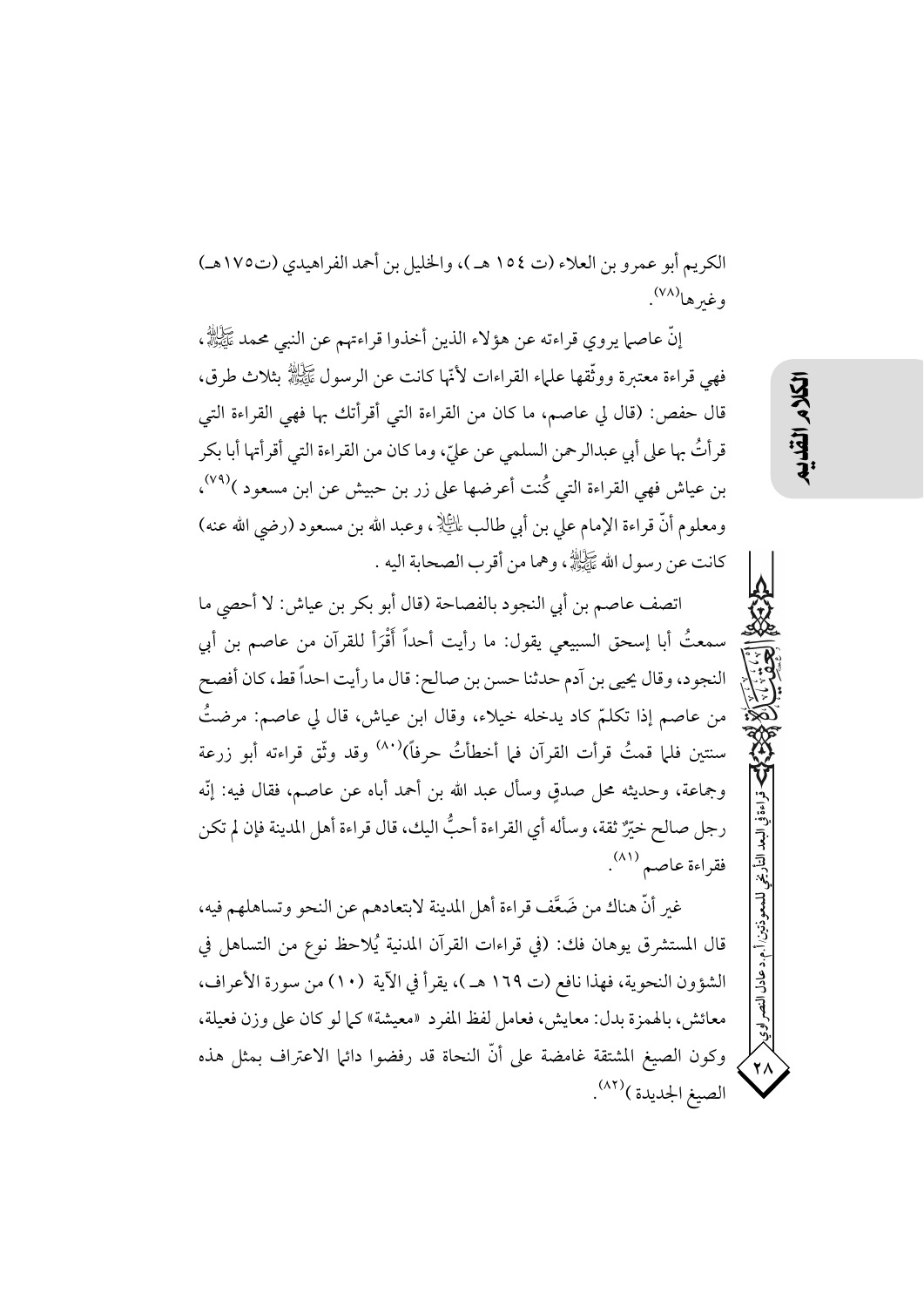لكن هناك من يذهب الى أنَّ ما اتفق عليه عاصم ونافع هو المختار من القراءات، فقراءة هذين الإمامين أوثق القراءات وأصحّها سنداً وافصحها في العربية، ولم يُسقط الفضل بن الحسن الطبرسي (ت٤٨هـ) من تصنيفه للقرّاء قارىء المدينة نافع بن عبد الرحمن<sup>(٨٣)</sup>، كما ذكر الدكتور محمد حسين الصغير في دراسته للقراءات القرآنية<sup>(٨٤)</sup>، ويتلوهما في الفصاحة خاصة قراءة أبي عمرو بن العلاء والكسائي<sup>(٨٥)</sup> .

ومما يبعث على الاطمئنان أيضاً أنَّ كلَّ قرَّاء الكوفة قد أخذوا قراءتهم عن الإمام علي بن أبي طالب ﷺ أو عبدالله بن مسعود أو كليهما معا<sup>(٨٦)</sup>، وإنَّ إثبات المعوِّذتين في قراءاتهم دليل على أنَّ عبدالله بن مسعود لم ينفيهما من مصحفه وعُرَف عن الإمام عليِّ لِمَالِخِلَا ۖ فيها نقله عنه آل البيت لِمَاتِخِلاً ۚ إِنَّ المعوِّذتين عندهم من القرآن وكانوا يُصلُّون بها، ويتَّهمون منَ يقول بعدم قرآنيتهما .

وربيا كان نفيهما قد وقع سهوا من ناسخ أو خطأ، فقد ذكر ابن النديم فيها ينقله، أنَّ النسَّاخُ لم يتفقوا على مصحفٍ واحد لعبد الله بن مسعود، قال: (قال محمد بن إسحق: رأيت عدَّة مصاحف ذكر نسَّاخها أنَّها مصحف ابن مسعود ليس فيها مصحفان متفقان وأكثرها في رقٍّ كثير النسخ، وقد رأيتُ مصحفا قد كُتِبَ منذ مائتي سنة فيه فاتحة الكتاب)<sup>(٨٧)</sup>، مع أنّ ما يُشاع عن ابن مسعود أنّه لم يكتبها في مصحفه.

إذن لا يمكن الإطمئنان أبدا الى قول من قال بأنَّه لم يثبت المعوِّ ذتين في مصحفه، فضلا عن ذلك أنَّ المصحف الإمام الذي نُسِخَ في زمن عثمان وبُعِث بنسخه الى الأمصار لم يعترض عليه أحدٌ، لا ابن مسعود ولا غيره، وقد ثُبَّتت فيه المعوِّذتان.

وأمَّا اعتراضه على ما تناقلته الروايات فهو ما كان بسبب من عدم إشراكه في جمع المصحف، وكان هذا الأمر قد سرى على غير ابن مسعود من كبار الصحابة كالإمام على لِمَائِلِ وغيره، واختصار الجمع على قراءة زيد بن ثابت، وهذا الأمر لا يُخلو من دافع سياسي.

العدد الخامس / شهر رمضان / ۳۶۲ هـ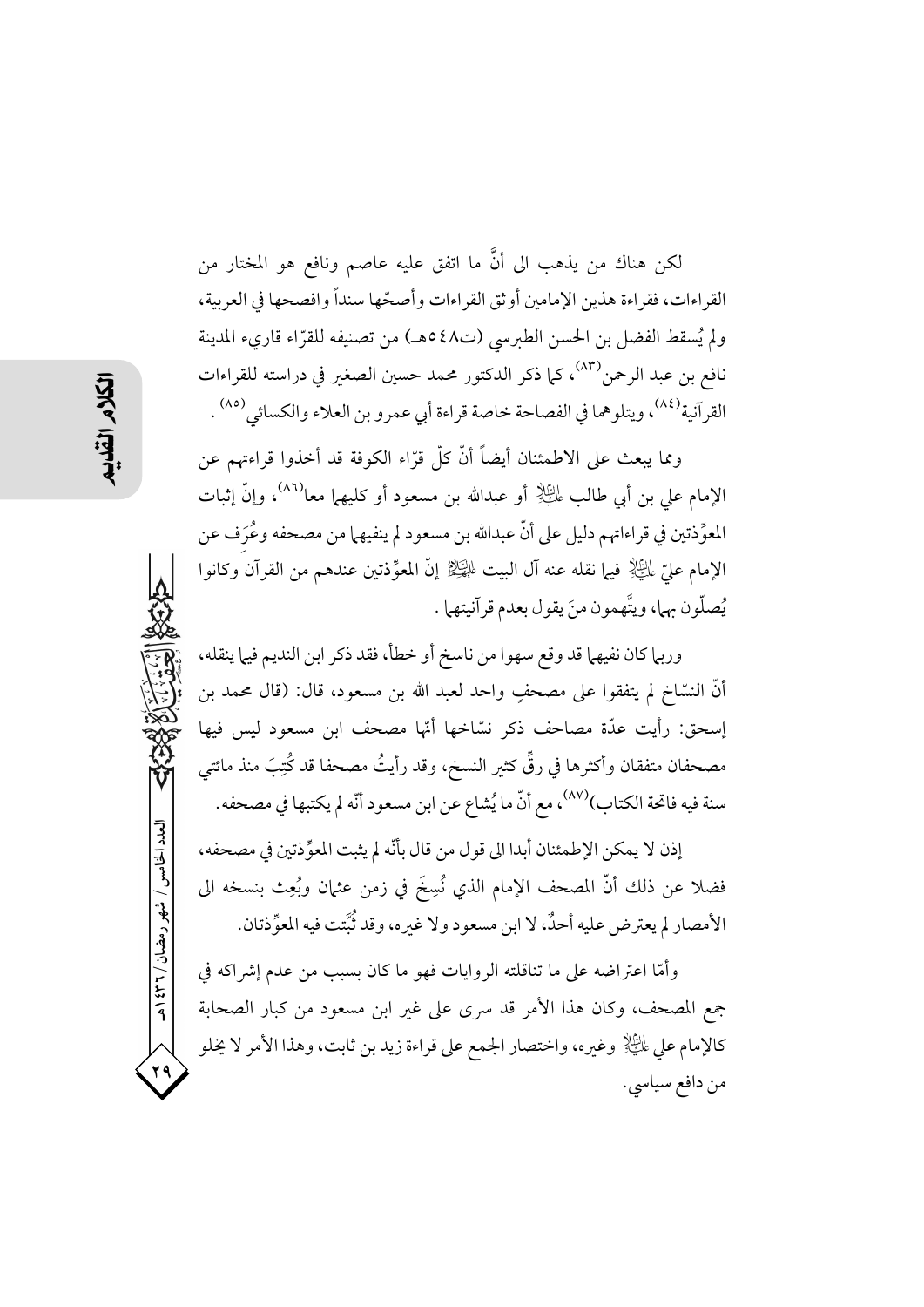ثم إنَّ القراءة التي أخذها القرَّاء عن مشايخهم كانت مشافهة أو سياعا فهي سُنةٌ متبعة لا مورد فيها للاجتهاد، فأخذ عاصم مثلاً عن زر بن حُبيش عن عبدالله بن مسعود، وكذلك أخذها عن أبي عبد الرحمن السلمي عن الإمام على لِلتِّالِا وكانت سُنَّة اتبعها لا اجتهاد فيها، لأنَّ هذه القراءة عن النبي محمد ﷺ فلا مجال لأن يجتهد القارئ فيها، وإنَّما كان اجتهاد القرَّاء في اختيار الرواية فقط، وهناك فرق بين الاجتهاد في اختيار الرواية والاجتهاد في وضع القراءة <sup>(٨٨)</sup>، وهذا ما أيّده العلماء من قبلُ، فقد أورد أبو شامة ما نصّه (ألا ترى أنّ الذين أُخذت عنهم القراءة إنّل تلقوها سماعا، وأخذوها مشافهةً، وإنَّما القراءة سُنَّة يأخذها الآخِرُ عن الأول، ولا يلتفت في ذلك الي الصحف، ولا الي ما جاء من وراء)(٨٩).

ومن زيادة الوثاقة بقراءة عاصم بن أبي النجود برواية حفص بن سليهان الكوفي التي أثبتت المعوِّذتين أن تشكَّلت لجنة عليا في الأزهر الشريف من كبار العلماء وبإقرار من قبل الملك فؤاد الأول تألفت من شيخ المقاريء المصرية محمد على خلف الحسيني والأستاذ حفني ناصف العالم اللغوي، ومصطفى عناني وأحمد الإسكندري، قامت بمهمة ضبط القرآن الكريم ورسمه وشَكْلِه، فكُتِبَ القرآن موافقا للرسم العثماني وعلى قراءة عاصم بن أبي النجود وبرواية حفص بن سليهان الكوفي، وطبعته بطبعة أنيقة، تلقاها العالم الإسلامي بغبطة، وفي عام ١٩٢٤م تم طبعه وفقا للطبعة السابقة في مطبعة بولاق في القاهرة (٩٠)، وكانت هذه الطبعة هي الطبعة الرسمية للقرآن في نظر المستشرقين وأعُيد طبعه بحجم صغير في بولاق في سنة ١٣٤٤ هـ. ١٣٤٧ هـ، وذكر ذلك المستشرق كارل بروكلهان <sup>(٩١)</sup>، وكان ذلك موضع اهتهام المسلمين كافة في عموم البلدان العربية والاسلامية، إذ أبصرت عيونهم نور هذا المصحف المبارك . وإليك مخطط يوضح رواية حفص عن عاصم بن أي النجود:

أ.م.د عادل النصر اوي<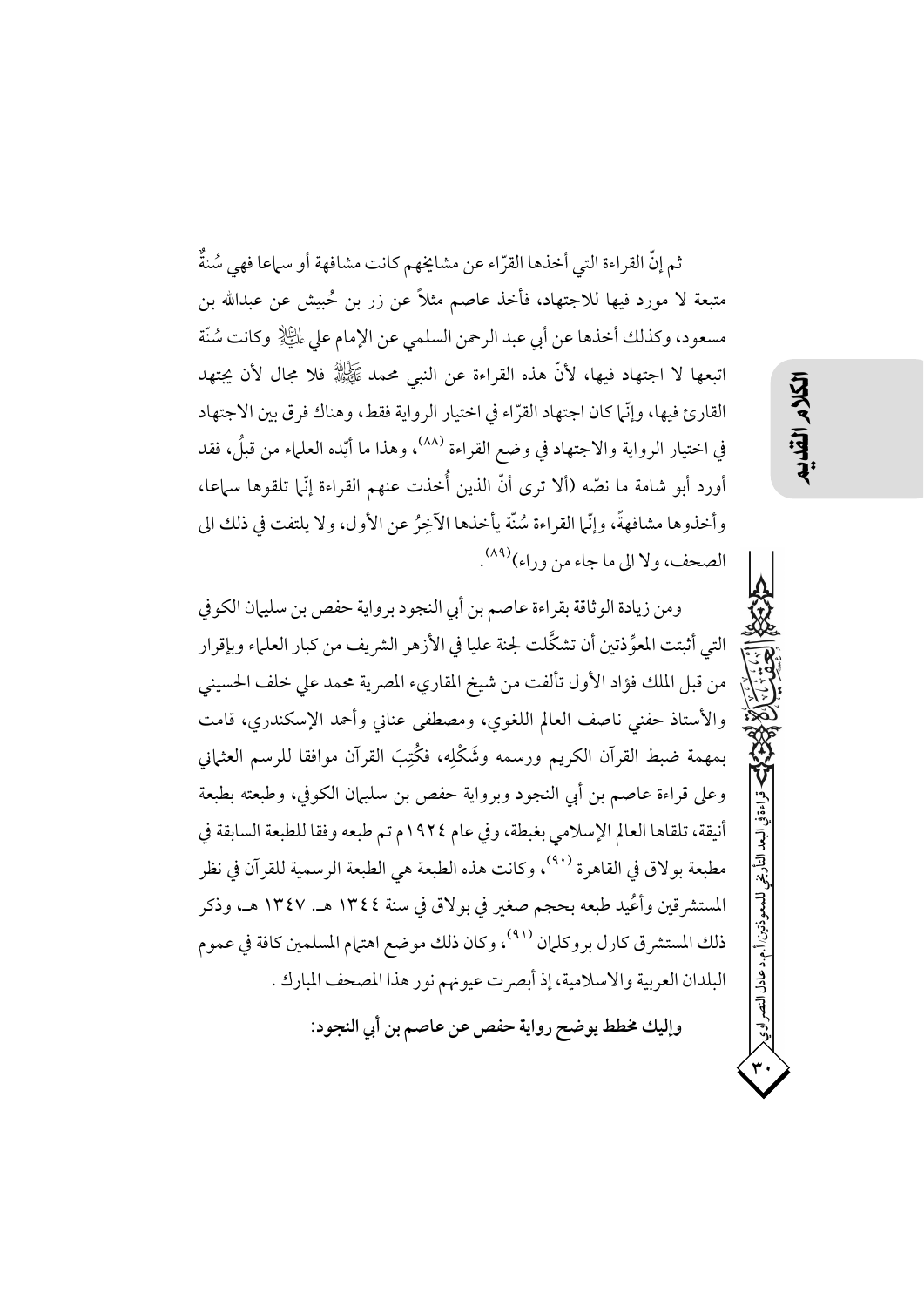

حدد الخامس / شهر رمضان / ۲۳۱ هـ

 $\mathbf{r}$ 

# علاقت ابن مسعود بالسلطن وأثرها في إسقاط المعوِّذتين:

إنَّ ما تعرَّضت له سورتا المعوِّذتين لم يكن في عهد رسول الله ﷺ وإنَّلَ كان ذلك بعد وفاته ﷺ ، ولو وقع هذا الخلاف في أيامه لنبّه إليه، ولصُحَّحَت المسيرة، غير أنَّ الذي وقع فيها كان مرتبطاً أشدَّ الارتباط بالصحابي الجليل عبدالله بن مسعود ﷺ وقد عُرِف بالأمانة وحُسن الخلق .

وعبد الله بن مسعود من هُذيل وكان له مع رسول الله ﷺ قصة في إيهانه ، إذ التقى بالنبي ﷺ في شعاب مكة وكان يرعى غنهًا لعقبة بن أبي معيط فاستسقاه وصاحبه لبناً، وقال له: ياغلام هل من لبن؟ فقال ابن مسعود: نعم، ولكنَّني مؤتمن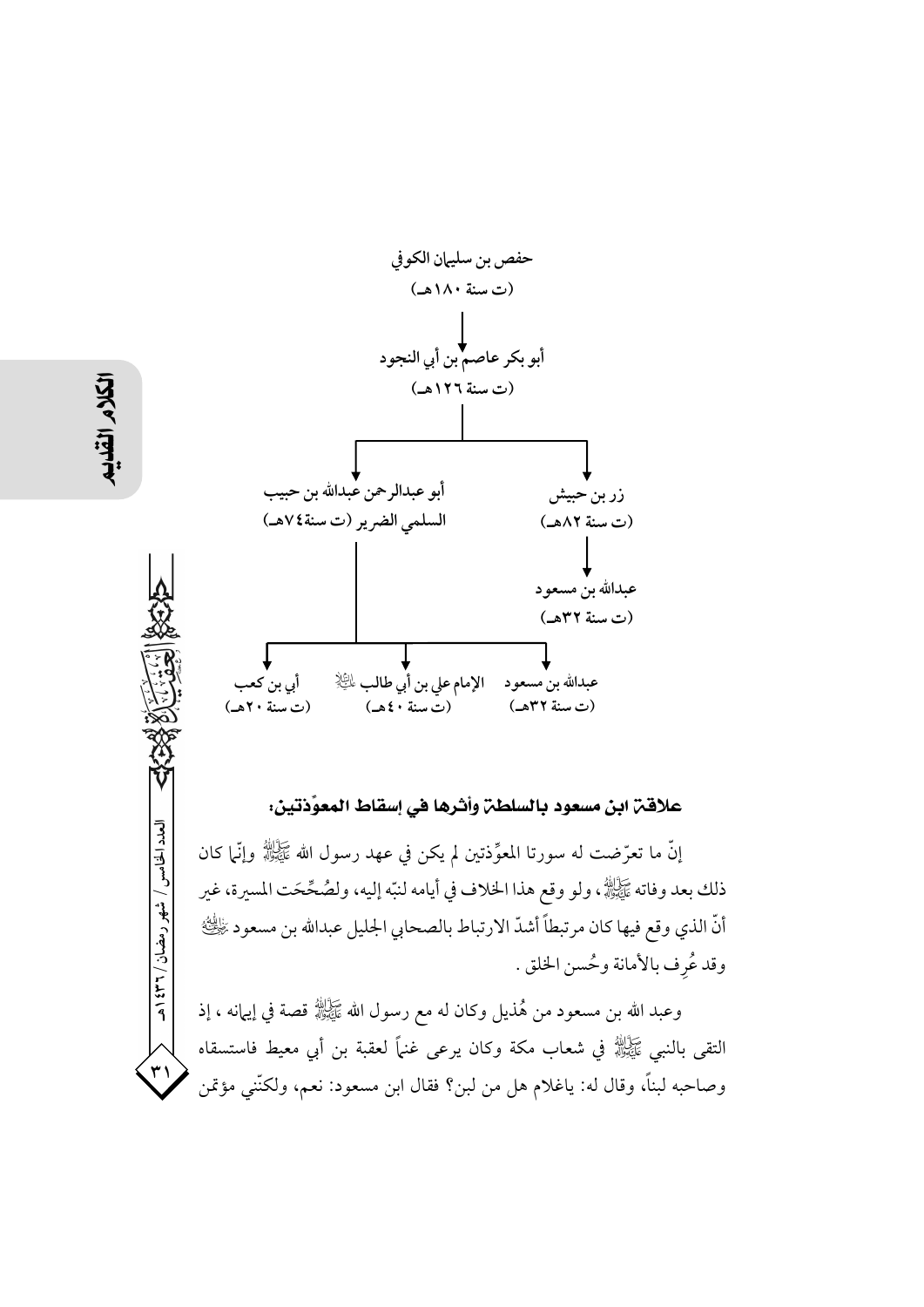فأعجب النَّبِي ﷺ أمانتَهُ فهل من شاة حائل لم ينْزُ عليها الفحل، فأتاه بشاةٍ فمسح ضَرْعَها فنزل اللبن فحلبه في إناءٍ وشرب وسقى أبا بكر منها، فأعجب عبدَالله بن مسعود أمانتُه للنبي ﷺ، فاستيقط ابن مسعود من غفوته وأسرع في الإسلام، ونزع الى القرآن فحفظ منه كثيراً وجهر به بمكة قبل الهجرة النبوية المباركة، وهاجر الهجرتين وشهد مع النبي ﷺ بدرا والحديبية .

وكان لأمانته هذه اثرٌ كبير في عداوة السلطة الحاكمة أيام عثمان، إذ تعرَّض الى أذيَّ شديد، وأتبع ذلك الويلات والثبور، فقد كان قبل ذلك خازن بيت مال المسلمين، إذ استعمل عمرُ بن الخطاب عمارَ بن ياسرِ أميرا على الكوفة وبعث معه عبد الله بن مسعود معلماً ووزيراً، وبقى خازن بيت مال المسلمين في ولاية سعد بن أبي وقاص حتى ولاية الوليد بن عقبة بن أبي معيط الأموي، وكان من عادة الولاة أن يستقرضوا من بيت المال، فاقترض منه الوليد بن عقبة، شيئا من مال فاقرضه، وعندما طالبه بالمال مطل الوليد ولما ألحَّ عليه ابن مسعود، شكاه الوليدُ الى عثمان، فكتب له عثمان: «أنت خازن لنا، فلا تعرض للوليد فيها أخذ من المال»، فطرح ابن مسعود المفاتيح وقال: كنتُ أظن أنِّي خازن للمسلمين، فأمَّا إذا كنتُ خازنا لكم فلا حاجة لي في ذلك، وأقام بعدها في الكوفة <sup>(٩٢)</sup>، ونقل ابن عبد ربه الأندلسي (إنّ ابن مسعود خرج الى المسجد وكان على بيت مال الكوفة وأميرها الوليد بن عقبة بن أبي معيط فقال: يا أهل الكوفة، فُقِدت من بيت مالكم الليلة مئة ألف لم يأتني بها كتاب أمير المؤمنين ولم يكتب لي بها براءة، فكتب الوليد بن عقبة الى عثمان في ذلك فنزعه من بيت المال )<sup>(٩٣)</sup>، وبنو أمية كانوا ينظرون الى ابن مسعود ذاك العبد الذي يرعى أغنامهم فكيف بهم وهو اليوم يمنع عنهم ما يُريدون، فأخذتهم العزة بالإثم فتحزَّبوا ضده و حار يو ه.

كان لهذه الواقعة أثرها الكبير في تغيير نظرة السلطة الحاكمة إزاءه، وقد بُني عليها مواقف من كل طرف إزاء الآخر، حتى تحوَّلت تلك المواقف الى عداءٍ من うくく

أ.م.د عادل النصر اوي<

٣٢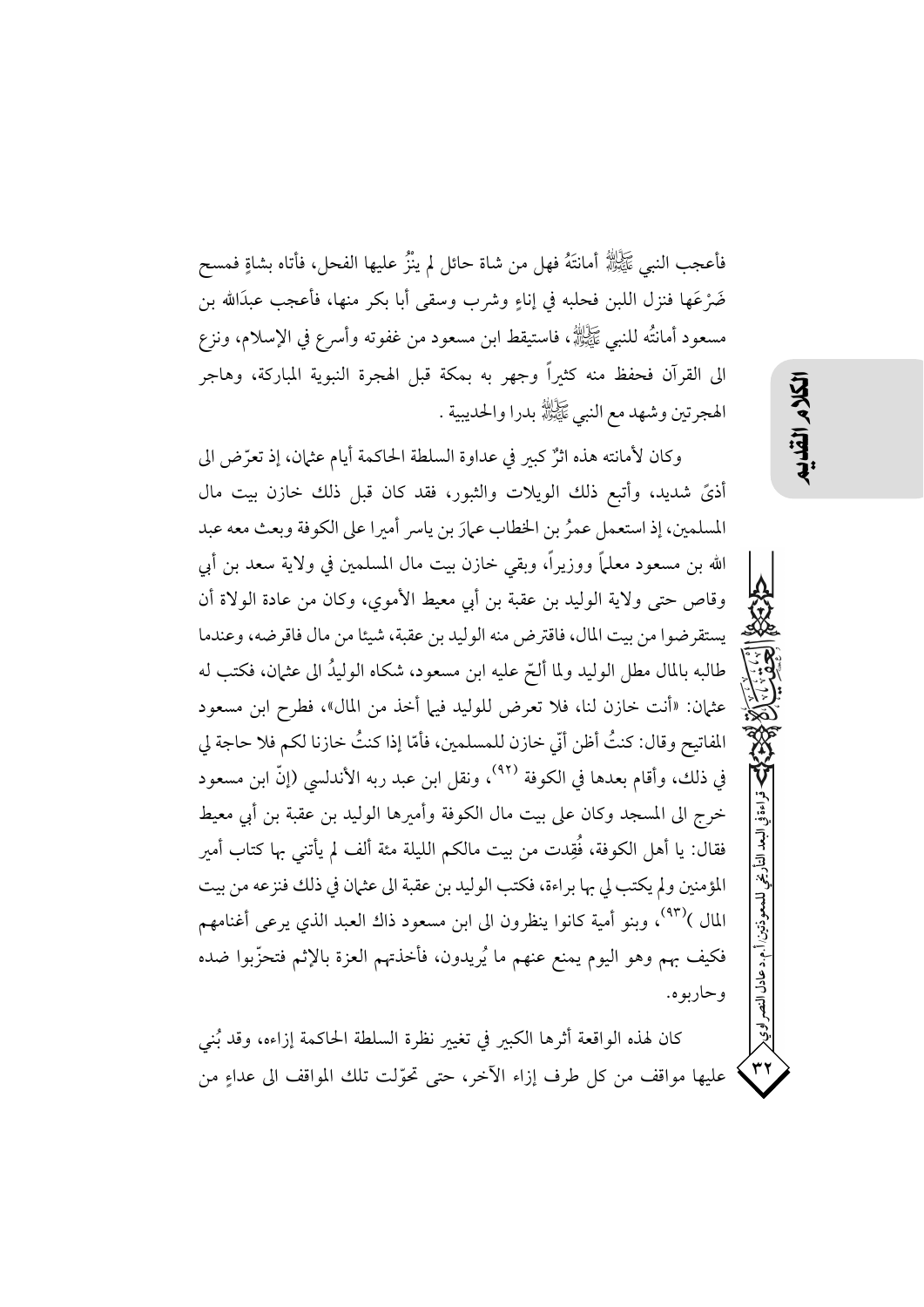العدد الخامس / شهر رمضان / ۲۳۱ هـ

السلطة الحاكمة أيام عثمان فنقمت عليه أشد انتقام وكان على رأس هؤلاء عثمان بن عفان.

إذن ابتدأ الخلاف مع ابن مسعود في عهد الخليفة الثالث الذي كان يسيّر إدارة دولته فيها آنذاك مروان بن الحكم، فهو مستشاره وأمينه على سرّه، وقد ألُّب على ابن مسعود كلَّ البلاط الأموي في زمن عثمان وما بعد عثمان في عهد السلطة الأموية .

فلَّما تنحَّى عبدُالله بن مسعود عن خزانة بيت مال المسلمين، بقي في الكوفة يعلَّم الناسَ القرآنَ على ما تعلُّمه ويُقرُّهم ما حفظ في صدره من في رسول الله ﷺ، وقد حفظ منها سبعين آية، وكان رسول الله ﷺ يقول: (مَنْ أحبَّ أن يقرأ القرآن غضّاً كما نزل، فليقرأه على قراءة ابن أم عبد)<sup>(٩٤)</sup>، فكانت السيادة لقراءة عبدالله بن مسعود في الكوفة، لكنِّ السلطة آنذاك قد عملت على إضعاف هذا التيار الإقرائي الذي ساد الكوفة، فعندما قام عثمان ابن عفان بجمع القرآن على قراءة واحدة، لم يدعُ ابن مسعود الى ذلك وإنَّما قَصَرَ الأمر فيه على من في المدينة، وأمرهم أن يكتبوا القرآن بلغة قريش التي نزل بها، وبقراءة زيد بن ثابت، وهذا ممَّا أثار ابن مسعود فانتفض، وعَدَّ ذلك حرباً عليه، لأنَّه كان يعلم رغبتهم باقتصار قراءة القرآن على قراءة زيد بن ثابت دون سائر القراءات الأخرى، لذا نجد ابن مسعود قد رفض أن يسلَّم مصحفه الى عثمان لحرقه عندما بعث بالمصحف الإمام الى الكوفة بيد حذيفة لأجل توحيد الناس على قراءة زيد بن ثابت، فقد ذكر ابن شبة محدّثا عمّن حدّث (قال: بعث عثمان "رضي الله عنه" الى عبد الله أن يدفع المصحف إليه، قال: لأنَّه كتبَ القرآن على حرف زيد؟ قال: أمّا أن أعطيكم المصحف فلن أعطيكموه، ومن استطاع أن يغلّ شيئا فليفعل، والله لقد قرأتُ من في رسول الله ﷺ سبعين سورة، وإنَّ زيداً لذوى ذؤابتين يلعب بالمدينة)<sup>(٩٥)</sup>.

هذا الأمر أساء ابن مسعود كثيرا، وزاد من الهوّة بينه وبين السلطة لأنّه عَدَّ ذلك استهانة به وإلغاءً لدوره، وابعاد مَنْ هو أحقَّ أن يُدعىَ لذلك، مع فصاحته وعلمه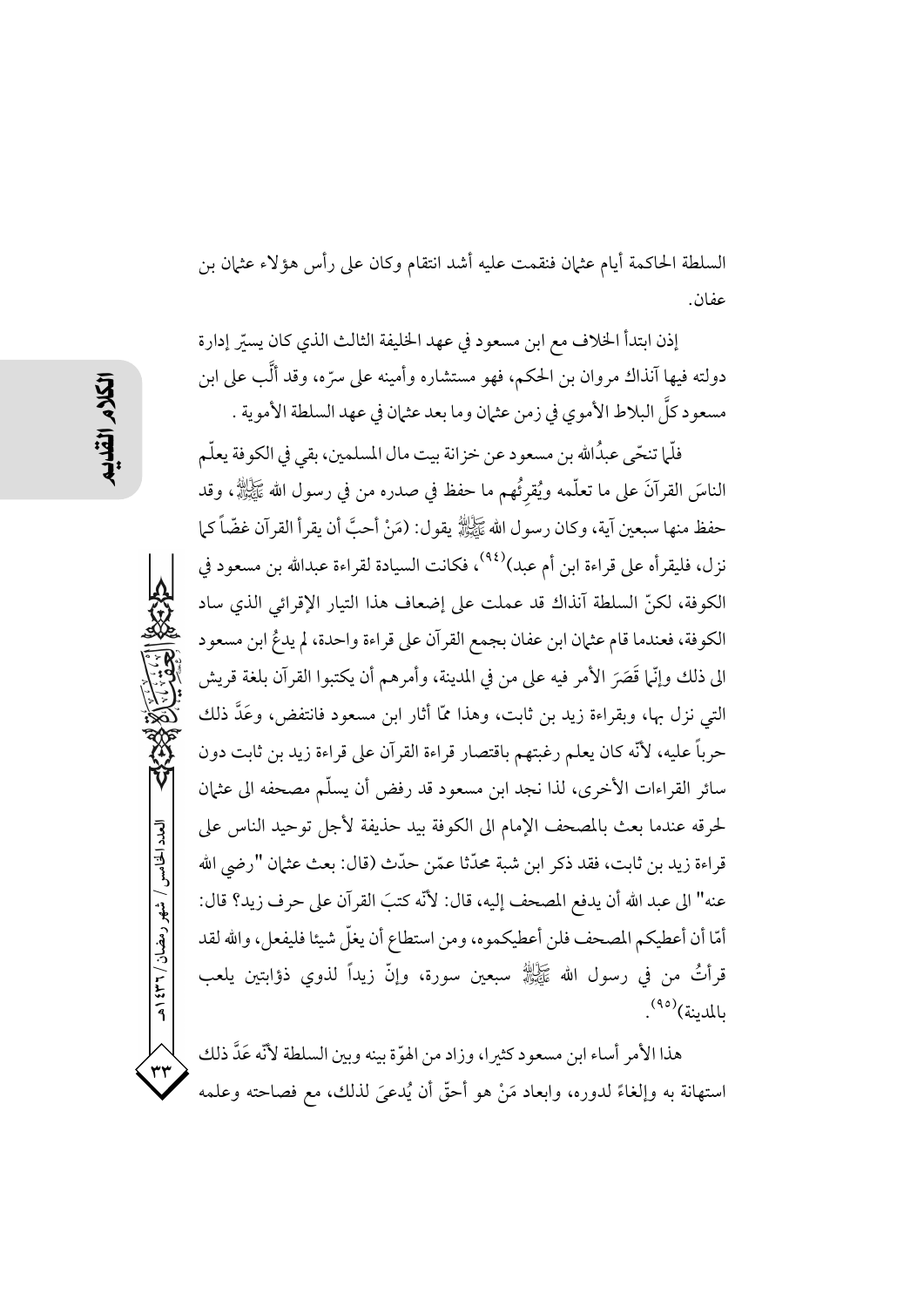بالقرآن، فهو من هُذيل المعروفة الفصاحة، وكان عثمان يرغب في فصاحتها، فقد روى عكرمة قال: (لَمَّا أتى عثـهان بالمصحف رأى فيه شيئا من لحن فقال: لو كان الْمُمْلي من هُذيلِ والكاتبِ من ثقيف لم يوجد فيه هذا)<sup>(٩٦)</sup>، وروى أيضاً عن أبي مليح قال: (قال عثمان بن عفان حين أراد أن يكتب المصحف تُملى هُذيل وتكتب ثقيف)<sup>(٩٧)</sup>، إيهاناً بفصاحة هُذيل وقلَّة اللحن فيها، لكنَّ الذي وقع بين مركز الخلافة وبينه هو الذي أبعده عن ذلك ونحَّاه فساءت الأمور بينهما أكثر واعتزل في داره وبدأت معارضته لعثيان، فانتقده أشدَّ الانتقاد، وكان في كلِّ خميسٍ يُخطِّب الناس بيما يعارض السلطة الحاكمة، وكان الوليد يزوّد عثمان بذلك ويستزيد ببا شاء لا يتحرّج من ذلك ولا يتأتَّم إيقاعا بابن مسعود، حتى أوغر صدر عثهان عليه وعندما استُدعى ابن مسعود من الكوفة الى المدينة، دخلها وكان عثمان يخطب بالناس في المسجد النبوي الشريف، فما أن وقعت عيناه عليه حتى قال: (ألا أنَّه قد قدمت عليكم دويبة سوءٍ من يمشي على طعامه يقيء ويسلح)، وكان ذلك استهزاءً به وإهانة، فردّ عليه ابن مسعود بها يُغيضه، فأمر عثمان بإخراجه، فأُخْرج منه بعُنفٍ، وضُربَت به الأرض فانكسر بعضُ أضلاعه فعظم ذلك على المسلمين واستنكر هذه الفعلة الإمام عليّ بن أبي طالب لِلَّــِيْلِا والتفت إليه قائلا (أ تفعل هذا بصاحب رسول الله ﷺ عن قول الوليد، فقال عثمان: ما مِن قول الوليد فعلت هذا ولكن أرسلتُ زبيد بن كثير، فسمعهُ يجلِّ دمي، فقال على التِّلاِ : زبيد غير ثقة، ثم أمر الإمامُ عليِّ لِمَائِيَلاٍ بحمل ابن مسعود الى منزله فعالج أضلاعه <sup>(٩٨)</sup>، ولَّما شُفي رغب أن يخرج الى الشام غازياً فمنعه عثمان بإشارة من مروان بن الحكم إذ قال له: (إنَّه أفسد عليك الكوفة، فلا تدعه يفسد عليك الشام )<sup>(٩٩)</sup>.

うくう

-قراءة في البعد التأريخي للمعوذتين/أ.م.د عادل النصر اوي<

۳٤

ولم يكتفِ عثمان بذلك بل قطع عطاءه فلما مات ابن مسعود أوصى أن لا يحضر جنازته عثمان ولا يصلِّي عليه، فمات ولم يُؤذِن أحدٌ عثمان، وصلَّ عليه عمار بن ياسر وكان ذلك سنة ٣٢ هـ أو ٣٣ هـ (١٠٠٠).

بعد قيام دولة بني أميَّة تحوَّل هذا العداء بين ابن مسعود والبيت الأموى الي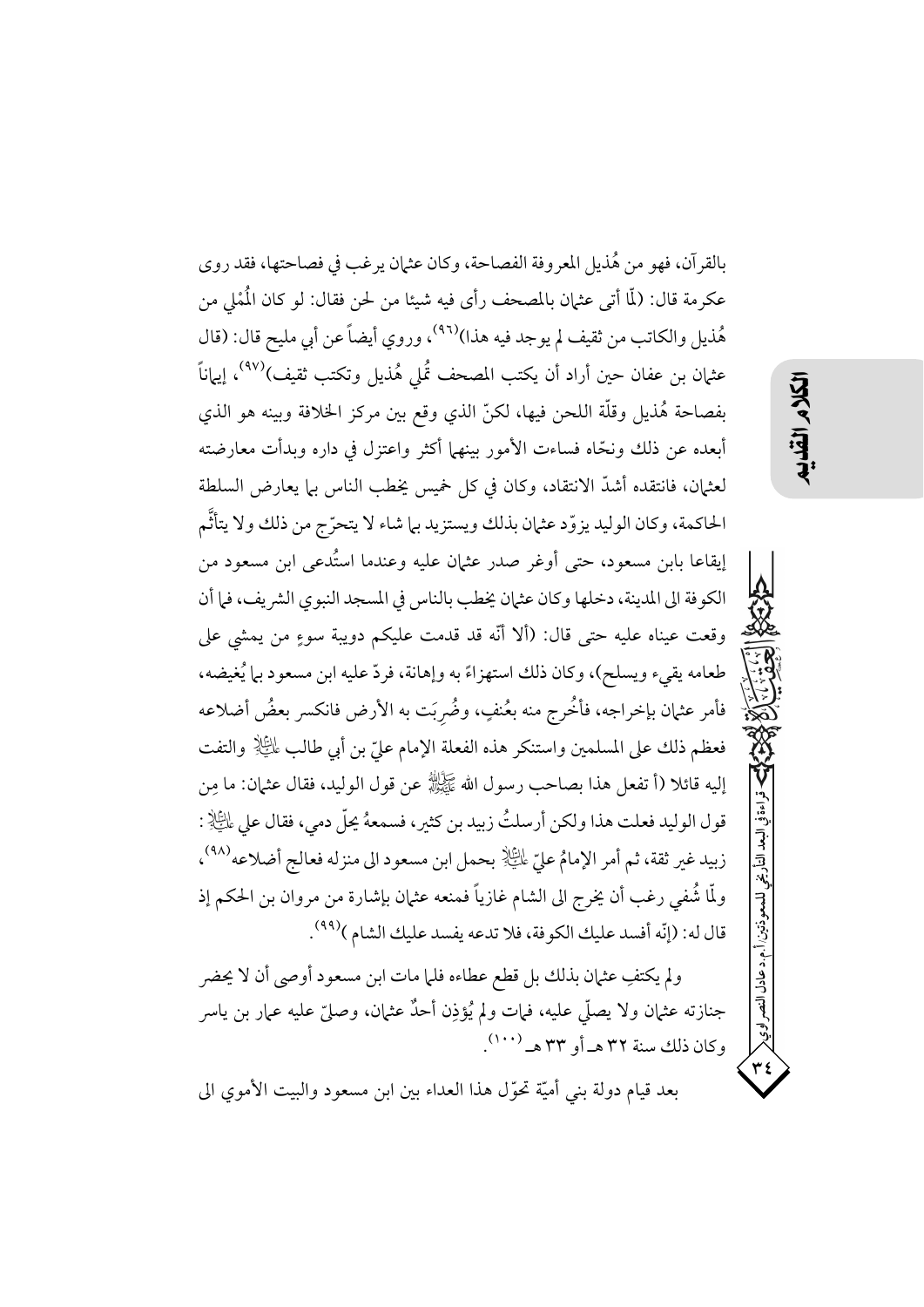مسار آخر بعد موته، إذ طُعِنَ في مصحفه وفي قراءته، وأخذوا يحاربون من يقرأ بقراءته، فهذا الحجاج بن يوسف الثقفي عندما وُلِّيَ على الكوفة كان أشدّ الناس على بن مسعود، رغم بُعْدِ الشقَّة بينهما، وكان ذلك منه إرضاء لأسياده من بني أميَّة، فكان يقول: (يا عجبا من عبد هُذيل يزعم أنَّه يقرأ قرآنا من عند الله، ما هو إلاَّ رجز من رجز الإعراب، والله لو أدركتُ عبد هُذيل لضربتُ عنقه)````، وكان يقصد بعبد هُذيل، عبد الله ابن مسعود، فاتهمه في دينه ومصحفه إذ عدَّ ما فيه من جملة الشعر وليس فيه من كلام الله تعالى، وهذه جرأة ووقاحة على هذا الصحابي الجليل .

غير أنَّه لم يكتفِ بذلك بل هدَّد من يقرأ بقراءة ابن مسعود بالقتل، فقال: (ولا أجدُ احداً يقرأ بقراءة ابن أم عبد إلاّ ضربتُ عنقه، ولأحكّنها من المصحف ولو بضلع خنزير)````، ووصفه أيضاً بالنفاق، فقد ذكر مَنْ سمعه على منىر واسط يقول: (عبدالله بن مسعود رأس المنافقين، لو أدركته لأسقيتُ الأرض من دمه)(١٠٣).

وقد عللَّ ابن كثير سبب ما نُقِمَ على قراءة ابن مسعود، لأنَّه خالفَ قراءة المصحف الإمام الذي جمع عثمان الناس عليه <sup>(١٠٤)</sup>.

بعد كَلِّ هذا فهل يبقى من شك في أنَّ بني أمية لا تُسخَّر قواها وأحقادها على هذا الصحابي، لتسقطه؟ ثم ما أسهل ما تنفي المعوِّذتين أو غيرها من مصحفه، وبأيديهم المال وأبواق الإعلام تسحر بها آذان الناس وأفكارهم.

لقد حقَّق بنو أميَّة من ذلك أمرين مهمين، الأول إسقاط عبد الله بن مسعود أمام الناس، والثاني الطعن بالقرآن الكريم من خلاله وهذا غاية ما يُريدون.

إذن كان الفعل السياسي هو الأهم في ضرب عبد الله بن مسعود وليكون إشارة تنبه لكل القرَّاء آنذاك ممَّن تسوَّل له نفسه مخالفة أوامر السلطة الحاكمة، إذ إنَّ نسبة ما ليس فيهم إليهم بما يضرِّهم ويُوْقِعُ بهم من أبسط الأمور عند السلطة الحاكمة.

أنَّما فصَّلنا في الأمر السياسي في إلغاء المعِّوذتين من مصحف ابن مسعود

العدد الخامس / شهر رمضان / ۳۶۲ هـ

 $r \circ$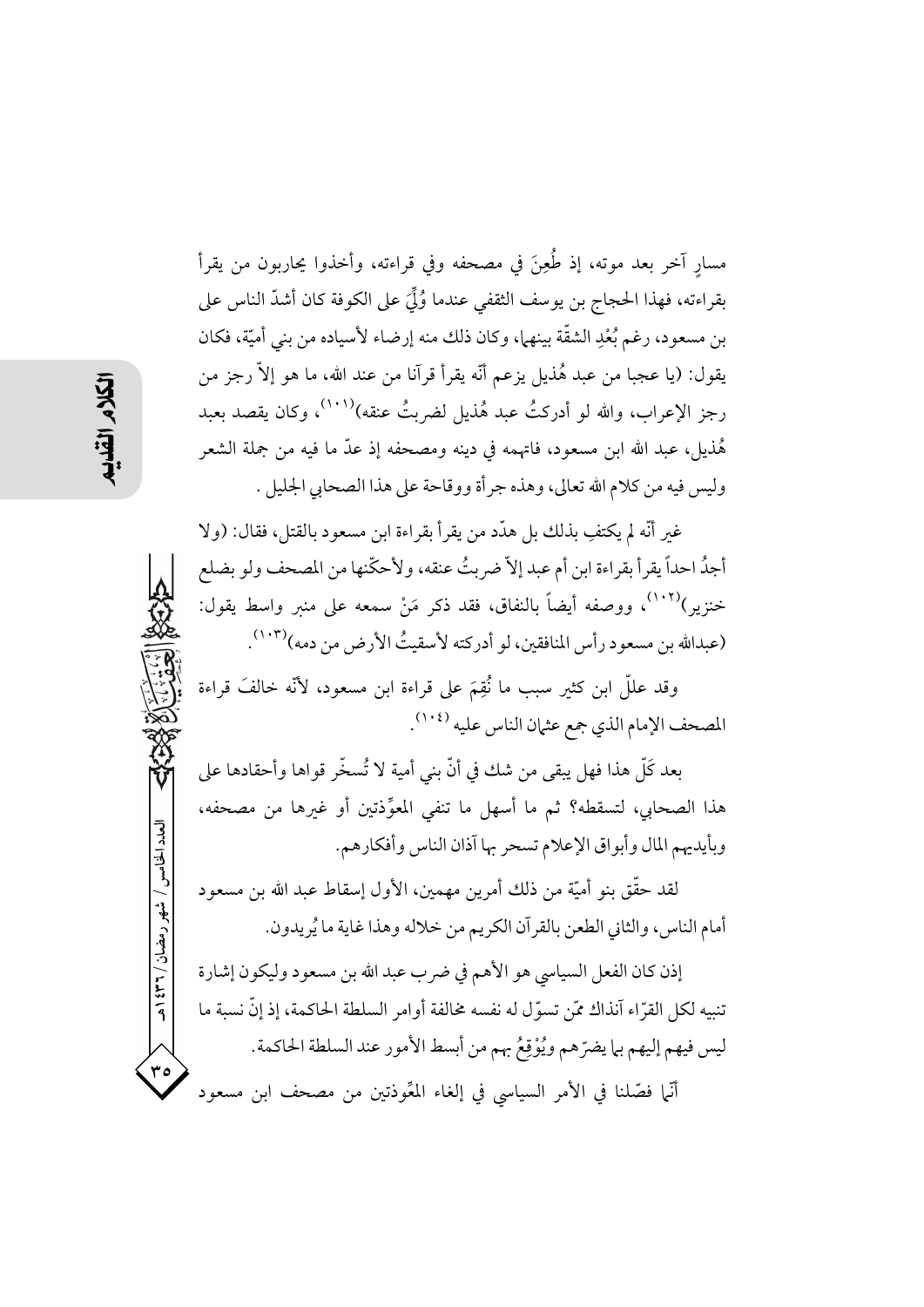والتشكيك بهما ليُضاف الى ما ذكره الشيخ الكوراني من أهداف هذه المؤامرة<sup>(١٠٥)</sup> التي أحاطت بهما، وقد تزامن ذلك مع إسقاط سورتي الحفد والخلع من القرآن، وقد صوَّر الأعداءُ ابنَ مسعود مُصرّاً على حذفها من القرآن بروايات لا تكاد تصمد أمام التحليل والفحص .

#### الخاتمن

توصل البحث اليّ نتائج ندرجها بلم يأتي : لم يثبت لسورتي المعوِّذتين سببٌ لنزولها على النبي محمد ﷺ .  $-1$  $-\tau$ إنَّ نزولهما كان بقصد التوجُّه الى الله تعالى في التعوَّذ بهما لدفع الشرور والآفات عن الناس بدلا من التوجّه الى غيره من الأرواح . تواتر الأخبار والروايات عن آل البيت (عليهم السلام) في كون المعوِّذتين من  $-\mathbf{r}$ القرآن الكريم . **٤**− إنَّ فكرة إسقاط المعوِّذتين من مصحف ابن مسعود أو دعاوي عدم قرآنيتهها فكرة أموية، كان الغرض منها إسقاط رموز الصحابة والطعن بالقرآن الكريم وتحذير من يحاول معارضة السلطة الحاكمة أو انتقادها . افتعال قضايا إسقاط بعض سور القرآن واستحداث غبرها كان بدافع خلط  $-\circ$ الأوراق والقضاء على الرموز الدينية بسببها. .م.د عادل النصر اوی< ٦− تضارب الروايات في أسباب نزولهما أو تحريفهما، حتى عُدَّ بعضها ممّا يُخالف حقيقة الرسول ﷺ واتهامه بها ليس فيه ــ حاشاه من ذلك ــ والجرأة عليه، فضلا عن بروز ظاهرة الصنعة في تأليفهما.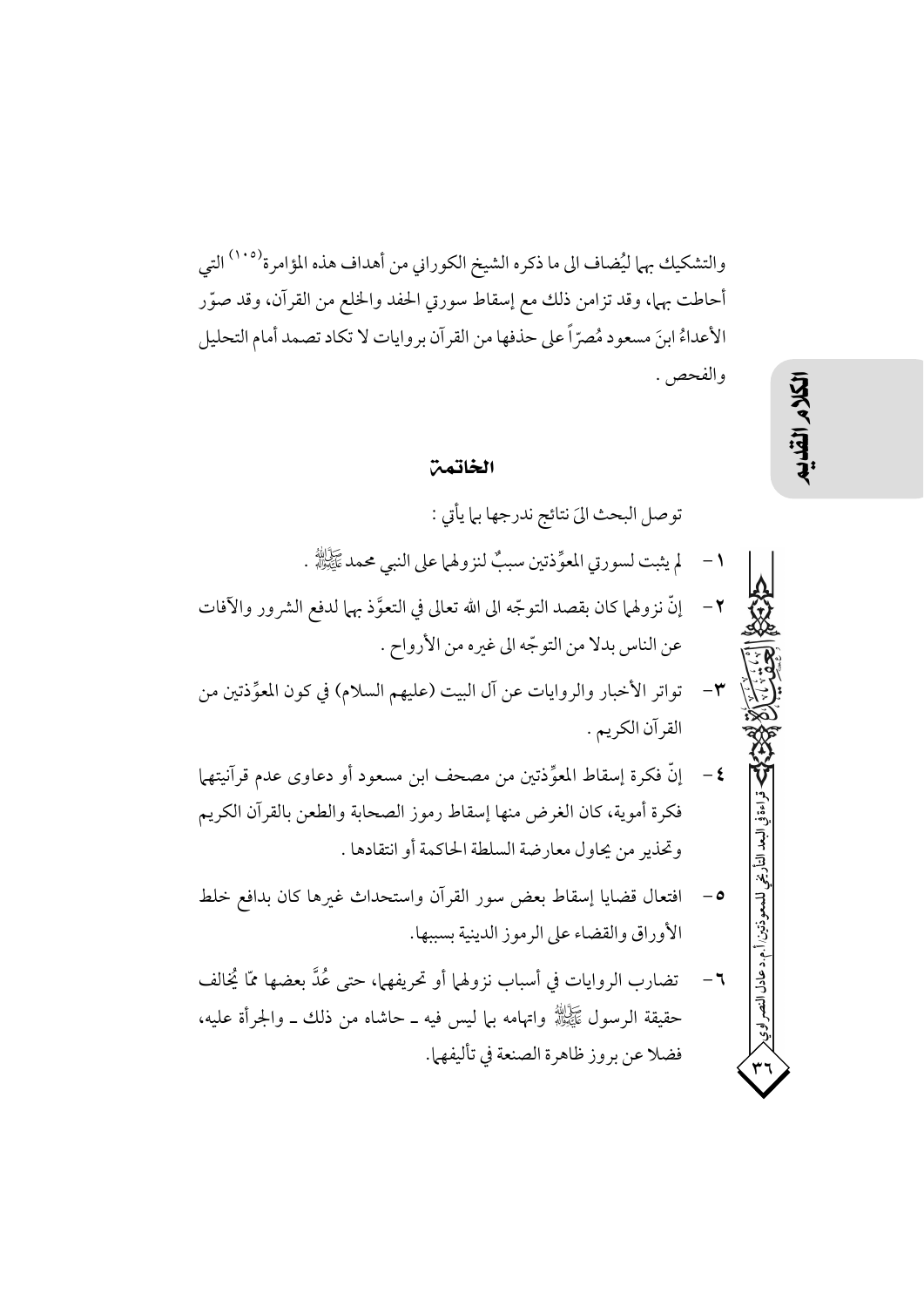\* هوامش البحث \*

١ - السحر في العراق القديم في المصادر السماوية / د. رياض الدوري: ٢٦٧ . ٢ – الطوطم والحرام / سيغموند فرويد: ١٠٥ . ٣-سورة طه/ الآية ٦٦. ٤- فهم القرآن الحكيم / د. محمد عابد الجابري: ٧٧ (القسم الأول) . ٥- ظ: لسان العرب / ابن منظور: ٤ / ٢٦٧ ـ خيل . ٦ – ظ: المفصل في تأريخ العرب قبل الإسلام / د. جواد على: ٦ / ٧٥٥\_٧٥٦. ٧- ظ: الطوطم والحرام / سيغموند فرويد: ١٠٥ . ٨- ظ: الغصن الذهبي، دراسة في السحر والدين / جيمس فريزر: ١٢٠ ـ ١٢٢ . ٩- ظ: المفصل في تأريخ العرب قبل الإسلام / د. جواد على: ٦ / ٧٥٨ . ١٠- سورة البقرة / الآية ١٠٢ . ١١-المجتمع العربي القديم-العصر الجاهلي / محمد الخطيب: ١٤٤ . ١٢- ظ: الإتقان / السبوطي: ١ / ٢٤. ١٣ - طبقات ابن سعد: ٦ / ٦٧، ظ: السنن التأريخية في القرآن / الإمام محمد باقر الصدر: ٩ (مقدمة المحقق ). ١٤-ظ: أسباب النزول / د. بسام الجمل: ٣٧٥. ١٥- موضوع "عملية تدوين التراث العربي الإسلامي إشكالياتها وأبعادها " / محمد عجينة: مجلة رحاب المعرفة \_ السنة الأولى \_ العدد الرابع \_ (ص ٣٧ - ٥١ - جوان \_ جويليه \_ ١٩٩٨): ٣٩ . العدد الخامس / شهر رمضان / ۳۲۱ هـ ١٦- ظ: النص وآليات الفهم في علوم القرآن / د. محمد الحيرش: ٩٤ . ١٧- تفسير القرآن العظيم / ابن كثير: ٤ / ٥٧٤، ظ: مجمع البيان / الطبرسي: م ١٠/ ٥٦٨، أسباب النزول / الواحدي: ٣٤٦ ـ ٣٤٧، لباب النقول / السيوطي: ٢٢٠، الجامع لأحكام القرآن / القرطبي: ٤٧٣ / ٤٧٣ . ١٨-م. ن: ٤ / ٥٧٤. ١٩-م. ن. ٢٠- ظ: التفسير الكبير / الفخر الرازي: ٣٢ / ٣٧٤ . ٢١- كنز العمال / المتقى الهندى: ١ / ٣٠، صحيح الترمذي / الترمذي: ٣ / ١٤٢ . ٢٢- سورة النجم / الآيتان ٤،٢ .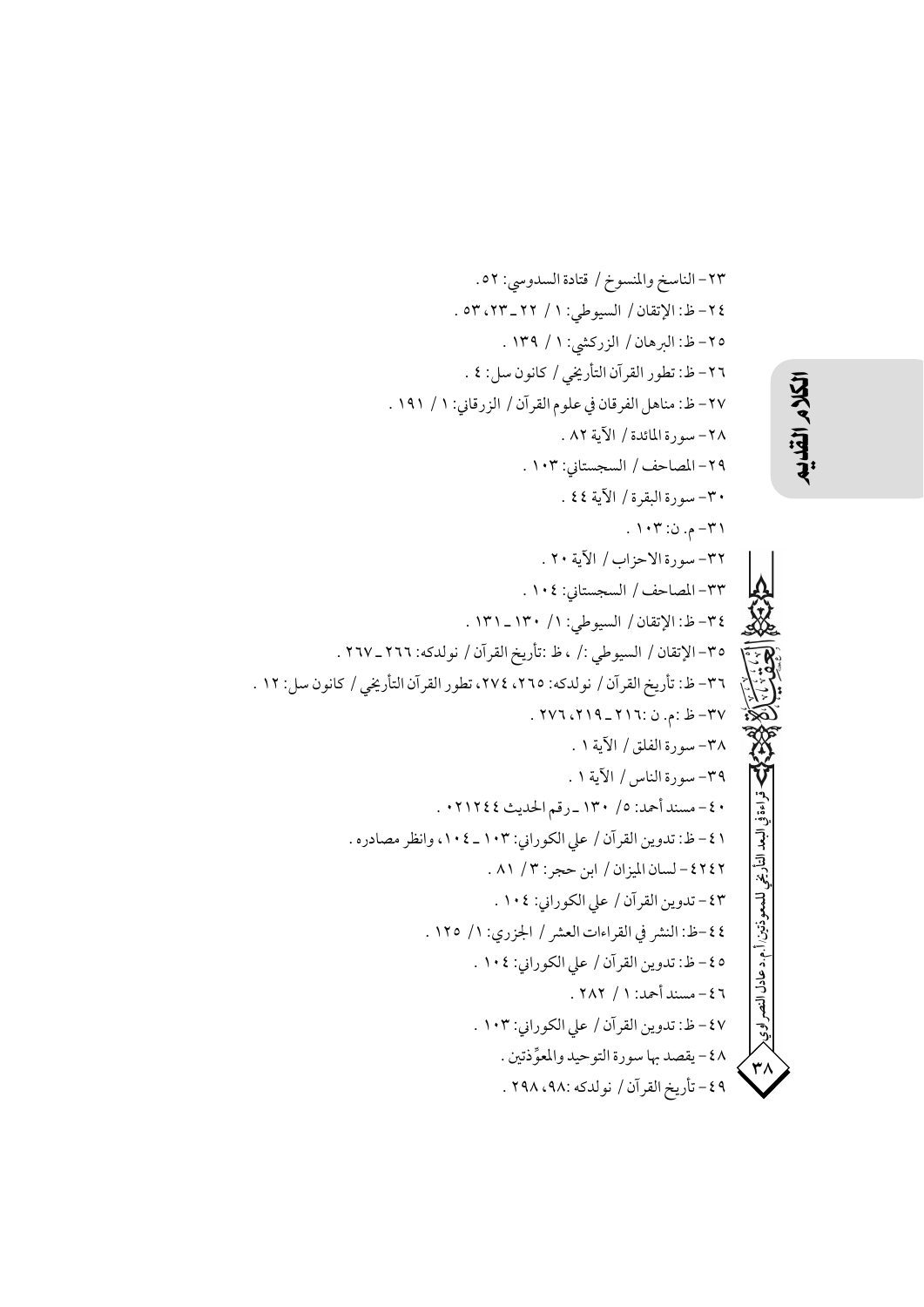العدد الخامس / شهر رمضان / ۲۳۱ ه

٥٠ - سنن الترمذي: ٤ / ١٧ ـ رقم الحديث (٢٩٠٢) . ١٥-م. ن: ٤ / ١٧ ـ رقم الحديث (٢٩٠٣) . ٥٢- ظ: مجمع الزوائد / الهيثمي: ١٤٨ / ١٤٨ . ٥٣- إرشاد الساري في شرح صحيح البخاري / القسطلاني: ٧ / ٤٤٢ . ٤٥ – ظ: تأريخ القرآن / نو لدكه: ٣٢٩\_٣٣١، تطور القرآن التأريخي / كانون سل: ١٦ \_ ١٨ . ٥٥- تأريخ القرآن / نو لدكه: ٣٢٨ . ٥٦ - م. ن . ٥٧- ظ: تطور القرآن التأريخي / كانون سل: ٨ ـ ١٩ . ٥٨- يمكن الاطلاع على أصل الوثيقة المسماة بسورة النورين في مصادرها: تأريخ القرآن / نولدكه: ٣٢٩\_ ٣٣١، وتطور القرآن التأريخي / كانون سل: ١٧ -١٨. وغيرها من المصادر كي تكون على بيّنة من هذه السخافات والإفتراءات المزعومة على القرآن، ولعلّ الأيام الآتية حبلى بمثل هذه الإدعاءات المغر ضة التي تروَّجها تلك القوى الخفية بين آنٍ وآخرٍ . ٥٩- مسند أحمد: ٥ / ١٣٠. ٦٠–ظ: مجمع الزوائد / الهيثمي: ٧ / ١٤٩ . ۰٦۱ م. ن ٦٢٦٢ - تأريخ المدينة المنورة / ابن شبة: ٣ / ١٠١١ . ٦٣ - كتاب الأم / الإمام الشافعي :٧ / ١٩٩ . ٦٤ – ظ: الإتقان / السيوطي: ١/ ١٥٩ ـ ١٦٠ ، تدوين القرآن / على الكوراني: ١٠٥ ـ ١٠٦ . ٦٥– ظ :تهذيب الاحكام / الطوسي: ٢ / ٩٦، وسائل الشيعة / الحر العاملي: ٤ / ٧٨٤، الحدائق الناضرة / المحقق البحراني: ٨ / ٢٣٠ . ٦٦ – ظ: الجامع لأحكام القرآن / القرطبي: ١٠ ٤٧٢، أضواء البيان / الشنقيطي: ٩ / ٢٧٤ . ٦٧-ظ: جمال القراء / السخاوي: ١ / ٢٤١-٢٤٣ . ٦٨ - فتح الباري / ابن حجر: ١ / ٢٦ . ٦٩- العربية / يوهان فك: ١٠١ . ٧٠- مقدمتان في علوم القرآن : ٤٤. ٧١-المواهب الفتحية / حمزة فتح الله: ٢ / ٨٦ . ٧٢- ظ: مفتاح الكرامة / محمد الجواد العاملي: ٢ / ٣٩١، دراسات قرآنية ـ تأريخ القرآن / د.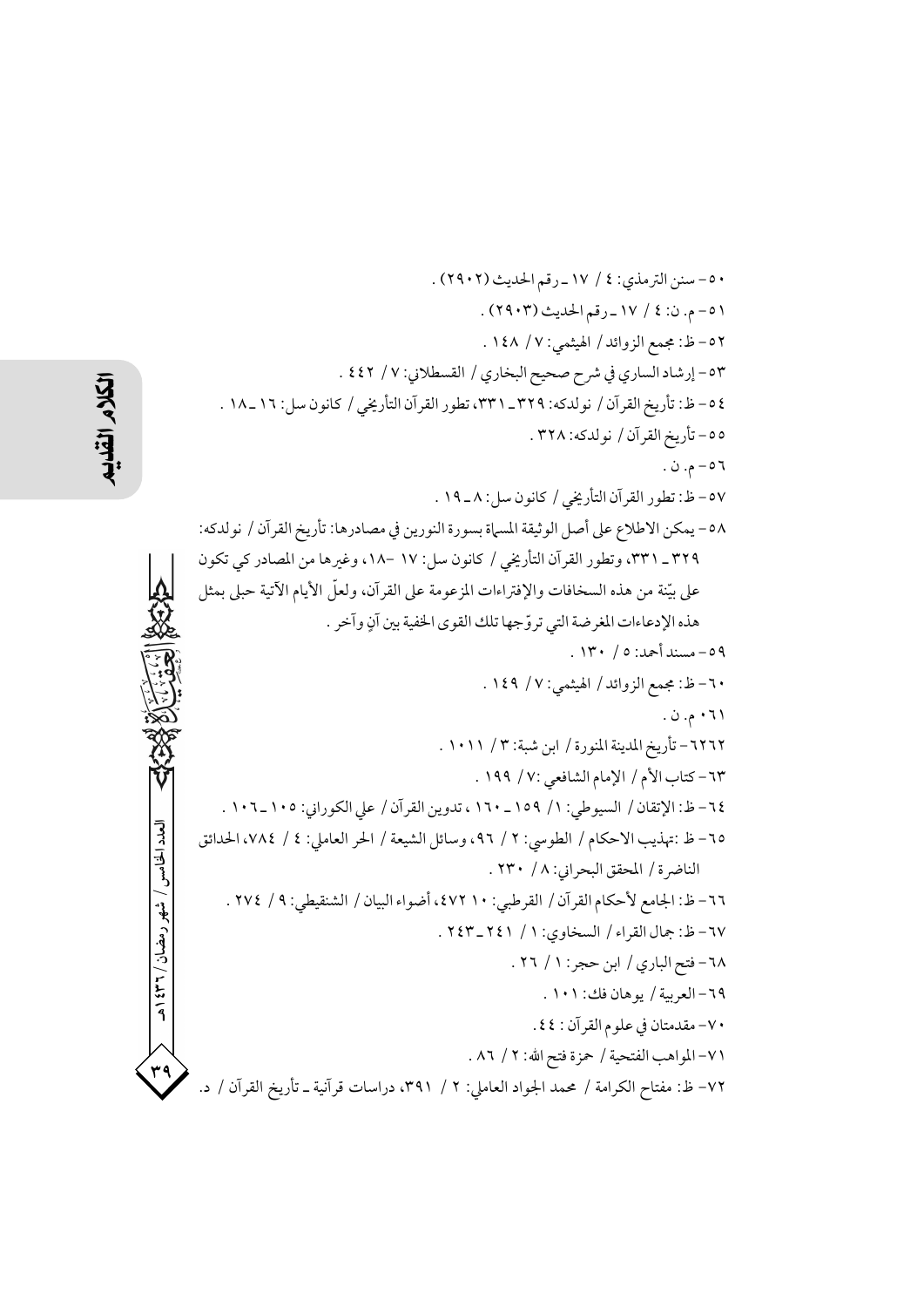محمد حسين الصغير: ١١٣ ٧٣-.ظ: الفهرست / ابن النديم: ٤٤ . ٧٤- ظ: القراءات القرآنية ـ تأريخ وتعريف / د. عبدالهادي الفضلي :١٠٩ ٧٥- دراسات قرآنية ـ تأريخ القرآن / د. محمدحسين الصغير: ١٠٧ ٧٦٧٦- الجامع الصحيح / البخاري: ٦ / ٢٢٤، الفهرست / ابن النديم : ٤٠ . ٧٧ المرشد الوجيز / ابو شامة: ١٠١ . ٧٨- ظ: غاية النهاية في طبقات القراء / الجزري: ١ / ٣٤٧ -٤٢٨، ظ: الفهرست / ابن النديم:  $\cdot$  {  $\cdot$ ٧٩-م .ن: ١ / ٣٤٨. ظ: معرفة القراء / الذهبي: ١ / ٣٩. ۸۰– م. ن: ۱ / ۴٤٧. ٨١-ظ: م. ن: ١ / ٣٤٨. ٨٢- العربية / يوهان فك: ٧٠. ٨٣- ظ: مجمع البيان / الطبرسي: م١ / ١١ . ٨٤- ظ: دراسات قرآنية ـ تأريخ القرآن / د. محمد حسين الصغير : ١١٣ ـ ١١٤ . ٨٥- ظ: الإبانة في معاني القراءات / مكي: ٤٨ وما بعدها . ٨٦- ظ: مجمع البيان / الطبرسي: م١ / ١٢. ٨٧-الفهرست / ابن النديم: ٤٢ . ٨٨- ظ: القراءات القرآنية ـ تأريخ وتعريف / عبدالهادي الفضلي: ١٠٦ . ٨٩-المرشدالوجيز / أبو شامة: ١٣٢ . الىعد التأ، يخبه ٩٠- ظ: دراسات قرآنية ـ تأريخ القرآن / د. محمد حسين الصغير: ١٤٩ . ٩١-ظ: تأريخ الأدب العربي / كارل بروكليان: ١ / ١٤١ . للمعوذتين ٩٢٩٢ – ظ: أنساب الاشراف / البلاذري: ٥ / ٣٦، الغدير / الأميني: ٨ / ٢٧١ ـ ٢٧٢، أحاديث أ.م.د عادل النصر اوي< أم المؤمنين عائشة / مرتضى العسكري: ١١٤\_١١٥ . ٩٣-العقد الفريد / ابن عبد ربه الاندلسي: ٤ / ٢٩٣ . ٩٤- سبل السلام / ابن حجر العسقلاني: ١ / ٨٠، تأريخ بغداد / الخطيب البغدادي: ٣ / ٢٢٩ . ٩٥٩٥ - تأريخ المدينة المنورة / ابن شبة: ٧ / ١٠٠٥ . ٩٦- كنز العمال / المتقى الهندي: ٢ / ٥٨٧ .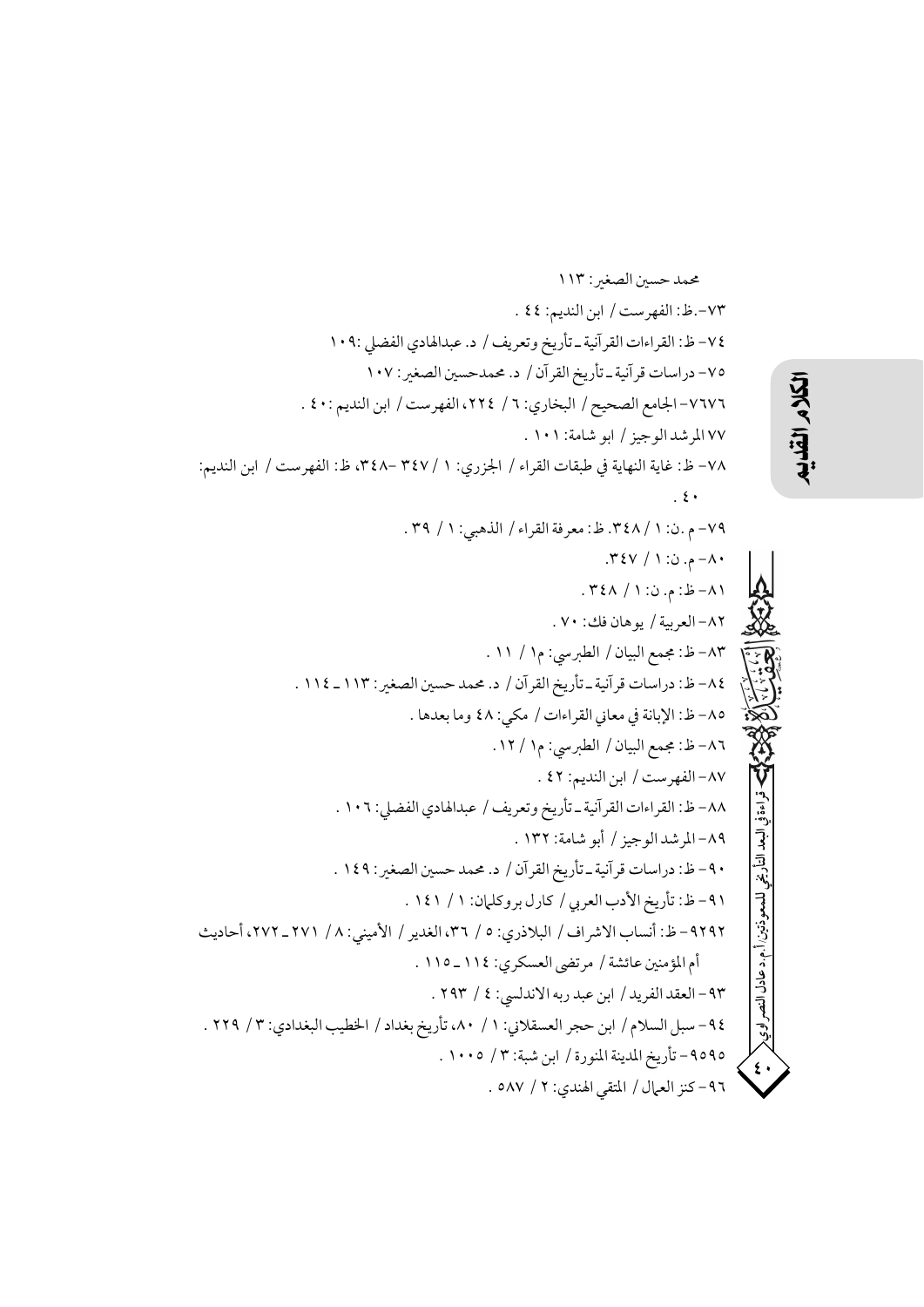### \* المصادر والمراجع \*

- ١. الإبانة في معاني القراءات / مكى بن أبي طالب(توفي سنة ٤٣٧هـ) ـ تحقيق عبد الفتاح إسباعيل شلبي -مطبعة الر سالة -القاهرة .
- الإتقان في علوم القرآن/ تأليف الإمام جلال الدين عبدالرحمن بن أبي بكر السيوطي الشافعي  $\cdot$   $\cdot$   $\cdot$ (المتوفى سنة ٩١١هـ) ــ ضبطه وصحّحه وخرّج آياته محمد هاشم سالم ــ بيروت ــ لبنان ــ دار الكتب العلمية \_ ١٤٢٤هـ - ٢٠٠٣م .
- أحاديث أم المؤمنين عائشة، أدوار من حياتها ـ السيد مرتضى العسكري ـ التوحيد للنشر ـ  $\cdot$ مطبعة صدر \_الطبعة الخامسة \_ ١٤١٤هـ -١٩٩٤م .
	- إرشاد الساري في شرح صحيح البخاري ـ القسطلاني  $\cdot$  {
- أسباب النزول علي بن أحمد الواحدي النيسابوري (ت ٤٦٨ هـ )– دار ومكتبة الهلال  $\cdot$  0 بيروت – ١٩٨٥ م.
- أسباب النزول ـ علماً من علوم القرآن ـ بسّام الجمل ـ المؤسسة العربية للتحديث الفكري ـ  $\mathbf{r}$ . المركز الثقافي العربي ــ لبنان ــ بيروت ــ الطبعة الأولى ــ ٢٠٠٥م.
- ٧. أُسْد الغابة في معرفة الصحابة ــ عز الدين ابو الحسن علي بن أبي المكارم الشيباني المعروف بابن الأثير ـ إنتشارات إسهاعليان ـ تهران –ناصر خسرو ـ بازار مجيدي.

العدد الخامس / شهر رمضان / ۳۲ ه

 $\epsilon$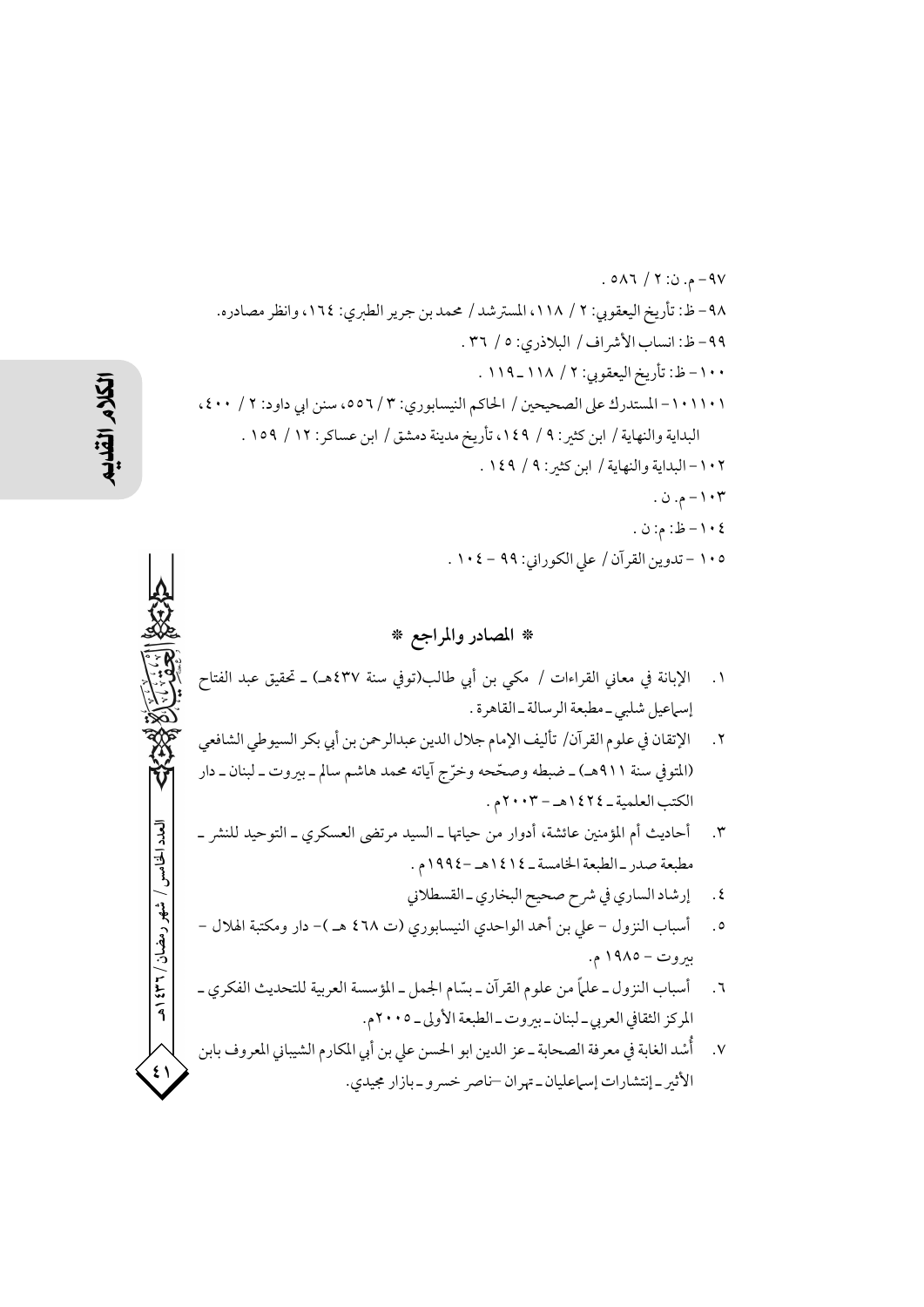- ٨. أضواء البيان في إيضاح القرآن بالقرآن ـ الشيخ محمد أمين الشنقيطي ـ (المتوفى سنة ١٣٩٣هـ) ضبطه وصححه وخرّج أياته الشيخ محمد عبد العزيز الخالدي ـ دار الكتب العلمية ـ بيروت ـ لبنان –الطبعة الرابعة \_ ١ ١ ٢ ٢ م .
	- ٩. أنساب الأشراف البلاذري
- ١٠. البداية والنهاية ـ للحافظ أبي الفداء اسهاعيل بن كثير الدمشقى (المتو في سنة ٧٧٤هـ) ـ حققه أصوله وعلَّق حواشيه على شيري ــ دار إحياء التراث العربي ــ الطبعة الأولى ــ ١٤٠٨هـ – ۱۹۸۸م.
- ١١. البرهان في علوم القرآن/ للإمام بدر الدين محمد بن عبدالله الزركشي ـ تحقيق محمد أبو الفضل إبراهيم-بيروت-لبنان-المكتبة العصرية-الطبعة الأولى-١٤٢٥هـ - ٢٠٠٤م.
- ١٢. تأريخ الأدب العربي/ كارل بروكلهان ــ نقله إلى العربية الدكتور عبدالحليم النجار ــ دار الكتاب الإسلامي \_مطبعة ستارة \_ الطبعة الأولى \_ ١٤٢٦هـ - ٢٠٠٥م.
- ١٣. تأريخ بغداد أو مدينة السلام ـ للحافظ أي بكر أحمد بن على الخطيب البغدادي (المتوفى سنة ٤٦٣ هـ) ـ دراسة وتحقيق مصطفى عبد القادر عطا ـ دار الكتب العلمية ـ بيروت ـ لبنان ـ الطبعة الأولى-١٤١٧هـ-١٩٩٧م.
- ١٤. تأريخ القرآن ــ تيودور نولدكه ــ تعديل فريديريش شفالي ــ نقله للعربية وحققه جورج تامر ــ حقوق النشر محفوظة لمؤسسة كونراد\_أدنارو\_بيروت –الطبعة الأولى ٢٠٠٤م .
- ١٥. تأريخ مدينة دمشق ــ للحافظ أبي القاسم على بن الحسن بن هبة الله بن عبد الله الشافعي المعروف بابن عساكر (٤٩٩هـ– ٥٧٢ هـ) ـ دراسة وتحقيق على شيري وحسام ضرار ـ دار الفكر للطباعة والنشر -بيروت-لبنان-١٤١٥هـ-١٩٩٥م.
- ١٦. تأريخ المدينة المنورة ـ عمر بن شبة النميري (المتوفى سنة ٢٦٢هـ) دار الفكر ـ قم ـ عن طبعة حدة.
- ١٧. تأريخ اليعقوبي ــ أحمد بن إسحاق بن جعفر بن وهب بن واضح اليعقوبي البغدادي (المتوفى سنة ٢٩٢هـ) ــ علَّق عليه ووضع حواشيه خليل المنصور– مؤسسة العطار الثقافية ــ دار الزهراء – الطبعة الأولى \_ ٢٩ ١٤٢٩هـ.
	- ١٨. تدوين القرآن ـ على الكوراني العاملي ـ دار القرآن الكريم- مطبعة باقرى ـ الطبعة الأولى .
- ١٩. تطور القرآن التأريخي ــ كانون سيل ــ ترجمة مالك سلماني ــ انكلترا ــ لندن ــ الطبعة الرابعة ــ ۱۹۲۳ م.

قه اءة في

أ.م.د عادل النصر اوي<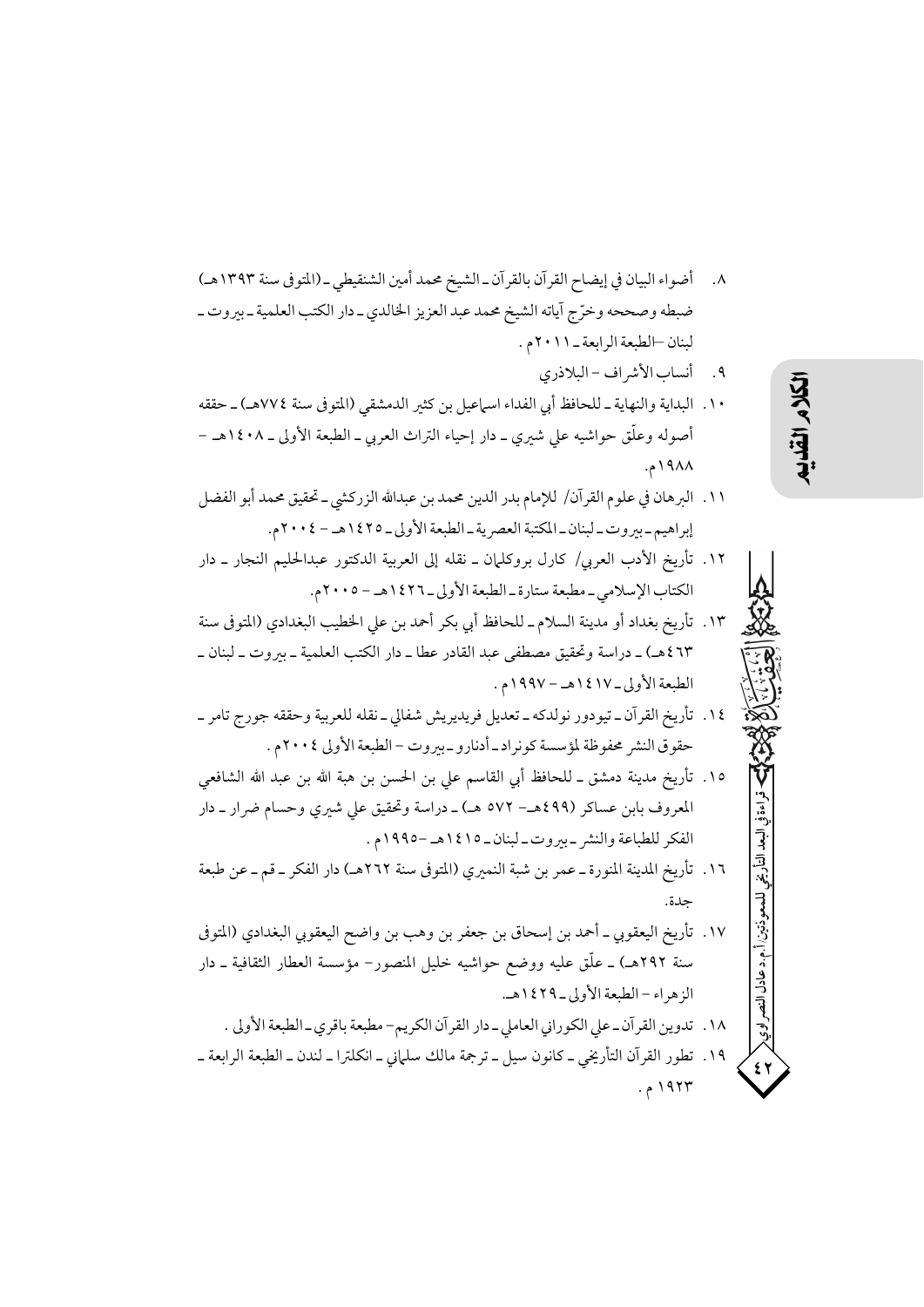- ٢٠. تفسير القرآن العظيم/ للإمام الجليل الحافظ عياد الدين، أي الفداء إسياعيل بن كثير القرشي الدمشقي (المتوفى سنة ٧٧٤هـ) – بيروت ـ لبنان ـ دار المعرفة للطباعة والنشر ـ ١٣٨٨هـ – ۱۹۶۹م.
- ٢١. التفسير الكبير، الفخر الرازى(ت٦٠٦هـ)، إعداد مكتب تحقيق دار إحياء التراث العربي، بيروت، لبنان،ط١، ١٣٢٩هـ/ ٢٠٠٨م.
	- ٢٢. تهذيب الأحكام ـ الشيخ الطوسي (تو في سنة ٤٦٠هـ) ـ دار الكتب الاسلامية ـ طهران .
- ٢٣. الجامع لأحكام القرآن / لأبي عبد الله محمد بن أحمد الانصاري القرطبي- راجعه وضبطه وعلق عليه د.محمد ابراهيم الحفناوي-خرج أحاديثه محود حامد عثمان- دار الحديث القاهرة-١٤٢٨هـ-٢٠٠٧م.
- ٢٤. الجامع لصحيح البخاري ـ أبو عبد الله محمد بن أسماعيل البخاري (توفى سنة ٢٥٦هـ) ـ مطبعة محمد صبحي\_القاهرة .
- ٢٥. جمال القرَّاء وكمال الإقراء ـ الإمام علم الدين أبو الحسن على بن محمد السخاوي (المتوفى سنة ١٤٣هـ) ــ حقه وعلَّق عليه وعمل فهارسه د.عبد الكريم الزبيدي ــ دار البلاغة ــ الطبعة الأولى \_١٤١٣هـ – ١٩٩٣م .
	- ٢٦. الحدائق الناضرة-المحقق البحراني (توفي سنة ١١٨٦هـ) ـ جامعة المدرسين ـ قم .
- ٢٧. دراسات قرآنية ـ الدكتور محمد حسين على الصغير ـ مكتب الإعلام الإسلامي ـ الطبعة الثانية  $.201218$
- ٢٨. سبل السلام ـ للإمام محمد بن إسماعيل الكملاني ثم الصنعاني ـ علَّق عليه محمد عبد العزيز الخولي ــ مصطفى البابي الحلبي وأولاده بمصر ــ القاهرة ــ الطبعة الثانية ــ ١٣٧٩هـ – ۱۹۶۰م.
- ٢٩. السحر في العراق القديم في المصادر المسارية ـ د. رياض الدوري ـ جمهورية العراق ـ الهيئة العامة للآثار والتراث ـ بغداد ـ دار المثنى ـ الطبعة الأولى ـ ٢٠٠٩م.
- ٣٠. سنن أبي داود ــ للحافظ أبي داود سليهان بن الأشعث السجستاني (المتوفى سنة ٢٥٧هـ) ــ تحقيق وتعليق سعيد محمد اللحام\_دار الفكر للطباعة والنشر .
- ٣١. سنن الترمذي(الجامع الصحيح) محمد بن عيسى الترمذي( توفي سنة ٢٩٧هـ) تحقيق محمود محمد محمود وحسن نصار – دار الكتب العلمية ــ بيروت– لبنان ــ الطبعة الأولى ــ  $.7$   $12316 - 1279$ .

العدد الخامس / شهر رمضان / ۳۲ ه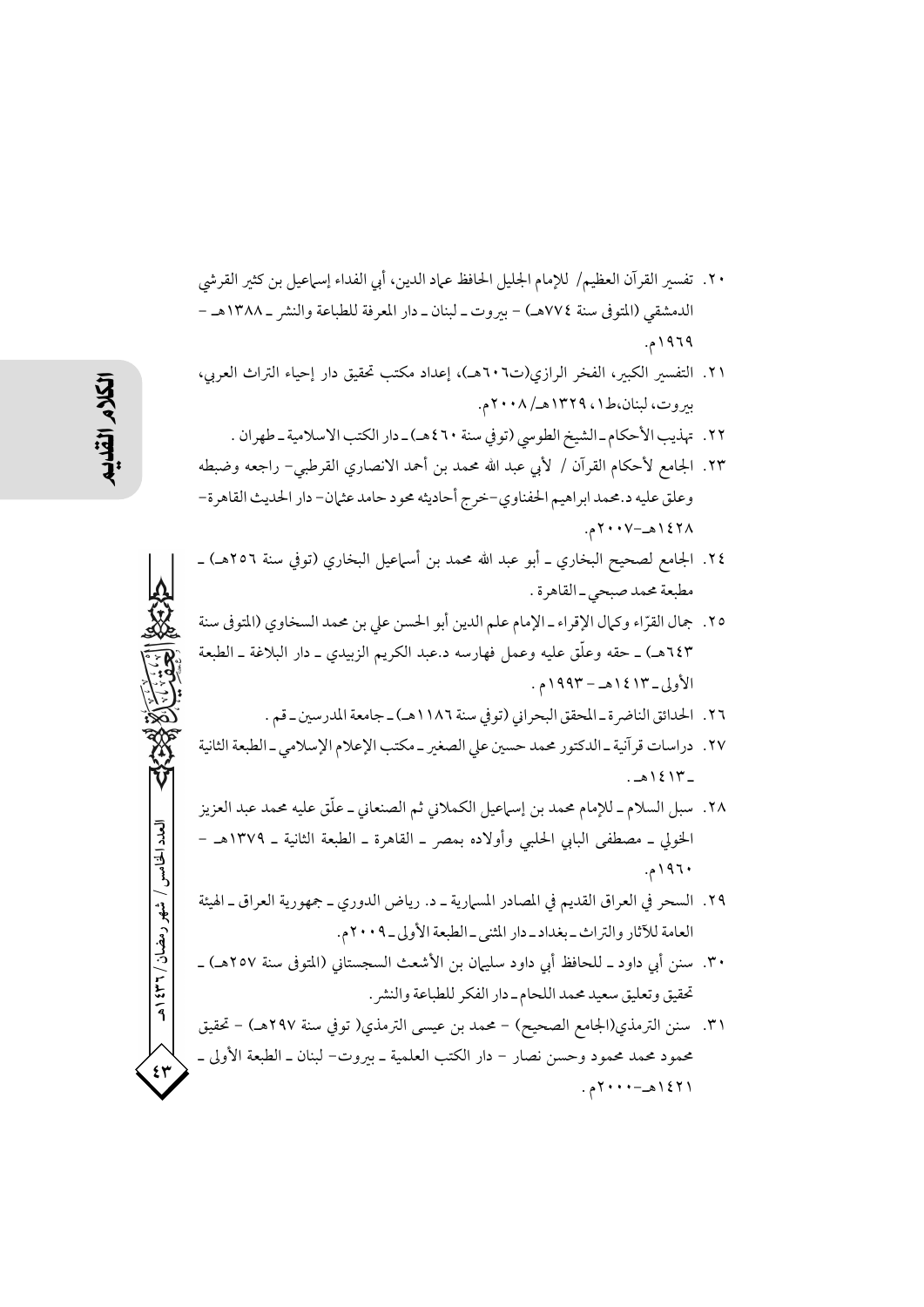- ٣٢. السنن التأريخية في القرآن- السيد محمد باقر الصدر \_ أعاد صياغة عباراته وترتيب أفكاره الشيخ محمد جعفر شمس الدين ــ مؤسسة التاريخ العربي ــ بيروت ــ لبنان ــ الطبعة الأولى ــ ١٤٣٢هـ - ٢٠١١م.
- ٣٣. الطبقات الكبرى ــ محمد بن سعد بن منيع الزهيري (المتوفى سنة ٢٣٠ هـ)-أعد فهارسها رياض عبد الله عبد الهادي ـ دار إحياء التراث العربي ـ بيروت ـ لبنان.
	- ٣٤. الطوطم والحرام سيغموند فرويد ـ ترجمة جورج طرابيشي ـ بيروت ـ ١٩٨٣م.
- ٣٥. العربية ،دراسات في اللغة واللهجات والأساليب ــ يوهان فك ــ نقله الى العربية وحققه وفهارسه الدكتور عبد الحليم النجار ـ الناشر مكتبة الخانجى بمصر ـ القاهرة ـ مطبعة دار الكتاب العربي - ١٣٧٠هـ - ١٩٥١م.
- ٣٦. العقد الفريد\_للفقيه أحمد بن محمد بن عبد ربه الأندلسي(المتوفي سنة ٣٢٨هـ)\_تحقيق وتعليق بركات يوسف هبور ـ دار الأرقم بن أبي الأرقم ـ بيروت لبنان ـ الطبعة الأولى –١٤٢٠ه÷ – ۱۹۹۹.
- ٣٧. غاية النهاية في طبقات القرَّاء ــ شمس الدين أبو الخير محمد بن محمد الجزرى (المتوفى سنة١٣٣هـ) ـ عني بنشره ج.براجستراسر ـ مكتبة الخانجي بمصر ـ ١٣٥٢هـ –١٩٣٣م .
- ٣٨. الغدير الشيخ الأميني (ت١٣٩٢ هـ) دار الكتاب العربي– بيروت لبنان الطبعة الثالثة – ١٣٨٧ هـ – ١٩٦٧ م.
- ٣٩. الغصن الذهبي-دراسة في السحر والدين ــ جيمس فريزر ــ ترجمة أحمد أبو زيد ــ القاهرة ــ ۱۹۷۱ م.
- ٤٠. فتح الباري، شرح صحيح البخاري ـ للحافظ شهاب الدين بن حجر العسقلاني ـ دار المعرفة للطباعة والنشر ـ بيروت ـ الطبعة الثانية .
- ٤١. الفهرست ـ لأبي الفرج محمد بن أبي يعقوب إسحق المعروف بالنديم(المتوفى سنة ٣٨٠هـ) ضبطه وشرحه وعلَّق عليه وقدَّم له الدكتور يوسف على الطويل ـ وضع فهارسه أحمد شمس الدين \_ دار الكتب العلمية \_ بيروت \_ لبنان \_ الطبعة الأولى \_ ١٤١٦هـ - ١٩٩٢م .
- ٤٢. فهم القرآن الحكيم –التفسير الواضح حسب ترتيب النزول ـ د.محمد عابد الجابري ـ مركز دراسات الوحدة العربية \_بيروت\_لبنان\_الطبعة الأولى\_شباط ٢٠٠٨م .
- ٤٣. القراءات القرآنية، تأريخ وتعريف ـ الدكتور عبد الهادي الفضلي ـ دار القلم ـ بيروت ـ لبنان ـ الطبعة الثالثة \_0 • ١٤ هـ - ١٩٨٥م .

البعد التأريخ

للمعوذتين

أ.م.د عادل النصر اوي<

 $55$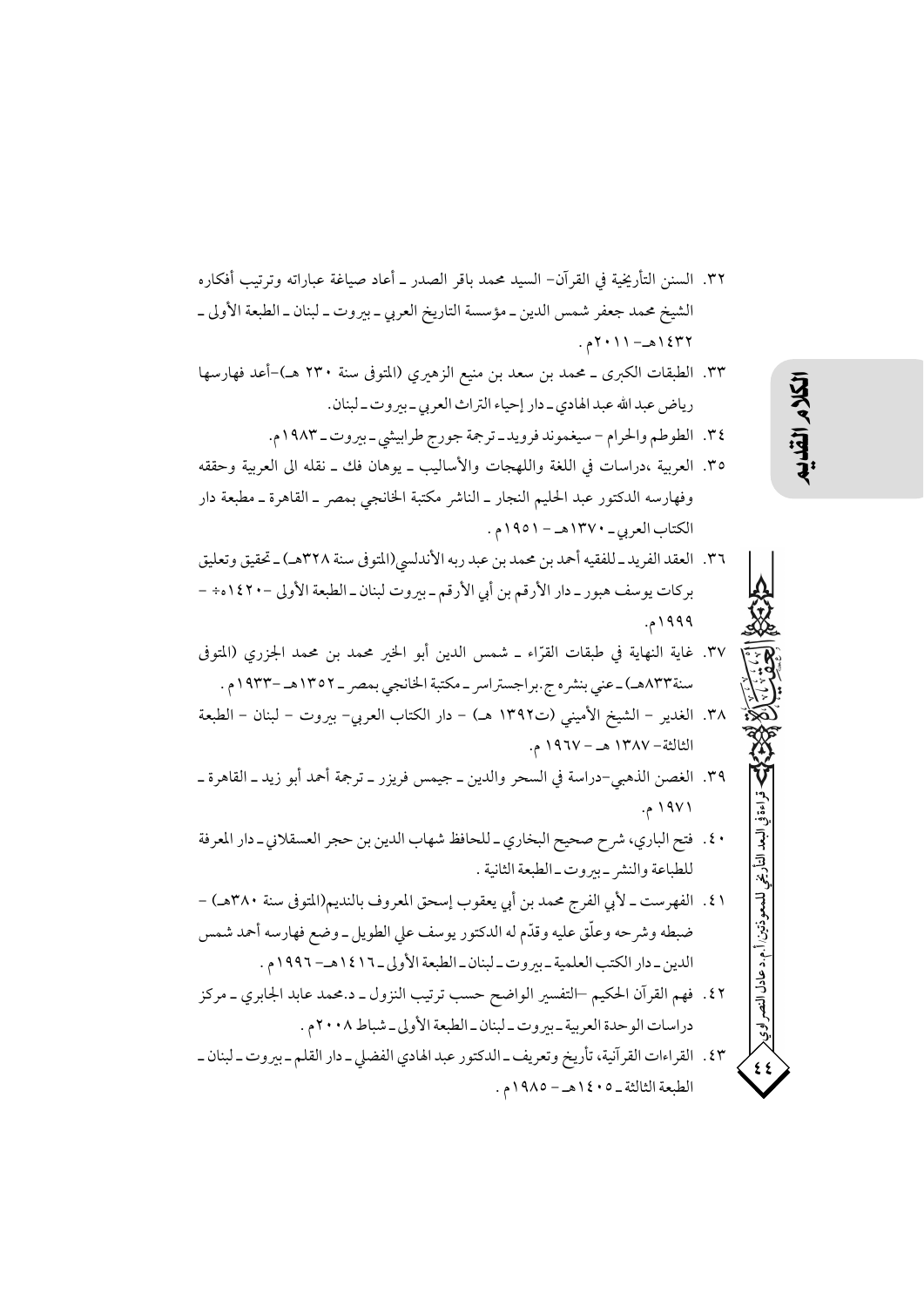- ٤٤. كتاب الأم-للإما م محمد بن إدريس الشافعي .
- ٥٤. كنز العمال في سنن الأقوال والأمثال ـ العلامة علاء الدين المتقى حسام الدين الهندي (المتوفى سنة ٩٧٥هـ)– صححه ووضع فهارسه الشيخ بكرى حياتى والشيخ صفوة السقا مؤسسة الرسالة -٩٠٤١هـ-١٩٨٩م.
- ٤٦. لباب النقول في أسباب النزول، جلال الدين عبد الرحمن السيوطي(ت٩١١هـ)، ضبطه وصححه احمد عبد الشافي، دار الكتب العلمية،، بيروت، لبنان، (د.ت).
- ٤٧. لسان العرب، للإمام العلامة ابن منظور(ت٧١١هـ)، مؤسسة التاريخ العربي، دار إحياء التراث العربي، بيروت، لبنان، ط٣، ١٤١٣هـ/ ١٩٩٣م .
	- ٤٨. لسان الميزان\_ابن حجر العسقلاني (المتوفى سنة ٥٨٢ هـ)\_مؤسسة الأعلمي\_بيروت .
- ٤٩. المجتمع العربي القديم –العصر الجاهلي ــ محمد الخطيب ــ دار علاء الدين للنشر والتوزيع والترجمة \_ سو رية \_ دمشق \_ الطبعة الثانية \_ ٢٠٠٨م.
- ٥٠. مجمع البيان في تفسير القر آن ـ لمؤلفه الشيخ أبي على الفضل بن الحسن الطيرسي (ت٤٨ههـ) ـ تصحيح وتحقيق الحاج السيد هاشم الرسولي المحلاتي ــ دار إحياء التراث العربي ــ بيروت ــ لبنان\_۱۳۷۹هـ ق.
	- ٥١. مجمع الزوائد\_نور الدين الهيثمي(المتوفي سنة ٨٠٧هـ)\_دار الكتب العلمية\_بيروت .
- ٥٢ . المرشد الوجيز الى علوم تتعلَّق بالكتاب العزيز ـ شهاب الدين عبد الرحمن أسماعيل أبو شامة ـ تحقيق طيار آلتي قولاج-دار صادر-بيروت-١٩٧٥م
	- ٥٣. المستدرك على الصحيحين \_ للحافظ أبي عبد الله الحاكم النيسابوري، وبذيله التلخيص للحافظ الذهبي ــ فهرست الأحاديث الشريفة د. يوسف عبد الرحمن المرعشلي ــ دار المعرفة ــ بيروت .
	- ٥٤. المسترشد في إمامة أمير المؤمنين علي بن أبي طالب للَّخِلَا محمد بن جرير الطبري (توفي في القرن الرابع) – تحقيق الشيخ احمد المحمودي – مؤسسة الثقافة الاسلامية لكشانبور – مطبعة سلمان الفارسي - الطبعة الاولي - ١٤١٥ هـ.
		- ٥٥. مسند الإمام أحمد بن حنبل (المتوفى سنة ٢٤١هـ) ـ دار صادر ـ بيروت .
- ٥٦ . المصاحف ـ للحافظ أبي بكر عبد الله بن أبي داود سليهان بن الأشعث السجستاني (المتوفى سنة ٣١٦هـ) \_ دار التكوين \_ دمشق \_ الطبعة الأولى \_ ٢٠٠٤م .
- ٥٧. معرفة القرّاء– الحافظ الذهبي (توفي سنة ٧٤٨هـ) ــ حققه وفهرس له وضبط أعلامه وعلّق

العدد الخامس / شهر رمضان / ۳۲ \$ ۱ هـ

 $\epsilon$  0